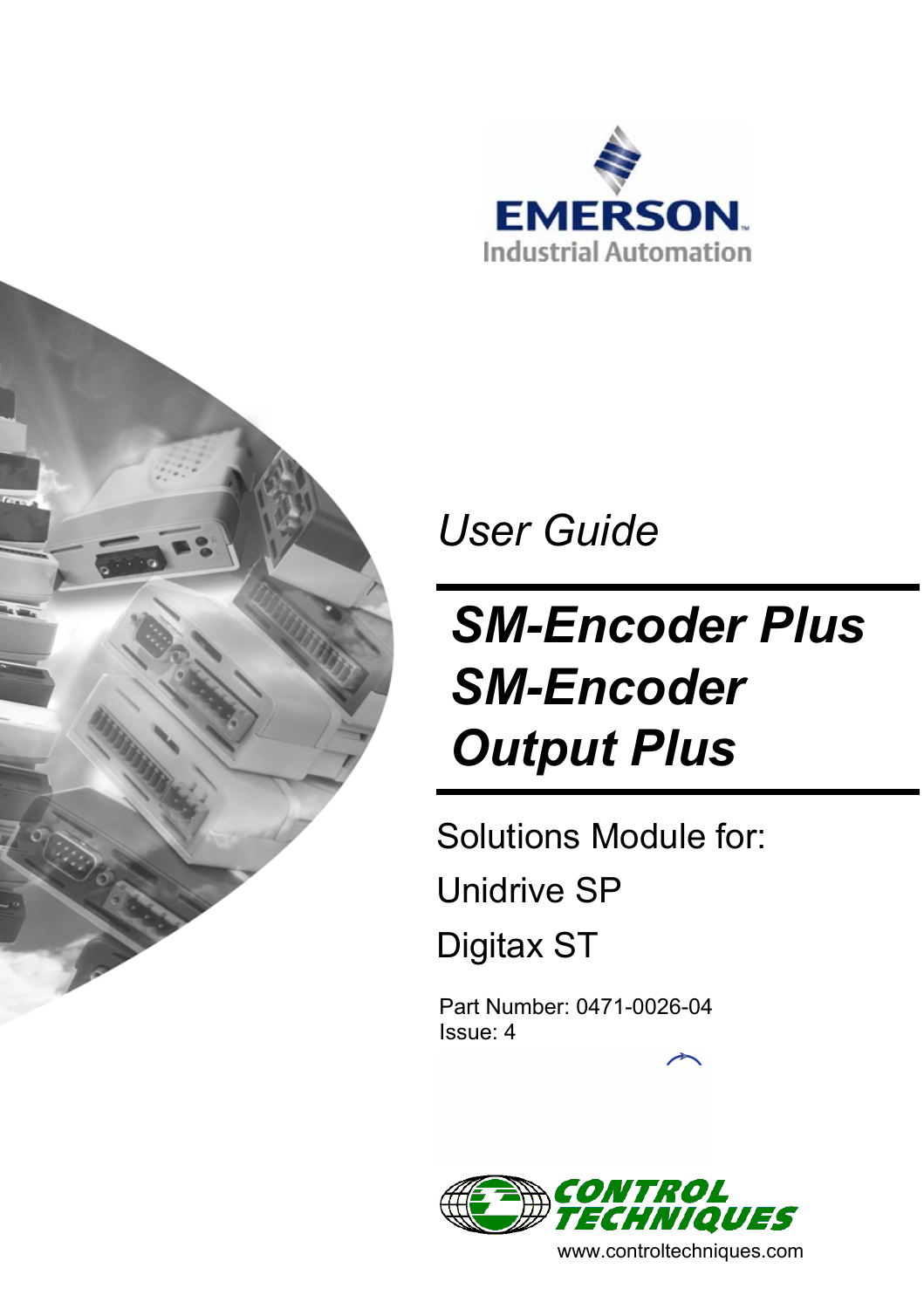#### **General Information**

The manufacturer accepts no liability for any consequences resulting from inappropriate, negligent or incorrect installation or adjustment of the optional operating parameters of the equipment or from mismatching the variable speed drive with the motor.

The contents of this guide are believed to be correct at the time of printing. In the interests of a commitment to a policy of continuous development and improvement, the manufacturer reserves the right to change the specification of the product or its performance, or the contents of this guide, without notice.

All rights reserved. No parts of this guide may be reproduced or transmitted in any form or by any means, electrical or mechanical including photocopying, recording or by an information storage or retrieval system, without permission in writing from the publisher.

#### **Drive software version**

The SM-Encoder Plus and SM-Encoder Output Plus can only be used with the following drive software versions:

|             | <b>SM-Encoder Plus</b> | <b>SM-Encoder Output Plus</b> |
|-------------|------------------------|-------------------------------|
| Unidrive SP | >V01.02.00             | $>$ V01.13.00                 |
| Digitax ST  | $>$ V01.00.00          | $>$ V01.00.00                 |

If a SM-Encoder Output Plus module is fitted to a Unidrive SP with software version earlier than V01.13.00, the module will operate as a SM-Encoder Plus module.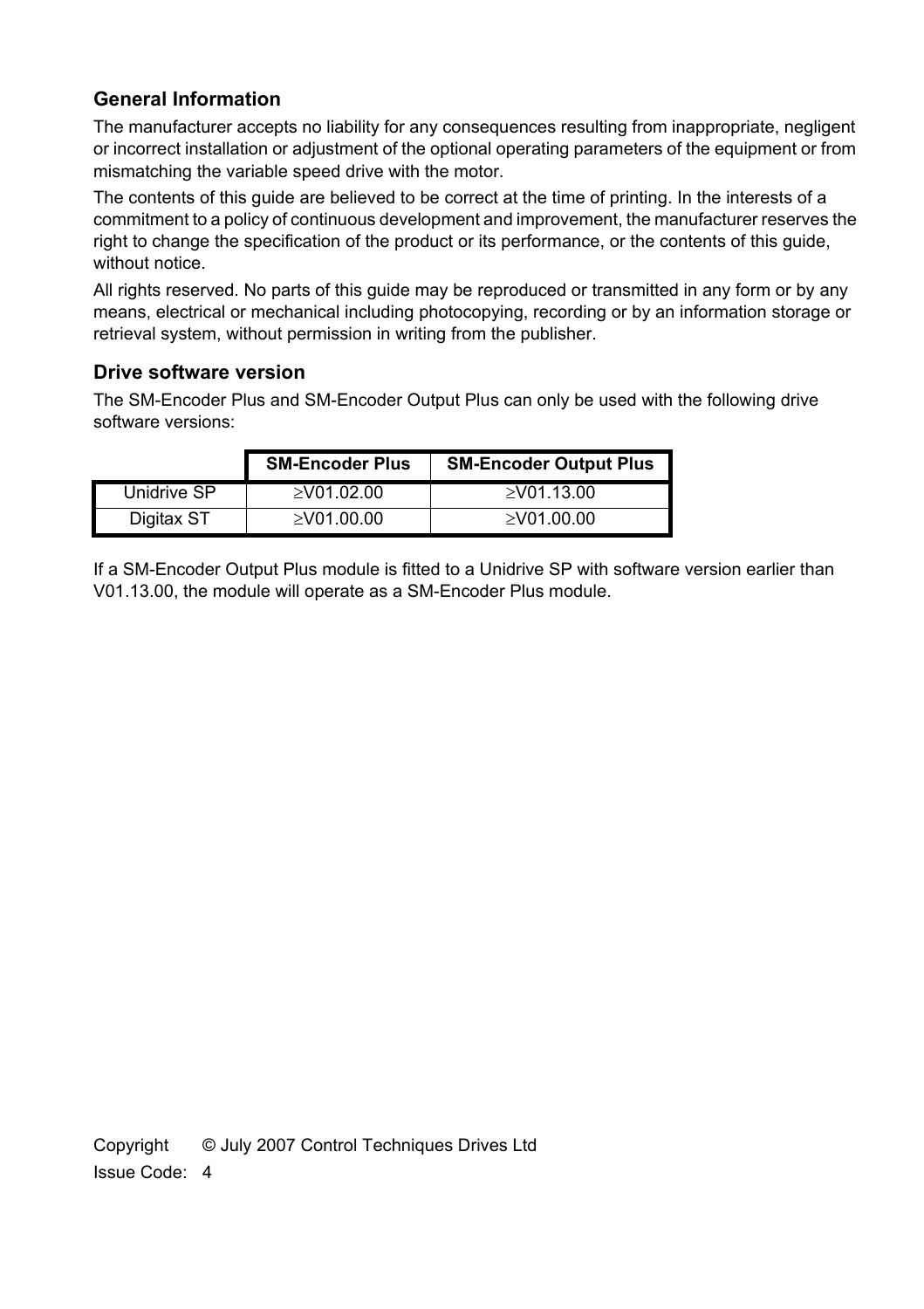## **Contents**

| 1   |                                     |  |
|-----|-------------------------------------|--|
| 1.1 |                                     |  |
| 1.2 |                                     |  |
| 2   |                                     |  |
| 2.1 |                                     |  |
| 2.2 |                                     |  |
| 2.3 |                                     |  |
| 2.4 |                                     |  |
| 2.5 |                                     |  |
| 2.6 |                                     |  |
| 2.7 |                                     |  |
| 3   |                                     |  |
| 3.1 |                                     |  |
| 3.2 |                                     |  |
| 3.3 |                                     |  |
| 3.4 |                                     |  |
| 3.5 |                                     |  |
| 4   | Installing the Solutions Module  10 |  |
|     |                                     |  |
| 4.1 |                                     |  |
| 4.2 |                                     |  |
| 4.3 |                                     |  |
| 5   |                                     |  |
| 5.1 |                                     |  |
| 52  |                                     |  |
| 5.3 |                                     |  |
| 5.4 |                                     |  |
| 5.5 |                                     |  |
| 6   |                                     |  |
| 6.1 |                                     |  |
| 6.2 |                                     |  |
| 6.3 |                                     |  |
| 7   |                                     |  |
| 7.1 |                                     |  |
| 8   |                                     |  |
| 8.1 |                                     |  |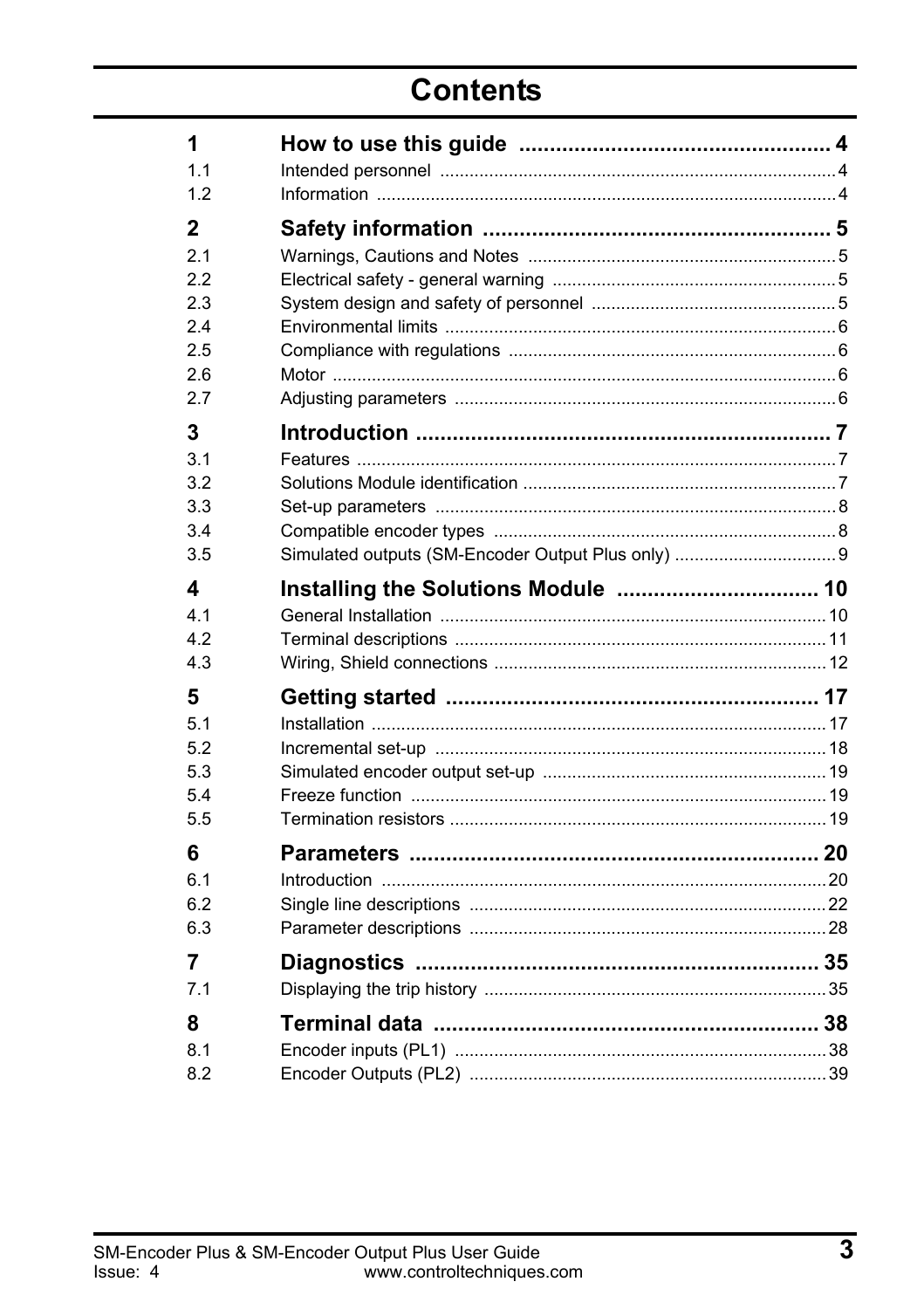## <span id="page-3-3"></span><span id="page-3-0"></span>**1 How to use this guide**

#### <span id="page-3-1"></span>**1.1 Intended personnel**

This guide is intended for personnel who have the necessary training and experience in system design, installation, commissioning and maintenance.

#### <span id="page-3-2"></span>**1.2 Information**

This guide contains information covering the identification of the Solutions Module, terminal layout for installation, fitting of the Solutions Module to the drive, parameter details and diagnosis information. Additional to the aforementioned are the specifications of the Solutions Module.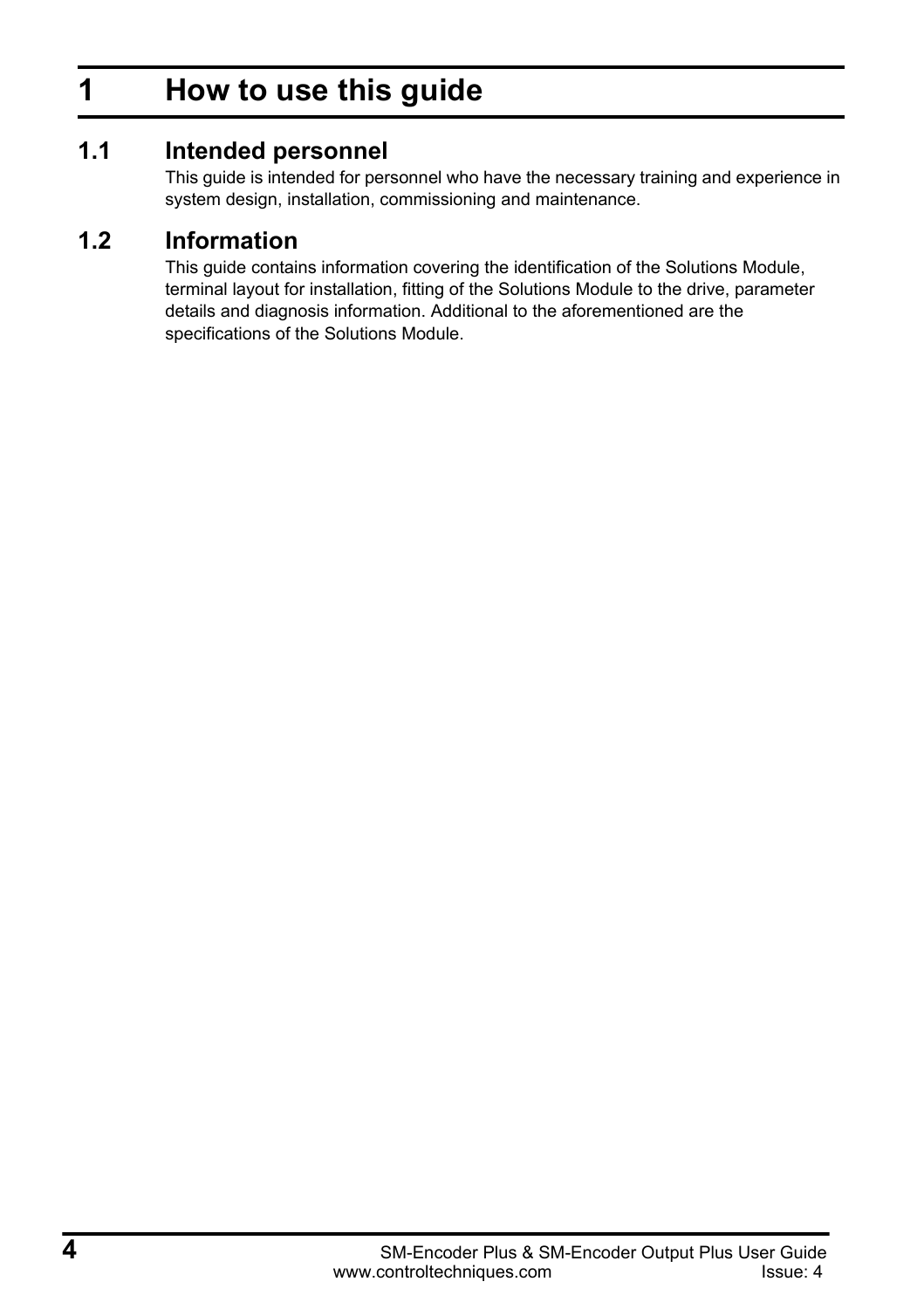## <span id="page-4-4"></span><span id="page-4-0"></span>**2 Safety information**

#### <span id="page-4-9"></span><span id="page-4-1"></span>**2.1 Warnings, Cautions and Notes**



<span id="page-4-7"></span><span id="page-4-5"></span>A **Warning** contains information, which is essential for avoiding a safety hazard.



A **Caution** contains information, which is necessary for avoiding a risk of damage to the product or other equipment.

A **Note** contains information, which helps to ensure correct operation of the product. **NOTE**

#### <span id="page-4-2"></span>**2.2 Electrical safety - general warning**

<span id="page-4-6"></span>The voltages used in the drive can cause severe electrical shock and/or burns, and could be lethal. Extreme care is necessary at all times when working with or adjacent to the drive.

<span id="page-4-8"></span>Specific warnings are given at the relevant places in this User Guide.

#### <span id="page-4-3"></span>**2.3 System design and safety of personnel**

The drive is intended as a component for professional incorporation into complete equipment or a system. If installed incorrectly, the drive may present a safety hazard.

The drive uses high voltages and currents, carries a high level of stored electrical energy, and is used to control equipment which can cause injury.

Close attention is required to the electrical installation and the system design to avoid hazards, either in normal operation or in the event of equipment malfunction. System design, installation, commissioning / start up and maintenance must be carried out by personnel who have the necessary training and experience. They must read this safety information and this User Guide carefully.

The STOP and SECURE DISABLE / SAFE TORQUE OFF functions of the drive do not isolate dangerous voltages from the output of the drive or from any external option unit. The supply must be disconnected by an approved electrical isolation device before gaining access to the electrical connections.

**With the sole exception of the SECURE DISABLE / SAFE TORQUE OFF function, none of the drive functions must be used to ensure safety of personnel, i.e. they must not be used for safety-related functions**.

The SECURE DISABLE function and secure input on Unidrive SP and the SAFE TORQUE OFF function of the Digitax ST meet the requirements of EN954-1 category 3 for the prevention of unexpected starting of the drive. They may be used in a safetyrelated application. **The system designer is responsible for ensuring that the complete system is safe and designed correctly according to the relevant safety standards.**

Careful consideration must be given to the functions of the drive which might result in a hazard, either through their intended behaviour or through incorrect operation due to a fault. In any application where a malfunction of the drive or its control system could lead to or allow damage, loss or injury, a risk analysis must be carried out, and where

[How to use this](#page-3-3)  [guide](#page-3-3)

How to use this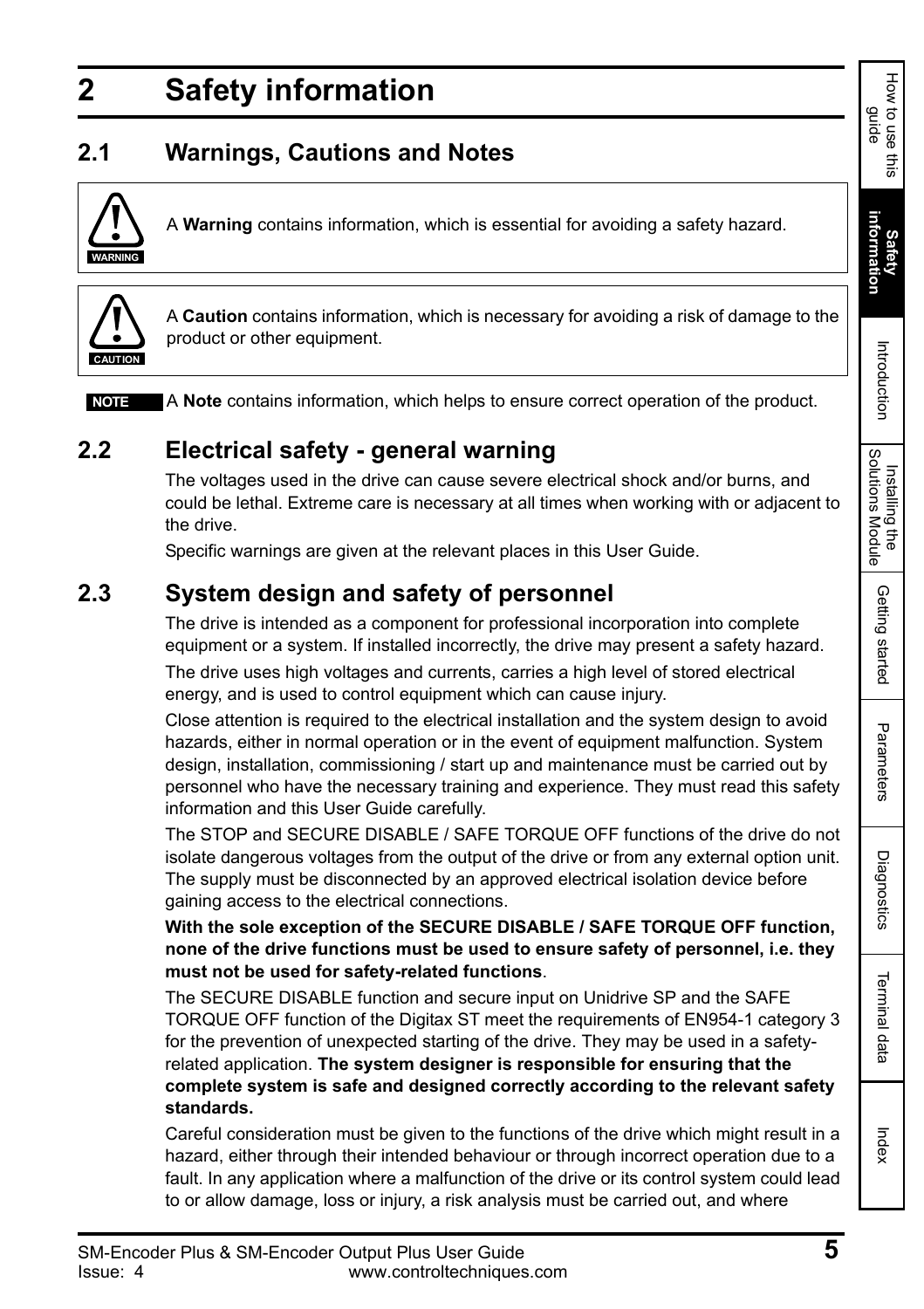necessary, further measures taken to reduce the risk - for example, an over-speed protection device in case of failure of the speed control, or a fail-safe mechanical brake in case of loss of motor braking.

#### <span id="page-5-0"></span>**2.4 Environmental limits**

<span id="page-5-5"></span>Instructions in the appropriate drive manual regarding transport, storage, installation and use of the drive must be complied with, including the specified environmental limits. Drives must not be subjected to excessive physical force.

#### <span id="page-5-1"></span>**2.5 Compliance with regulations**

<span id="page-5-4"></span>The installer is responsible for complying with all relevant regulations, such as national wiring regulations, accident prevention regulations and electromagnetic compatibility (EMC) regulations. Particular attention must be given to the cross-sectional areas of conductors, the selection of fuses or other protection, and protective earth (ground) connections.

The appropriate drive manual contains instruction for achieving compliance with specific EMC standards.

Within the European Union, all machinery in which this product is used must comply with the following directives:

98/37/EC: Safety of machinery.

89/336/EEC: Electromagnetic Compatibility.

#### <span id="page-5-2"></span>**2.6 Motor**

Ensure the motor is installed in accordance with the manufacturer's recommendations. Ensure the motor shaft is not exposed.

Standard squirrel cage induction motors are designed for single speed operation. If it is intended to use the capability of the drive to run a motor at speeds above its designed maximum, it is strongly recommended that the manufacturer is consulted first.

Low speeds may cause the motor to overheat because the cooling fan becomes less effective. The motor should be fitted with a protection thermistor. If necessary, an electric forced vent fan should be used.

The values of the motor parameters set in the drive affect the protection of the motor. The default values in the drive should not be relied upon.

<span id="page-5-6"></span>It is essential that the correct value is entered in parameter **0.46** motor rated current. This affects the thermal protection of the motor.

#### <span id="page-5-3"></span>**2.7 Adjusting parameters**

Some parameters have a profound effect on the operation of the drive. They must not be altered without careful consideration of the impact on the controlled system. Measures must be taken to prevent unwanted changes due to error or tampering.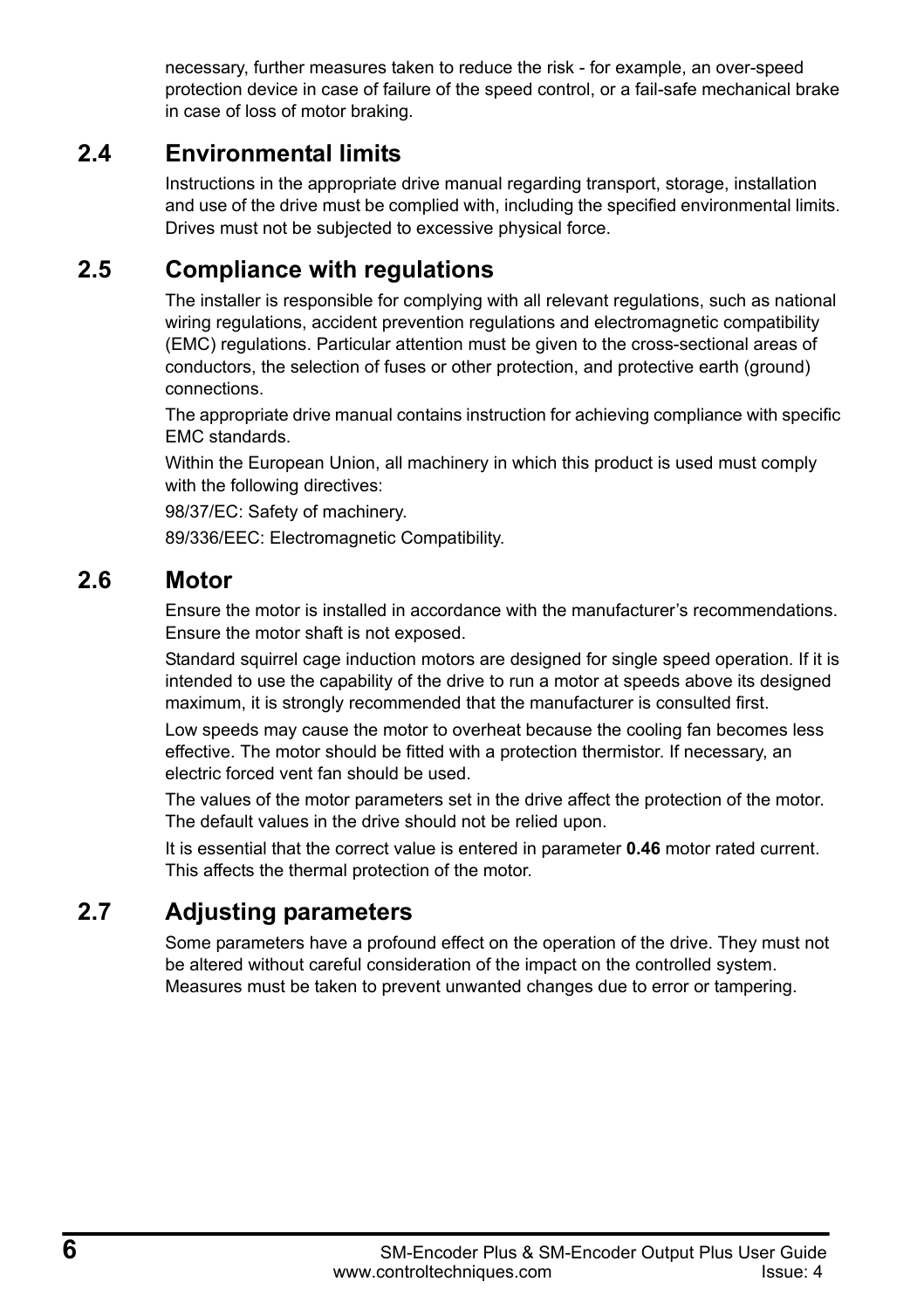# How to use this [How to use this](#page-3-3)  [guide](#page-3-3)

Diagnostics [Diagnostics](#page-34-2)

[Terminal data](#page-37-2)

lerminal l data

[Index](#page-39-0)

## <span id="page-6-3"></span><span id="page-6-0"></span>**3 Introduction**

#### <span id="page-6-1"></span>**3.1 Features**

<span id="page-6-4"></span>The SM-Encoder Plus and SM-Encoder Output Plus Solutions Modules provide an interface for an additional encoder to be connected to the drive, to be used as position and speed feedback for the drive. Typical uses for these Solutions Modules would be to input a speed/position reference from a line speed encoder, or to digitally lock the drive to a master reference using the position controller in drive menu 13.

The SM-Encoder Output Plus has all the features of the SM-Encoder Plus module but also provides an encoder power supply output and simulated encoder outputs.

The SM-Encoder Plus does not have any simulated encoder outputs or an encoder power supply output available. **NOTE**

#### <span id="page-6-2"></span>**3.2 Solutions Module identification Figure 3-1 SM-Encoder Plus and SM-Encoder Output Plus**

<span id="page-6-5"></span>

The SM-Encoder Plus and SM-Encoder Output Plus can be identified by:

- 1. The label located on the underside of the Solutions Module.
- 2. The colour coding across the front of the Solutions Module. SM-Encoder Plus: Brown

SM-Encoder Output Plus: Dark Brown

#### **Figure 3-2 SM-Encoder Plus and SM-Encoder Output Plus label**



#### **3.2.1 Date code format**

The date code is split into two sections: a letter followed by a number.

The letter indicates the year, and the number indicates the week number (within the year) in which the Solutions Module was built.

The letters go in alphabetical order, starting with A in 1990 (B in 1991, C in 1992 etc.).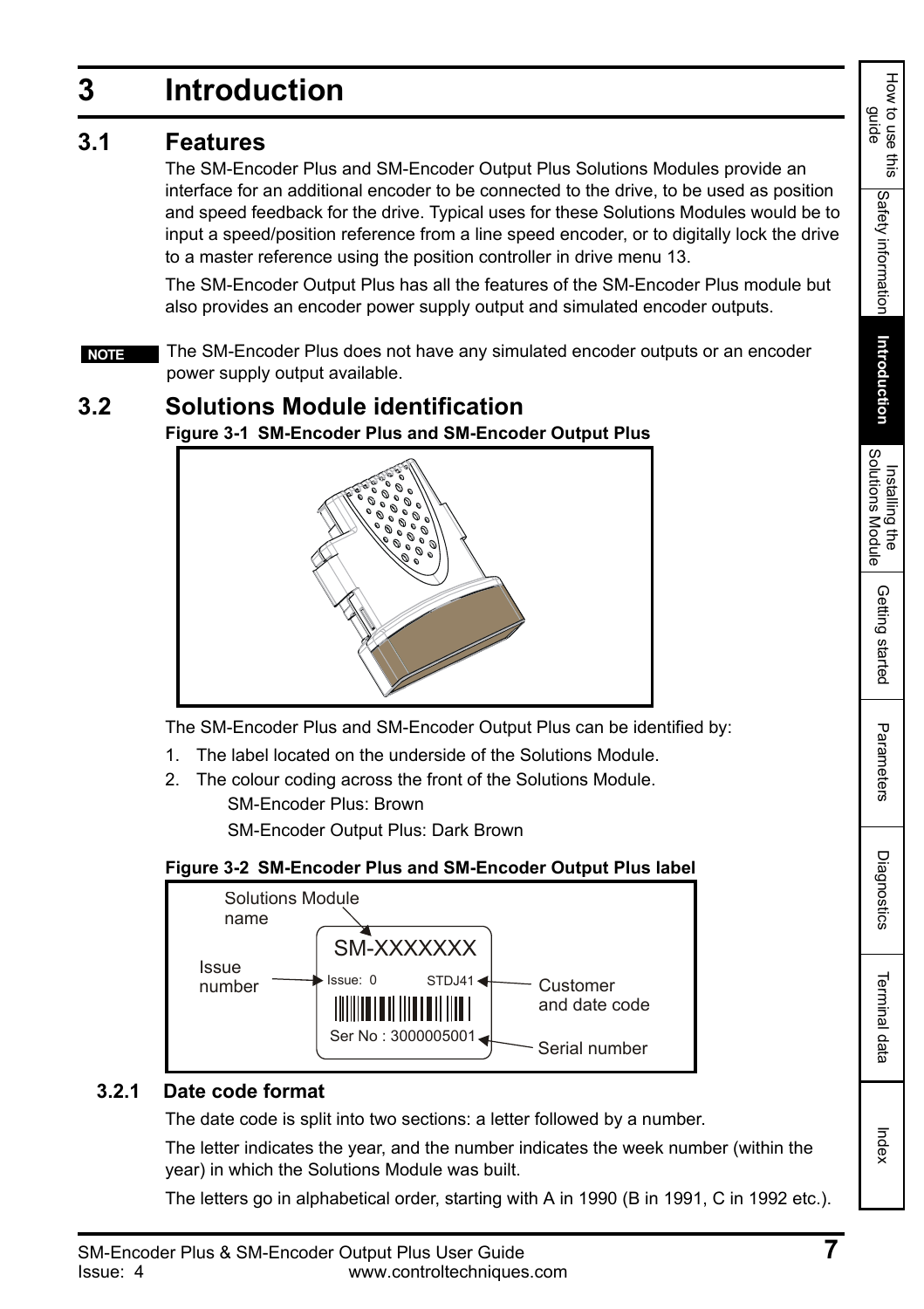**Example:**

<span id="page-7-4"></span>A date code of L35 would correspond to week 35 of year 2002.

#### <span id="page-7-0"></span>**3.3 Set-up parameters**

All parameters associated to the SM-Encoder Plus or SM-Encoder Output Plus can be found in either menu 15, 16, or 17. Each of menus 15, 16, and 17 refer to one of the available slots into which the Solutions Module can be fitted. Slot  $1 =$  Menu 15, Slot  $2 =$ Menu 16, Slot  $3$  = Menu 17.

**NOTE** There are only two available slots for Unidrive SP size 0 and Digitax ST.

#### <span id="page-7-1"></span>**3.4 Compatible encoder types**

The SM-Encoder Plus and SM-Encoder Output Plus are compatible with the following encoders types:

#### <span id="page-7-2"></span>**Incremental encoders Ab, Fd, and Fr**

This type of encoder gives incremental position and can only be used for control in Closed Loop Vector and not Servo mode.

| Type        | <b>Encoder</b> | <b>Description</b>                                                                         | Pr x.15 |
|-------------|----------------|--------------------------------------------------------------------------------------------|---------|
|             | Ab             | Quadrature incremental encoder.<br>With or without marker pulse.                           | 0       |
| Incremental | Fd             | Incremental encoder with frequency and direction outputs.<br>With or without marker pulse. |         |
|             | Fr             | Incremental encoder with forward and reverse outputs.<br>With or without marker pulse.     | 2       |

Quadrature detection logic determines rotation from the phase relationship of the two channels.

These encoders are available with a marker pulse, which identifies each individual rotation of the disc, and is also used to reset the drive position parameter. The incremental encoder can be used when operating in Closed Loop Vector mode, with the optional marker pulse not being required for correct operation.

<span id="page-7-3"></span>

| Limitations                                                                          |    |         |        |  |
|--------------------------------------------------------------------------------------|----|---------|--------|--|
| <b>Max Input</b><br><b>Encoder</b><br>Max no. of<br>Type<br>Lines (LPR)<br>Frequency |    |         |        |  |
|                                                                                      | Ab |         |        |  |
| Incremental                                                                          | Fd | 500kHz* | 16,384 |  |
|                                                                                      | F۱ |         |        |  |

Max input frequency = LPR  $x$  rpm / 60

The maximum speed in rpm which an encoder connected to the SM-Encoder Plus or SM-Encoder Output Plus can reach can be calculated from : **NOTE**

Max rpm = (60 x Max input frequency) / Encoder LPR

e.g. For a 4096 line encoder the maximum rpm would be:

 $(60 \times 500 \times 10^3)$  / 4096 = 7324rpm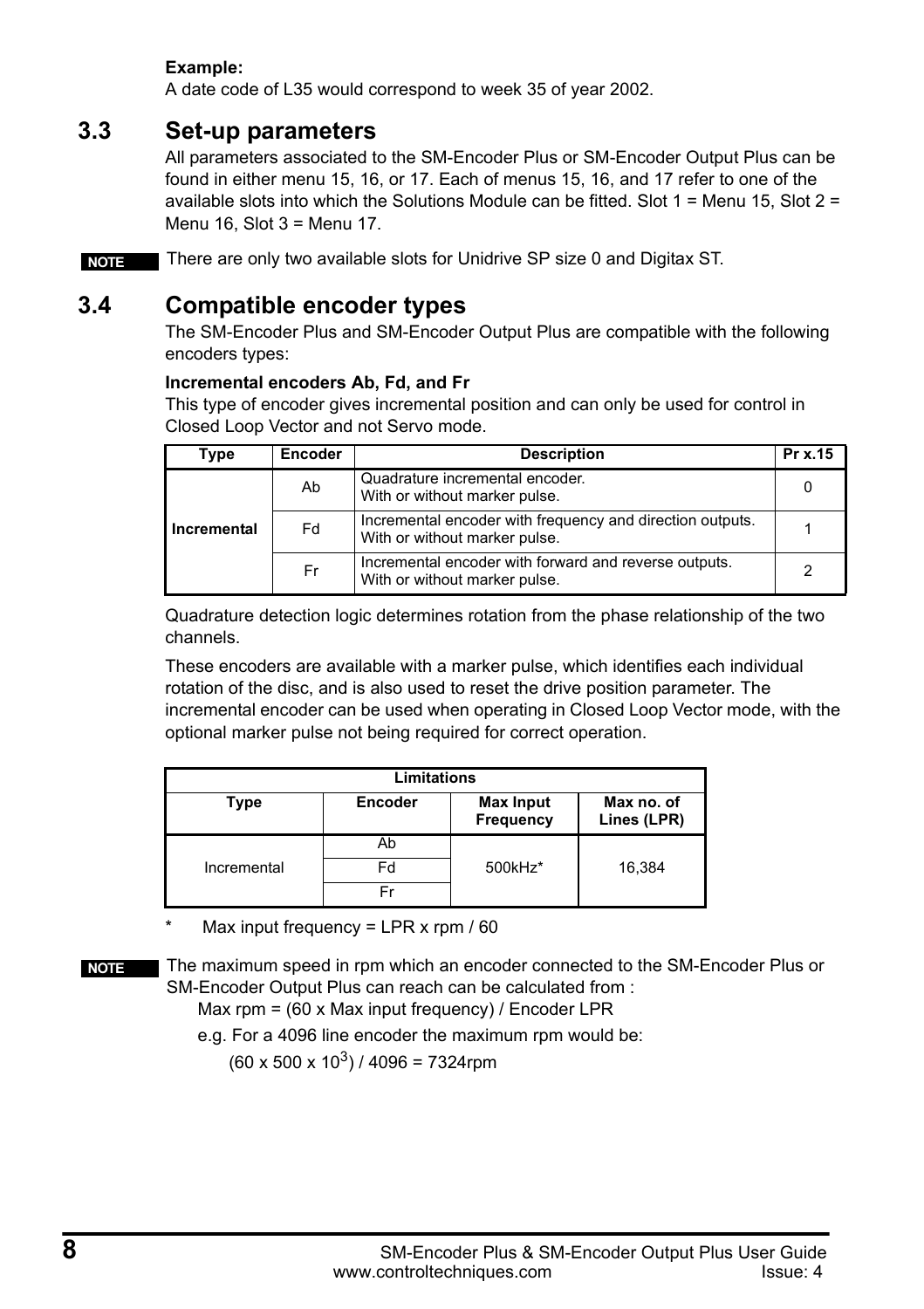**Figure 3-3 Encoder feedback signals**



#### Only encoders with lines per revolution that are a power of 2 can be used with the SM-Encoder Plus and SM-Encoder Output Plus, e.g. 256, 512, 1024 etc. The marker pulse duration must be between 45° to 360° electrical (encoder). **NOTE**

#### <span id="page-8-0"></span>**3.5 Simulated outputs (SM-Encoder Output Plus only)**

The SM-Encoder Output Plus can provide simulated encoder output signals. The source position is derived from either the encoder input on the module or from the drive encoder input. The source encoder can be any incremental type or any sincos type of encoder. If a sincos type is used as the source, the simulation output is derived from the zero crossings of the sine waves and does not include interpolated information.

| Mode                                             | x.28   |
|--------------------------------------------------|--------|
| Quadrature outputs                               |        |
| Frequency and direction outputs                  |        |
| Forward and reverse outputs                      |        |
| Quadrature outputs with marker lock              |        |
| Frequency and direction outputs with marker lock | 4 to 7 |

If a mode with marker lock is selected the incremental position is shifted when the first input marker occurs so that with quadrature mode the marker is aligned with A high and B high, and with frequency and direction mode the marker is aligned with F high.

The SM-Encoder Output Plus provides the ability to scale down the simulated encoder output signals.

[guide](#page-3-3)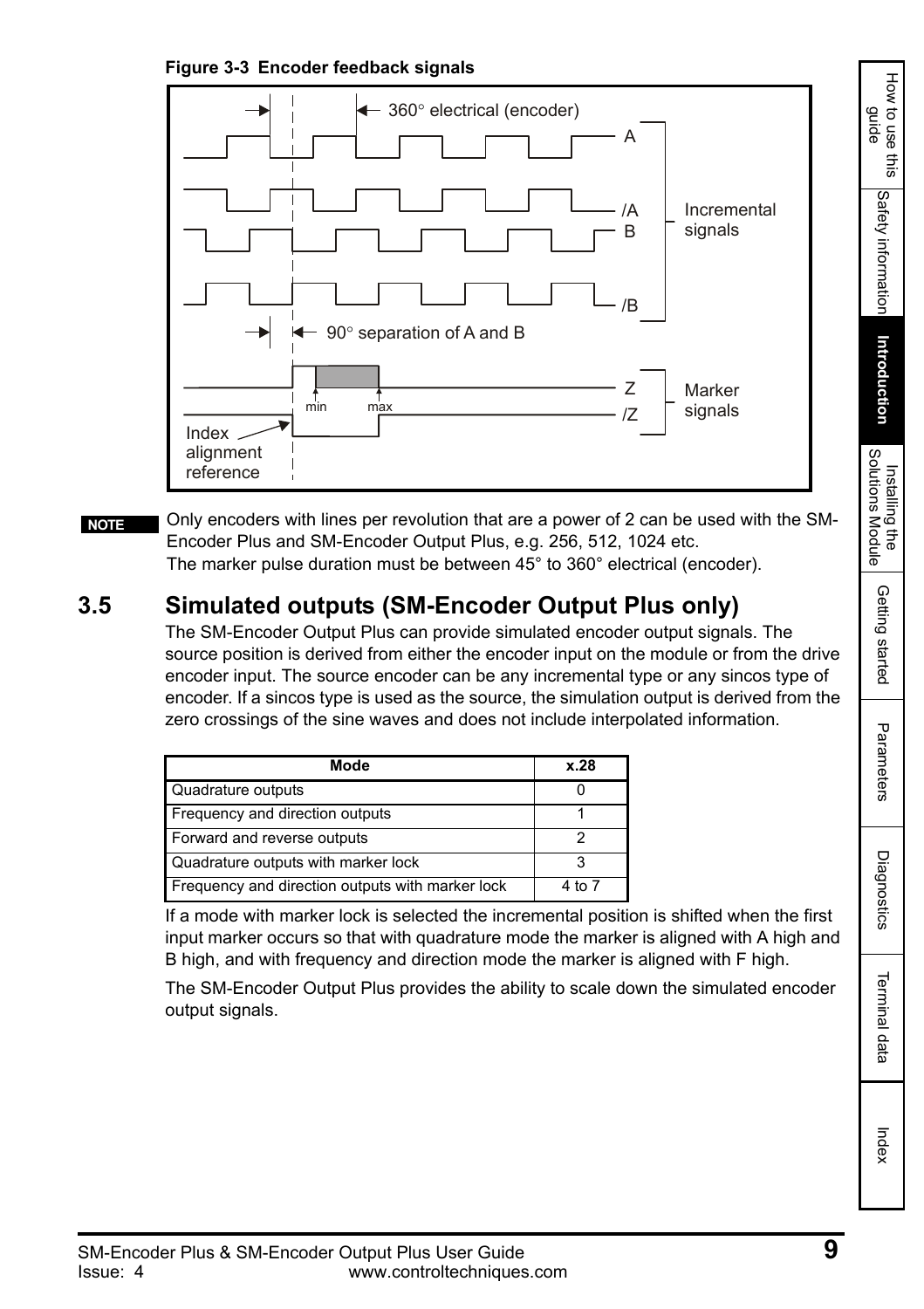## <span id="page-9-0"></span>**4 Installing the Solutions Module**



<span id="page-9-2"></span>Before installing or removing a Solutions Module in any drive, ensure the AC supply has been disconnected for at least 10 minutes and refer to Chapter 2 *[Safety information](#page-4-4)* on [page 5](#page-4-4). If using a DC bus supply ensure this is fully discharged before working on any drive or Solutions Module.

#### <span id="page-9-1"></span>**4.1 General Installation**

The installation of a Solutions Module is illustrated in Figure 4-1.

#### **Figure 4-1 Fitting a Solutions Module**



The Solutions Module connector is located on the underside of the module (1). Push this into the Solutions Module slot located on the drive until it clicks into place (2). Note that some drives require a protective tab to be removed from the Solutions Module slot. For further information, refer to the appropriate drive manual.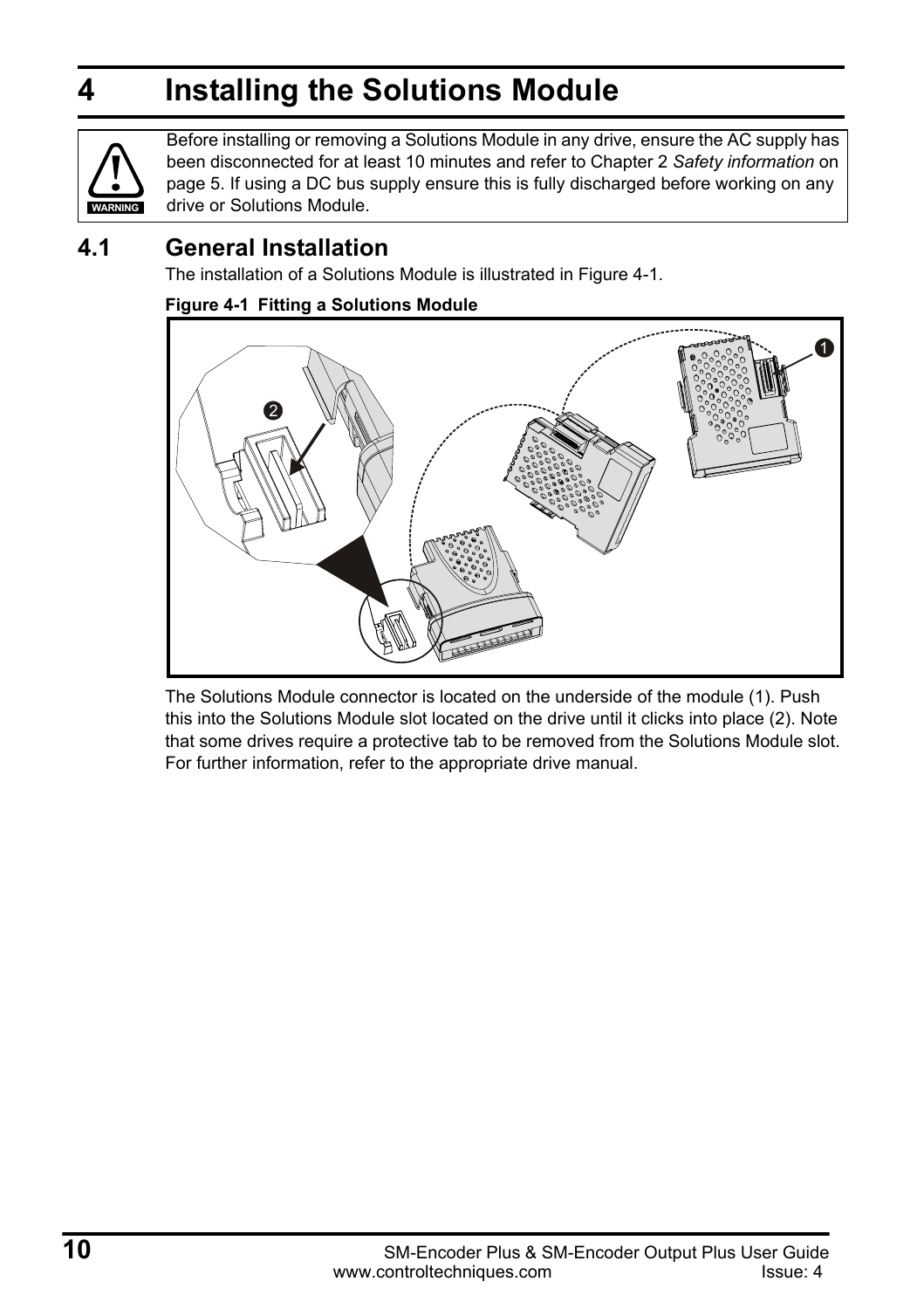#### <span id="page-10-0"></span>**4.2 Terminal descriptions**

#### **4.2.1 SM-Encoder Plus**

#### <span id="page-10-2"></span>**Figure 4-2 SM-Encoder Plus terminals**



#### **Table 4.1 SM-Encoder Plus terminal descriptions**

| Term | <b>Encoder</b>                   |    |    |
|------|----------------------------------|----|----|
|      | Ab                               | Fd | Fr |
|      | А                                |    |    |
| 2    | A١                               | F١ | F  |
| 3    | R                                | n  | R  |
|      | B١                               | D. | R١ |
| 5    | 7                                |    |    |
| հ    | Z١                               |    |    |
|      | ΩV                               |    |    |
| ጸ    | External power supply decoupling |    |    |

Terminal 8 should be used to join the external encoder power supply to the encoder as shown in [Figure 4-3.](#page-10-1) If the drive encoder supply is to be used for two encoders, the user must ensure the total load does not exceed 300mA for 5V and 8V encoders and 200mA for 15V encoders. **NOTE**

#### <span id="page-10-1"></span>**Figure 4-3 Encoder cable connections**



How to use this<br>[guide](#page-3-3) Safety information [Safety information](#page-4-4)

[How to use this](#page-3-3) 

Introduction [Introduction](#page-6-3)

**[Installing the Solutions Module](#page-9-0)**

Diagnostics [Diagnostics](#page-34-2)

 [Terminal data](#page-37-2)Terminal l data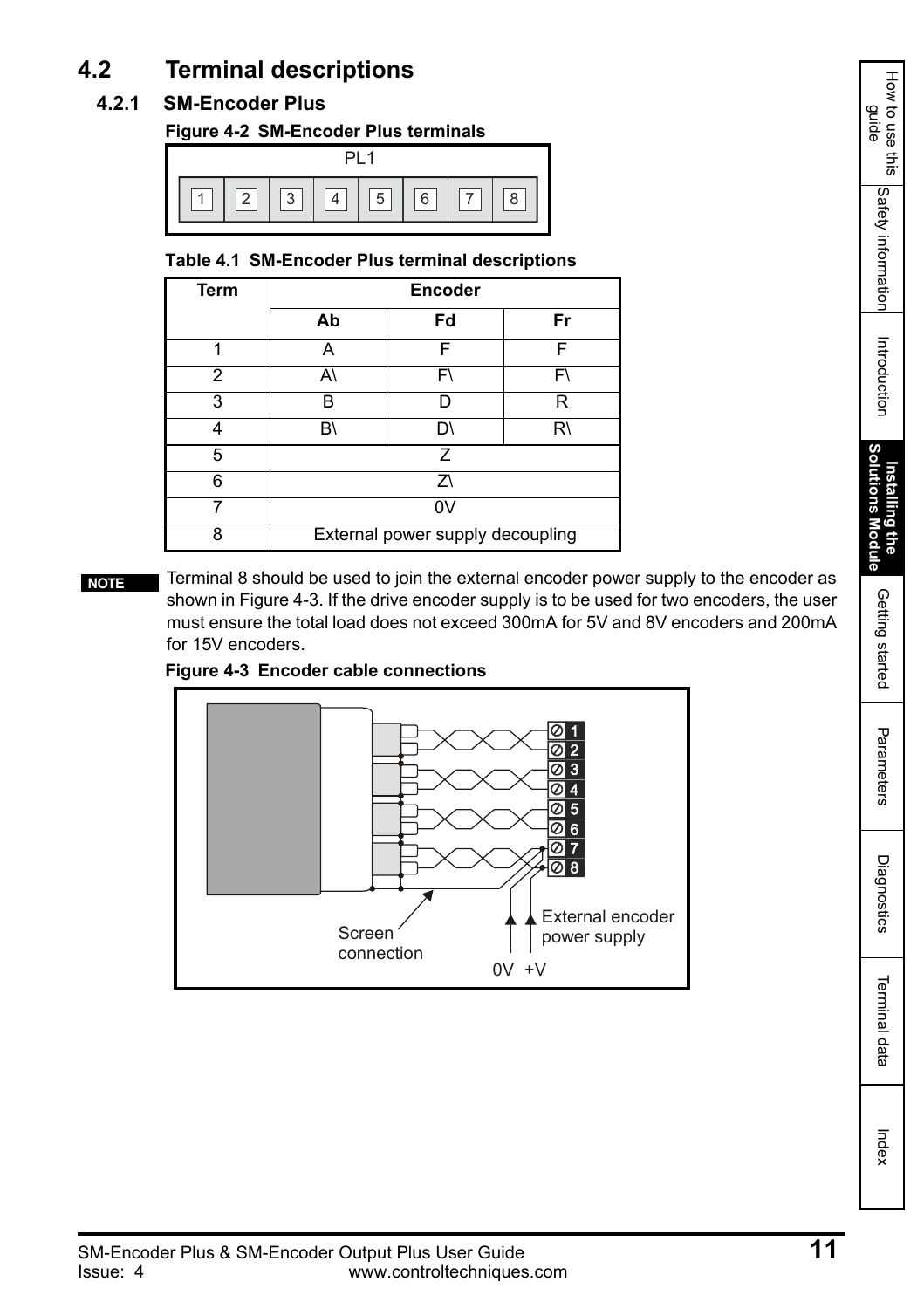#### **4.2.2 SM-Encoder Output Plus**

#### **Figure 4-4 SM-Encoder Output Plus terminals**



#### **Table 4.2 SM-Encoder Output Plus PL1 terminal descriptions**

| <b>Term</b> | <b>Encoder inputs</b> |    |    |  |
|-------------|-----------------------|----|----|--|
|             | Ab                    | Fd | Fr |  |
|             |                       | F  | F  |  |
| c           | A١                    | F١ | F  |  |
| 3           | R                     | ח  | R  |  |
|             | B١                    |    | R١ |  |
| 5           | 7                     |    |    |  |
| 6           | Z١                    |    |    |  |
|             | 0V                    |    |    |  |
| 8           | $+V$                  |    |    |  |

**Table 4.3 SM-Encoder Output Plus PL2 terminal descriptions**

| <b>Term</b>    |              |    | <b>Encoder outputs</b> |      |      |
|----------------|--------------|----|------------------------|------|------|
|                | Ab           | Fd | Fr                     | Ab.L | Fd.L |
| 1              |              |    | 0V                     |      |      |
| $\overline{2}$ |              |    | 0V                     |      |      |
| 3              | A            | F  | F                      | A    | F    |
| 4              | $A\setminus$ | F١ | F١                     | A١   | F١   |
| 5              | B            | D  | R                      | B    | D    |
| 6              | B\           | D١ | $R\setminus$           | B\   | D١   |
|                | 0V           |    |                        |      |      |
| 8              | Z            |    |                        |      |      |
| 9              | Z١           |    |                        |      |      |

#### <span id="page-11-0"></span>**4.3 Wiring, Shield connections**

<span id="page-11-4"></span><span id="page-11-1"></span>Shielding considerations are important for PWM drive installations due to the high voltages and currents present in the output circuit with a very wide frequency spectrum, typically from 0 to 20 MHz. Encoder inputs are liable to be disturbed if careful attention is not given to managing the cable shields.

#### **Encoder mounting methods**

There are three methods for mounting an encoder onto a motor:

- <span id="page-11-3"></span>1. Galvanic isolation between encoder and motor
- 2. Galvanic isolation between encoder circuit and encoder body
- <span id="page-11-2"></span>3. No Isolation

#### **4.3.1 Encoder with galvanic isolation from motor**

When galvanically isolated the encoder device is mounted to the motor with isolation fitted between the motor housing / shaft and encoder as shown in Figure 4-5.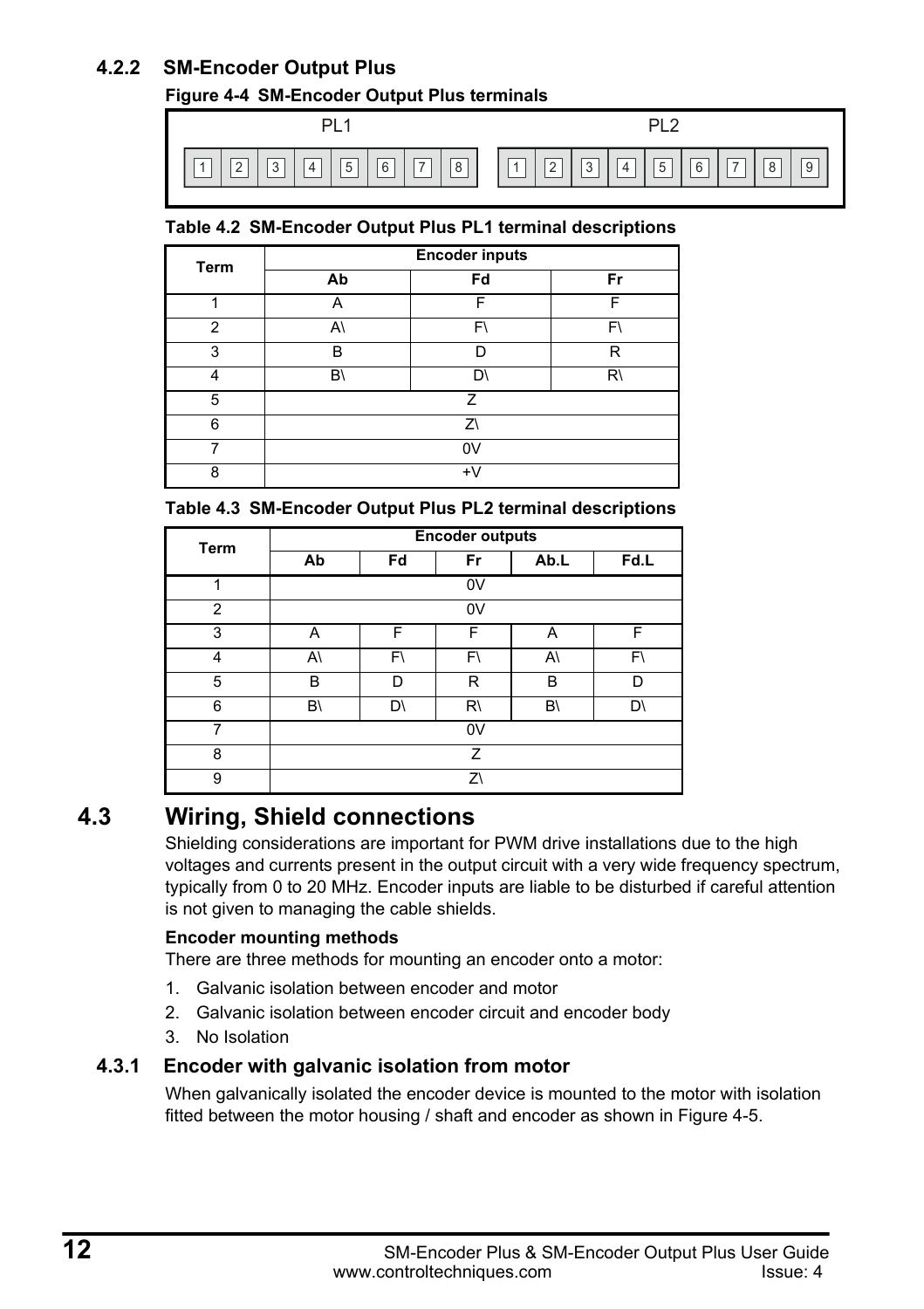

#### **Figure 4-5 Galvanic Isolation from motor**

An example of this is the Unimotor where isolation from the motor is achieved by inserting a plastic mounting plate between the motor housing and encoder housing and a plastic insert fitted in the motor shaft for encoder mounting to the motor shaft. With this preferred method of mounting noise current is prevented from passing from the motor housing into the encoder housing, and hence into the encoder cable. The ground connection of the cable shield is optional, this may be required to comply with safety measures or to reduce radiated radio frequency emissions from either the drive or encoder.

#### **4.3.2 Encoder circuit with galvanic isolation from encoder body**

<span id="page-12-0"></span>In this case the encoder device is mounted directly on the motor housing with contact being made between the motor housing/shaft and encoder. With this mounting method the encoder internal circuits are exposed to electrical noise from the motor housing through the stray capacitance, and they must be designed to withstand this situation. However this arrangement still prevents large noise currents from flowing from the motor body into the encoder cable. The ground connection of the cable shield is optional, this may be required to comply with safety measures or to reduce radiated radio frequency emissions from either the drive or encoder.

[How to use this](#page-3-3) 

 $\Xi$ 

How to use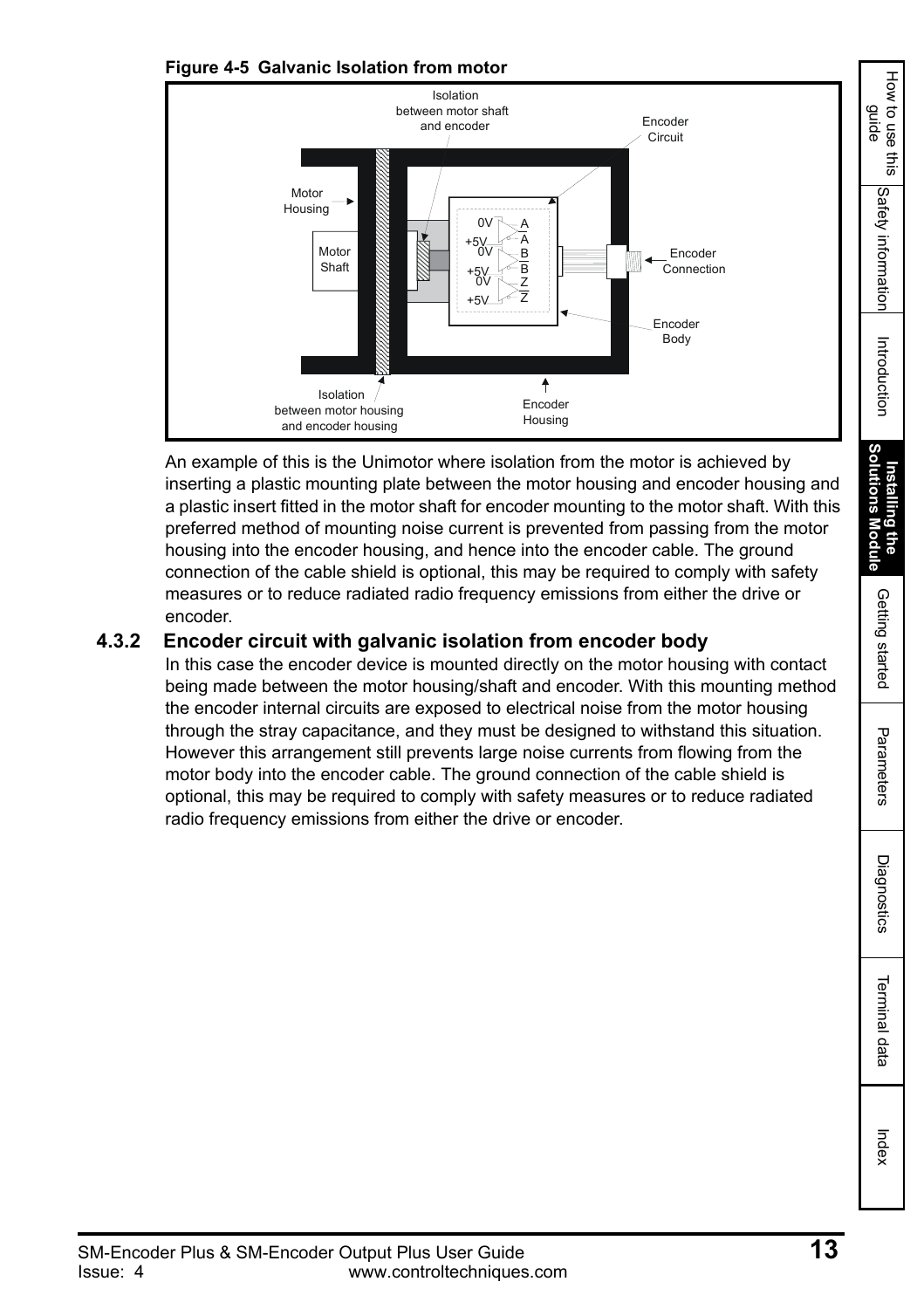



#### **4.3.3 No isolation**

<span id="page-13-0"></span>As shown in Figure 4-7 the encoder 0V connection may be permanently connected to the housing. This has the advantage that the encoder body can form a shield for its internal circuits. However it permits noise current from the motor body to flow into the encoder cable shield. A good quality shielded cable correctly terminated protects the data against this noise current, but much more care is needed in ensuring correct cable management than for the isolated cases.



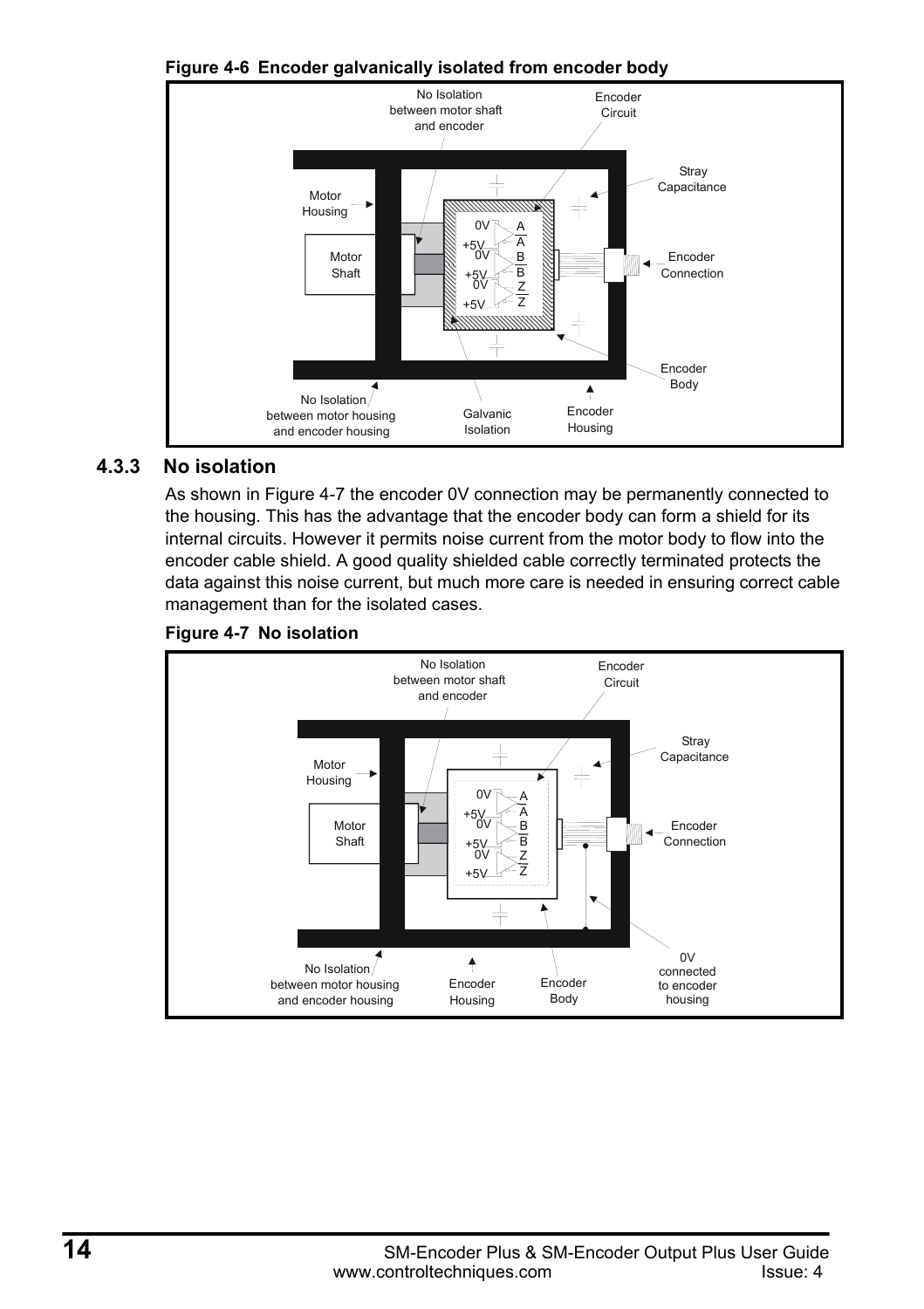**Solutions Module** 

[Getting started](#page-16-2)

Getting startec

Parameters [Parameters](#page-19-2)

Diagnostics [Diagnostics](#page-34-2)

[Terminal data](#page-37-2)

lerminal data

[Index](#page-39-0)

#### **4.3.4 Cable requirements**

#### <span id="page-14-0"></span>**All mounting methods:**

- Shield connection at drive terminal to 0V
- Shield connection at encoder to 0V
- It is recommended that the shielded cable should be run in a continuous length to the terminal, to avoid the injection of noise at intermediate pigtails and to maximise the shielding benefit.
- <span id="page-14-3"></span>The shield connections ("pigtails") to the drive and encoder should be kept as short as possible

#### <span id="page-14-2"></span>**Mounting with no isolation:**

- Shield connected to ground at both ends. The connection must be made by direct fixing of the cable to the grounded metal parts, i.e. to the encoder body and the drive grounding bracket, as illustrated in Figure 4.9. "Pigtails" must be avoided. The outer sheath of the cable should be stripped back enough to allow for the ground clamp to be fitted. The shield connection should not be broken. The ground clamps should be located as close as possible to the drive and encoder.
- It is essential that the shielded cable should be run in a continuous length to the terminal, to avoid the injection of noise at intermediate "pigtails" and to maximise the shielding benefit.



In this case under no circumstances must the cable shield connection be omitted at either end of the cable in this case, since the noise voltage may well be sufficient to destroy the line driver and receiver chips in the encoder and the drive.

#### **Cable shield ground connection**

For all mounting methods, grounding of the feedback cable shield has added benefits. It can protect the drive and encoder from induced fast electrical transients, and prevent radiated radio-frequency emission. However it is essential that it be carried out in the correct manner as explained above and shown in [Figure 4-9.](#page-15-0)



Connecting the cable shield to ground at both ends carries the risk that an electrical fault might cause excessive power current to flow in the cable shield and overheat the cable. There must be an adequately rated safety ground connection between the motor/ encoder and the drive.

#### **Recommended Cable**

The recommended cable for feedback signals is a twisted pair, shielded with an overall shield as shown below.

#### <span id="page-14-1"></span>**Figure 4-8 Feedback cable, twisted pair**



Using this type of cable also allows for the connection of the outer shield to ground and the inner shields to 0V alone at both drive and encoder end, when required.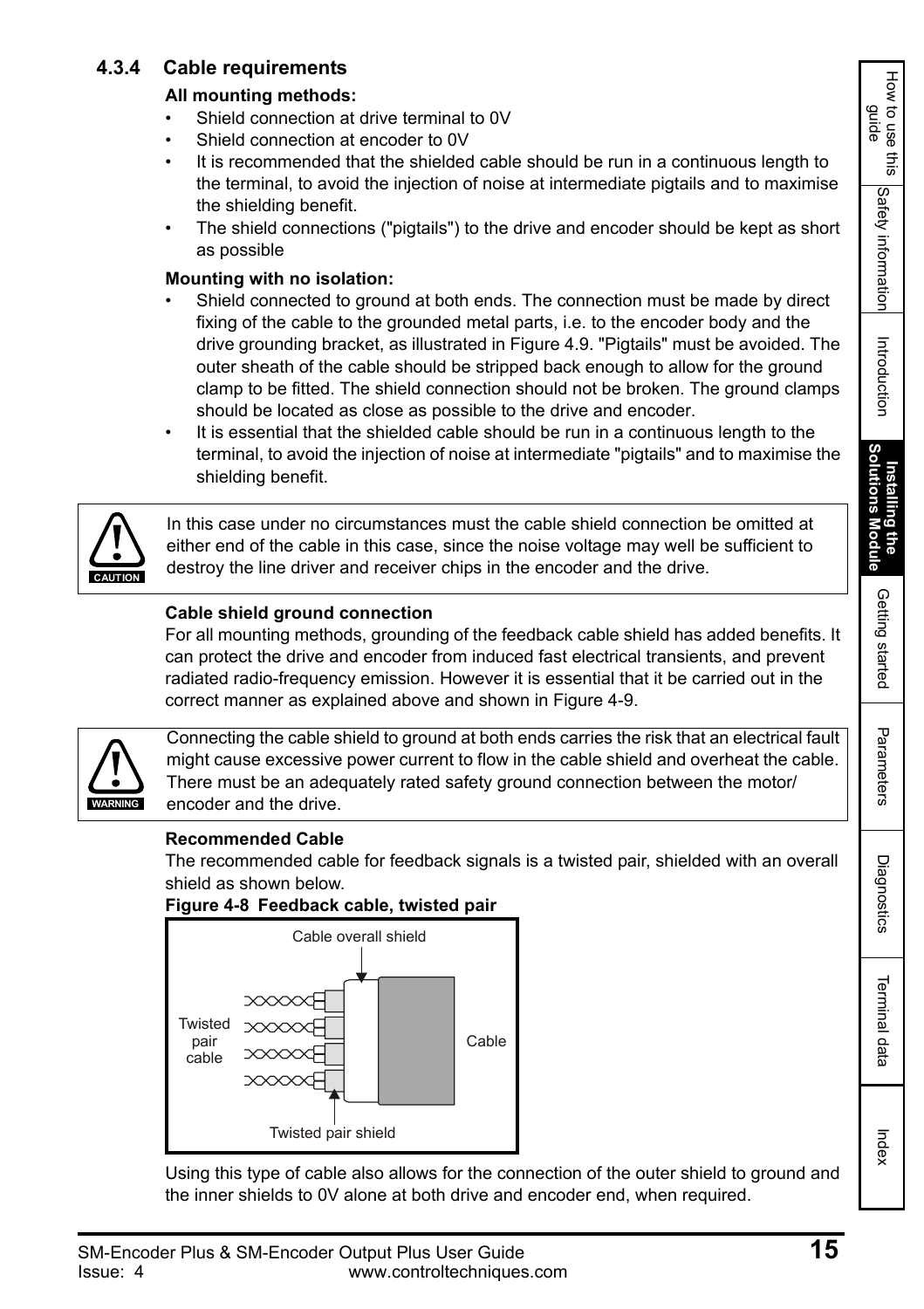#### Ensure that feedback cables are kept as far away as possible from power cables and avoid parallel routing. **NOTE**



<span id="page-15-2"></span><span id="page-15-1"></span><span id="page-15-0"></span>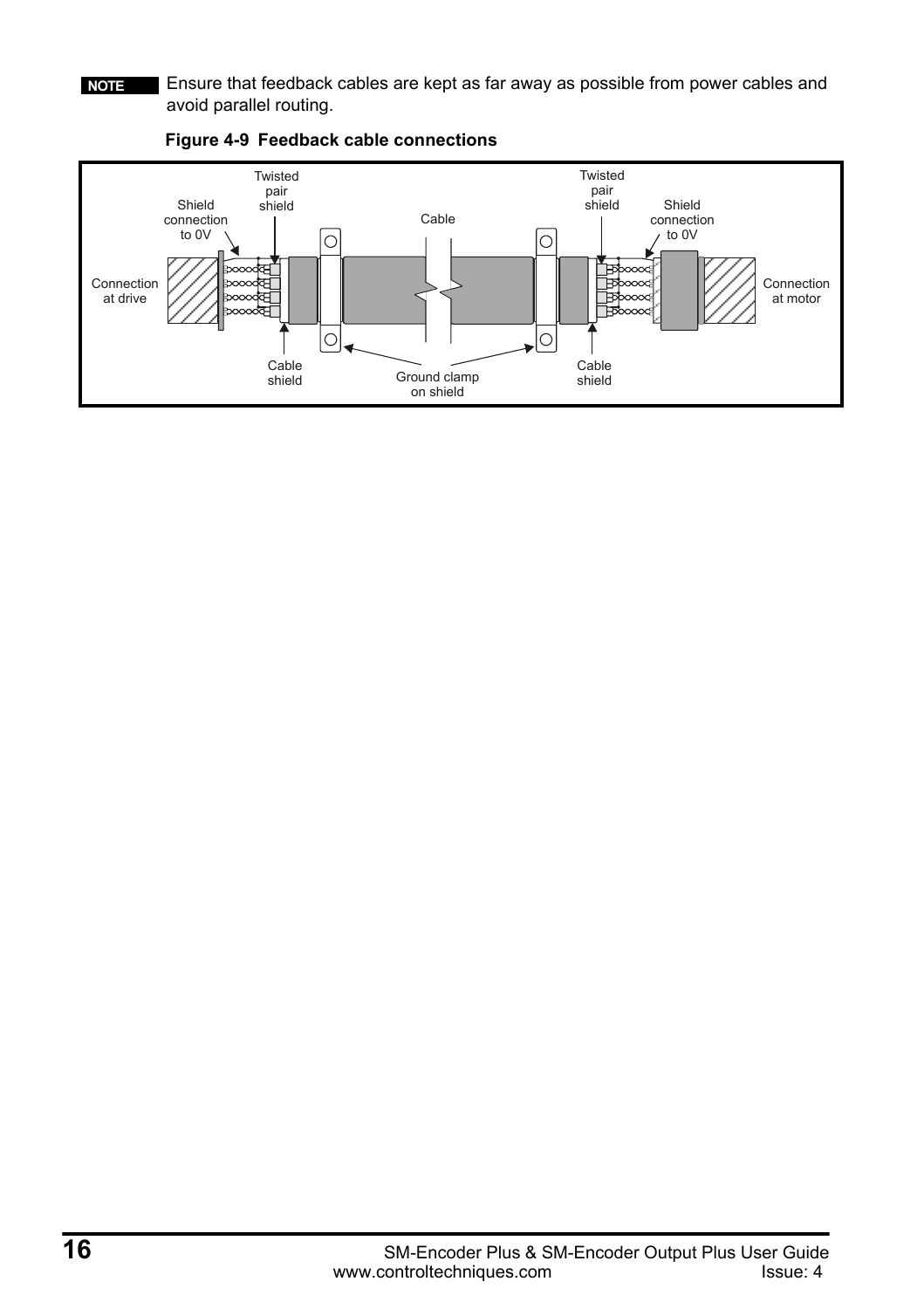## <span id="page-16-2"></span><span id="page-16-0"></span>**5 Getting started**

#### <span id="page-16-1"></span>**5.1 Installation**



<span id="page-16-4"></span>The control circuits are isolated from the power circuits in the drive by basic insulation only, as specified in IEC60664-1. The installer must ensure that the external control circuits are insulated from human contact by at least one layer of insulation rated for use at the AC supply voltage.

If the control circuits are to be connected to other circuits classified as Safety Extra Low Voltage (SELV) (e.g. to a personal computer) an additional isolating barrier must be included in order to maintain the SELV classification.

#### **Encoder connections**

In order to ensure correct operation there are a number of checks which should be carried out:

- Ensure the encoder is securely mounted to the motor as spurious operation can result due to the encoder slipping whilst the motor is rotating.
- Ensure encoder connections to both the encoder and the Solutions Module terminals are secured, intermittent connections can result in spurious operation or the Solutions Module not detecting the feedback signals.
- Ensure screening recommendations as specified in Chapter 4.4 Wiring, Shield connections on page 14 are followed to prevent noise being induced on the encoder feedback signals. Noise induced on encoder feedback cables cannot only result in spurious operation but in extreme cases can result in encoder failure and/or damage to the Solutions Modules encoder input.

<span id="page-16-3"></span>Encoder feedback and communications data is transmitted from an encoder as low voltage analog or digital signals. Ensure that electrical noise from the drive or motor does not adversely affect the encoder feedback. Ensure that the drive and motor are connected as per the instructions given in the approriate drive manual, and that the encoder feedback wiring and shielding recommendations are followed in [section](#page-11-1)  4.3 *[Wiring, Shield connections](#page-11-1)* on page 12.

l data

[Index](#page-39-0)

[How to use this](#page-3-3)  [guide](#page-3-3)

How to use this

[Safety information](#page-4-4)

Safety information

Introduction [Introduction](#page-6-3)

[Installing the Solutions Module](#page-9-2)

**[Getting started](#page-16-0)**

Getting started

[Parameters](#page-19-2)

Parameters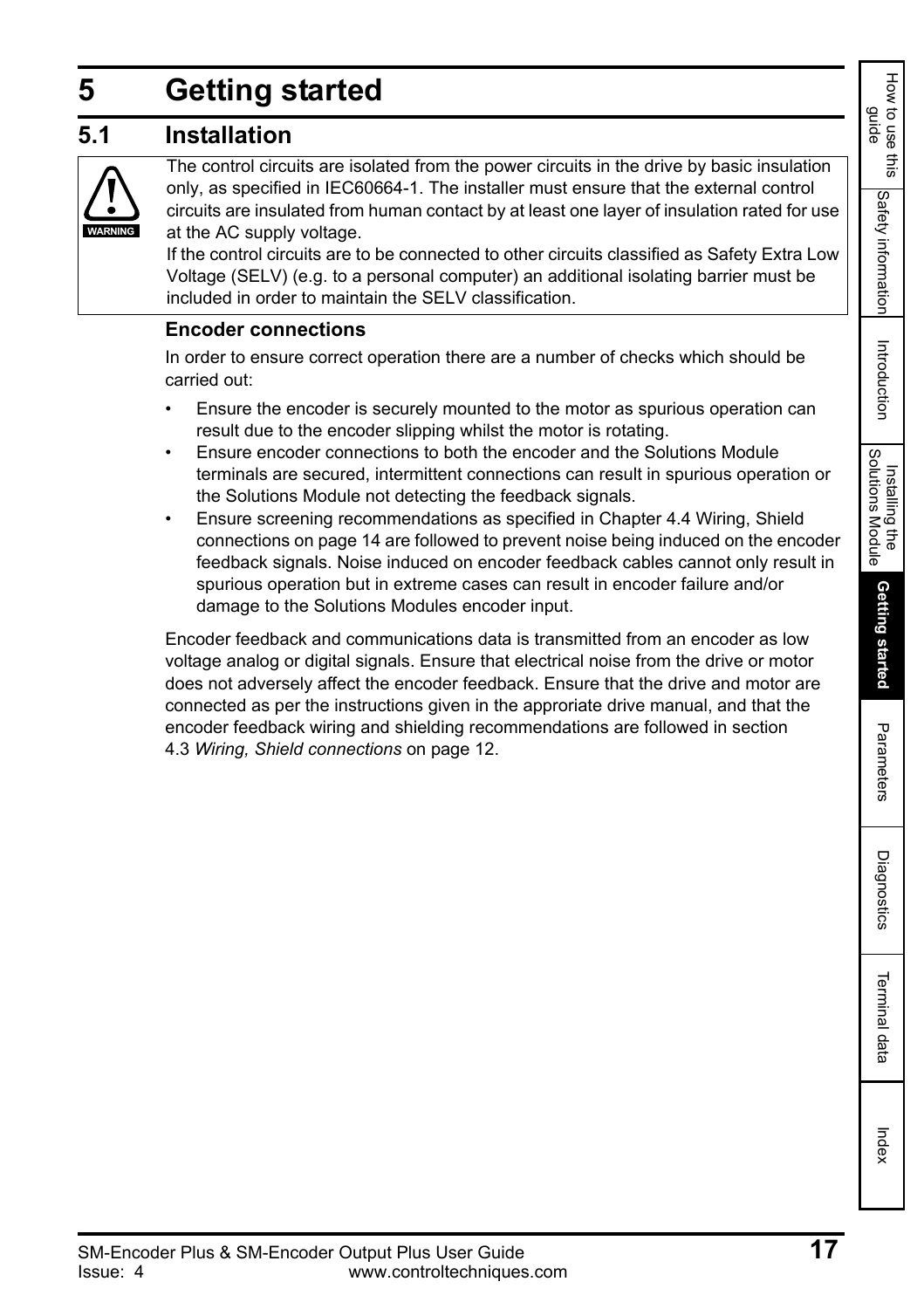#### <span id="page-17-0"></span>**5.2 Incremental set-up**

<span id="page-17-1"></span>The following parameter set-up should be followed when operating with an Incremental Encoder

| Incremental encoders, Ab, Fd and Fr                             |                                                                                                                                                                                                                                               |  |  |
|-----------------------------------------------------------------|-----------------------------------------------------------------------------------------------------------------------------------------------------------------------------------------------------------------------------------------------|--|--|
| <b>Action</b>                                                   | <b>Detail</b>                                                                                                                                                                                                                                 |  |  |
| Before power-up                                                 | Ensure:<br>$\bullet$<br>Drive SECURE DISABLE/SAFE TORQUE OFF is not given (terminal 31)<br>Run signal is not given<br>$\bullet$<br>Solutions Module is fitted in appropriate slot<br>$\bullet$<br>Feedback device is connected<br>$\bullet$   |  |  |
| Power up drive                                                  | Ensure:<br>Drive displays 'inh'<br>٠<br>If the drive trips see Chapter 7 Diagnostics on page 35                                                                                                                                               |  |  |
| Error detection                                                 | Ensure:<br>If no encoder is connected the encoder input on the drive then Pr 3.40 should be<br>$\bullet$<br>set to 0 to disable the drive encoder input wire break detection (Enc2 trip).                                                     |  |  |
| Slot identification                                             | Identify which Solutions Module slot and menu are being used<br>Slot $1 -$ Menu 15<br>$Slot 2 - Menu 16$<br>$\bullet$<br>$Slot 3 - Menu 17$<br>$\bullet$                                                                                      |  |  |
| <b>Select Solutions</b><br>Module                               | Enter:<br>Speed feedback selector Pr 3.26<br>$1:$ Slot 1<br>$2:$ Slot $2$<br>$3:$ Slot $3$                                                                                                                                                    |  |  |
| Set-up encoder power<br>supply (SM-Encoder<br>Output Plus only) | Enter:-<br>$\bullet$<br>Encoder power supply Pr x.13.<br>0: 5V, 1: 8V, 2: 15V                                                                                                                                                                 |  |  |
| Set-up encoder<br>parameters                                    | Enter:<br>Encoder type Pr x.15<br>$\bullet$<br>$0$ (Ab) $1$ (Fd) $2$ (Fr)                                                                                                                                                                     |  |  |
| Set-up encoder lines<br>per revolution                          | Equivalent lines per revolution Pr x.10<br>Set according to encoder, see below for restrictions<br>Encoder<br>Pr x.10 Equivalent lines per revolution<br>Number of lines per revolution<br>Ab<br>Number of lines per revolution / 2<br>Fd. Fr |  |  |
| Initialisation                                                  | Ensure:<br>Position feedback is initialised Pr x.45                                                                                                                                                                                           |  |  |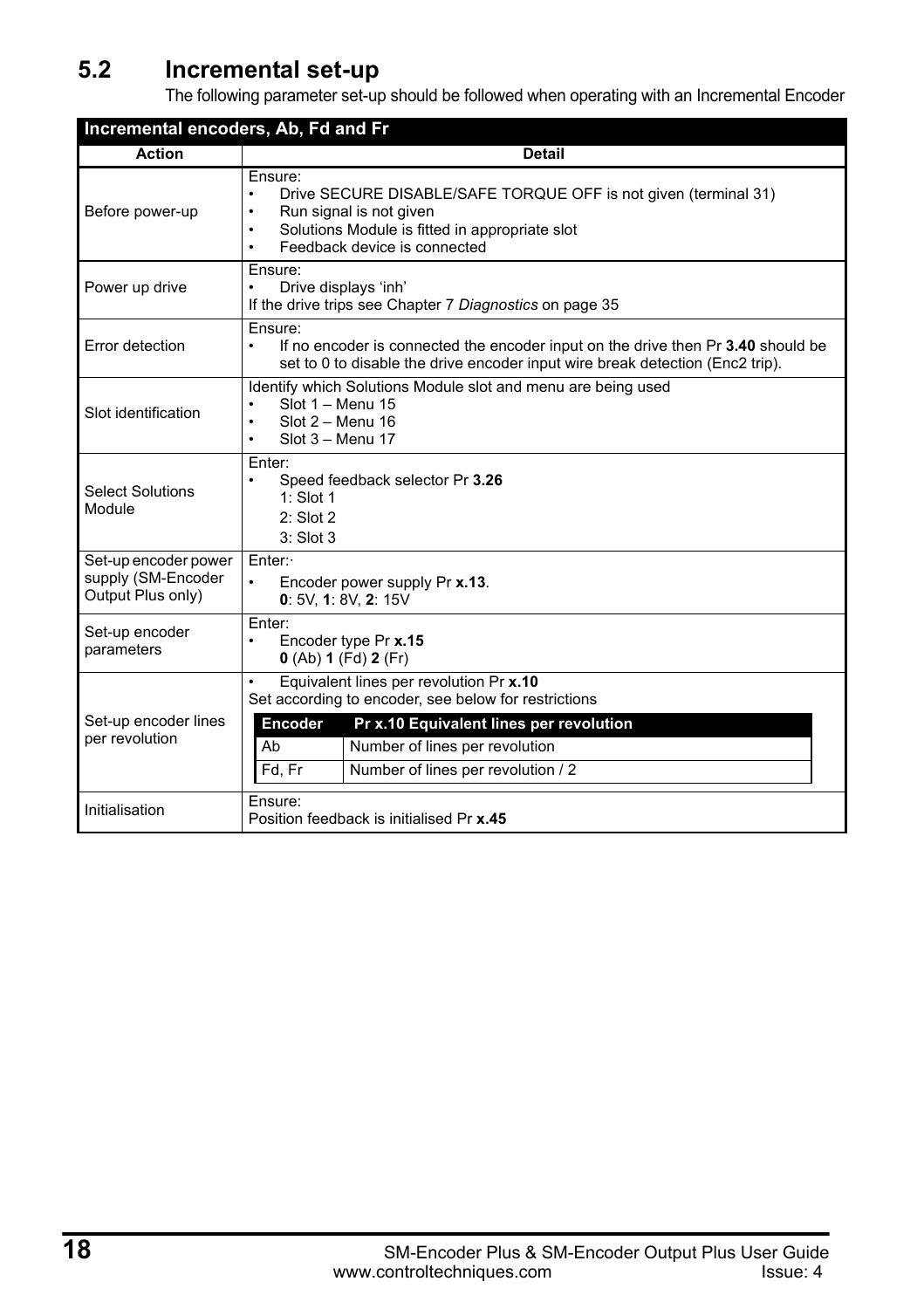## <span id="page-18-0"></span>**5.3 Simulated encoder output set-up**

#### <span id="page-18-3"></span>**SM-Encoder Output Plus only**

The following parameter set-up should be followed to obtain a simulated encoder output.

| <b>Function</b>           | <b>Detail</b>                                                                                                                                                                                                                                                                              |
|---------------------------|--------------------------------------------------------------------------------------------------------------------------------------------------------------------------------------------------------------------------------------------------------------------------------------------|
| Simulation<br>source      | Set the source of the simulated encoder output in Pr x.24.<br>٠<br>x.05: The encoder input on the Solutions Module<br>3.29: The encoder input on the drive                                                                                                                                 |
| Simulation<br>ratio       | Set the required ratio between the source and output lines per revolution in<br>٠<br>Pr x.25.<br>1.0000: ratio of 1<br>$0.5000$ : ratio of $1/2$<br>$0.2500$ : ratio of $1/4$<br>$0.1250$ : ratio of $1/8$<br>$0.0625$ : ratio of 1/16<br>$0.0312$ : ratio of $1/32$                       |
| Simulation<br>output mode | Set the required encoder simulation mode in Pr x.28.<br>٠<br>$0:$ Ab – Quadrature outputs<br>1: Fd - Frequency and direction outputs<br>2: Fr – Forward and reverse outputs<br>3: Ab.L - Quadrature outputs with marker lock<br>4: Fd.L – Frequency and direction outputs with marker lock |

#### <span id="page-18-1"></span>**5.4 Freeze function**

The SM-Encoder Plus and SM-Encoder Output Plus have a freeze function, but do not have freeze inputs. The freeze function can be activated using either the SM-Applications or SM-Universal Encoder Plus. When a freeze signal is applied, the freeze flag (Pr **x.39**) is set to "ON". When activated, the non-marker position data (Pr **x.29** and Pr **x.30**) is transferred into Pr **x.35** and Pr **x.36**.

The freeze flag does not reset itself. Before carrying out consecutive freeze functions, the SM-Encoder Plus or SM-Encoder Output Plus freeze flag must be cleared by the user (Pr **x.39** = "OFF").

If a SM-Universal Encoder Plus is used as a freeze input, it must be set to freeze the drive position by setting Pr **x.40** to "On". Also, before consecutive freeze operations can be performed in the SM-Encoder Plus or SM-Encoder Output Plus, the SM-Universal Encoder Plus freeze flag (Pr **x.39**) must be cleared together with the SM-Encoder Plus or SM-Encoder Output Plus freeze flag (Pr **x.39**). **NOTE**

E.g. If slot 3 has a SM-Universal Encoder Plus fitted and slot 2 has an SM-Encoder Plus fitted, Pr **16.39** and Pr **17.39** need to be set to "OFF" before another freeze function can be performed on the SM-Encoder Plus or SM-Encoder Output Plus.

#### <span id="page-18-2"></span>**5.5 Termination resistors**

<span id="page-18-4"></span>By default the termination resistors on the encoder inputs are enabled with the exception of the marker pulse inputs which are disabled. The termination resistors can be can be configured as shown below using encoder termination Pr **x.16**.

| Terminal | <b>Encoder Input</b> | $Pr x.16 = 0$ | Pr x.16=1 | $Pr x.16=2$ |
|----------|----------------------|---------------|-----------|-------------|
|          | A. A\                | Disabled      | Enabled   | Enabled     |
| 3, 4     | $B. B \setminus$     | Disabled      | Enabled   | Enabled     |
| 5.6      | ۷                    | Disabled      | Disabled  | Enabled     |

The termination resistance when connected  $(A, A) = 120\Omega$  total.

[How to use this](#page-3-3)  [guide](#page-3-3)

[Safety information](#page-4-4)

Safety information

Introduction [Introduction](#page-6-3)

Installing the<br>Solutions Module

**[Getting started](#page-16-0)**

Getting started

[Parameters](#page-19-2)

Parameters

Diagnostics [Diagnostics](#page-34-2)

[Terminal data](#page-37-2)

Terminal data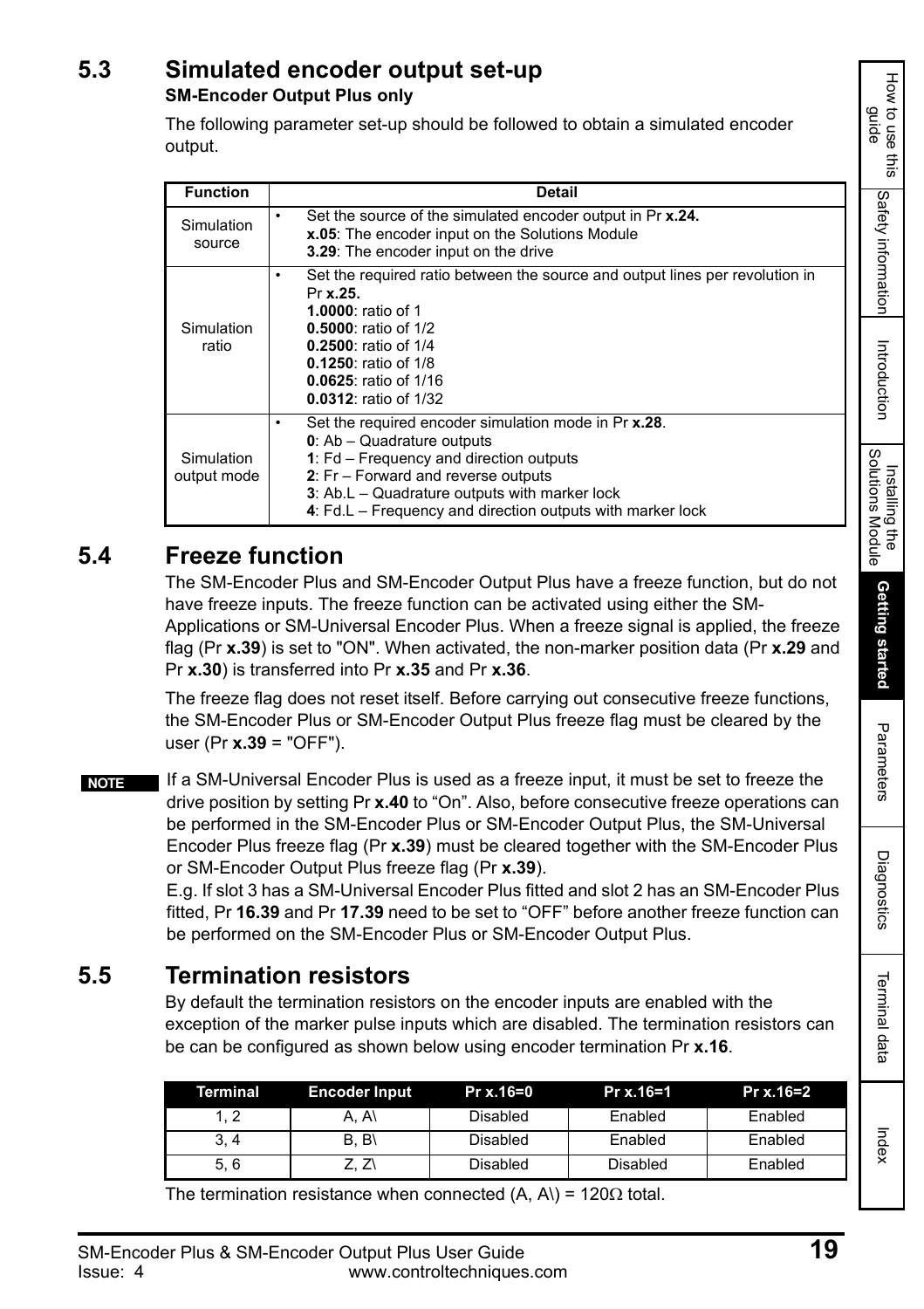## <span id="page-19-2"></span><span id="page-19-0"></span>**6 Parameters**

#### <span id="page-19-1"></span>**6.1 Introduction**

The parameters listed in this chapter are used for programming and monitoring the SM-Encoder Plus and SM-Encoder Output Plus

The SM-Encoder Plus and SM-Encoder Output Plus are classed as dumb modules as they do not have their own processors, and as a result all parameters are updated by the drive processor.

<span id="page-19-4"></span>The SM-Encoder Plus and SM-Encoder Output Plus parameters are read/written by the drive background task or at the combined update time for time critical parameters. The combined update time depends on the number and type of dumb modules fitted to the drive. For each dumb module the update rate of these parameters is specified as either 4 or 8ms. The combined update time is the total of the update times for all dumb modules fitted. (E.g. if two modules with 4ms and 8ms update times are fitted to the drive, then the combined update time for the time critical parameters of each module will be 12ms.)

| Dumb module                   | <b>Update time</b> |
|-------------------------------|--------------------|
| SM-I/O Plus                   | 8ms                |
| <b>SM-Encoder Plus</b>        | 4ms                |
| <b>SM-Encoder Output Plus</b> | 4ms                |
| SM-Resolver                   | 4ms                |

Some functions with the SM-Encoder Plus or SM-Encoder Output Plus modules do not function correctly if the update time is too long. The input frequency should not exceed 500kHz, but in addition the number of encoder counts seen over one sample period should not exceed 32768. Provided the frequency is within the 500kHz limit, the maximum count cannot be exceeded with Fd and Fr encoders with any sample time, or with Ab encoders if the sample time is 16ms or less. If the sample time is 20ms then the maximum allowed frequency with Ab encoders is 409.6kHz.

#### **Position/speed feedback update rate**

If the module is selected for motor control position feedback then the position and speed parameters are updated as defined with each parameter, but are available within the drive at a faster rate as shown below.

| <b>Control position</b>                           | Current controller sample rate |
|---------------------------------------------------|--------------------------------|
| Control speed                                     | 250us                          |
| Position controller position (menu 13)            | 4ms                            |
| Position for SM-Applications module, etc.   250us |                                |

<span id="page-19-3"></span>If the module is not selected for motor control position feedback the position and speed are updated as defined with the appropriate parameters.

The same parameter structure is available in menu 15, 16 and 17 referring to slots 1, 2 and 3. **NOTE**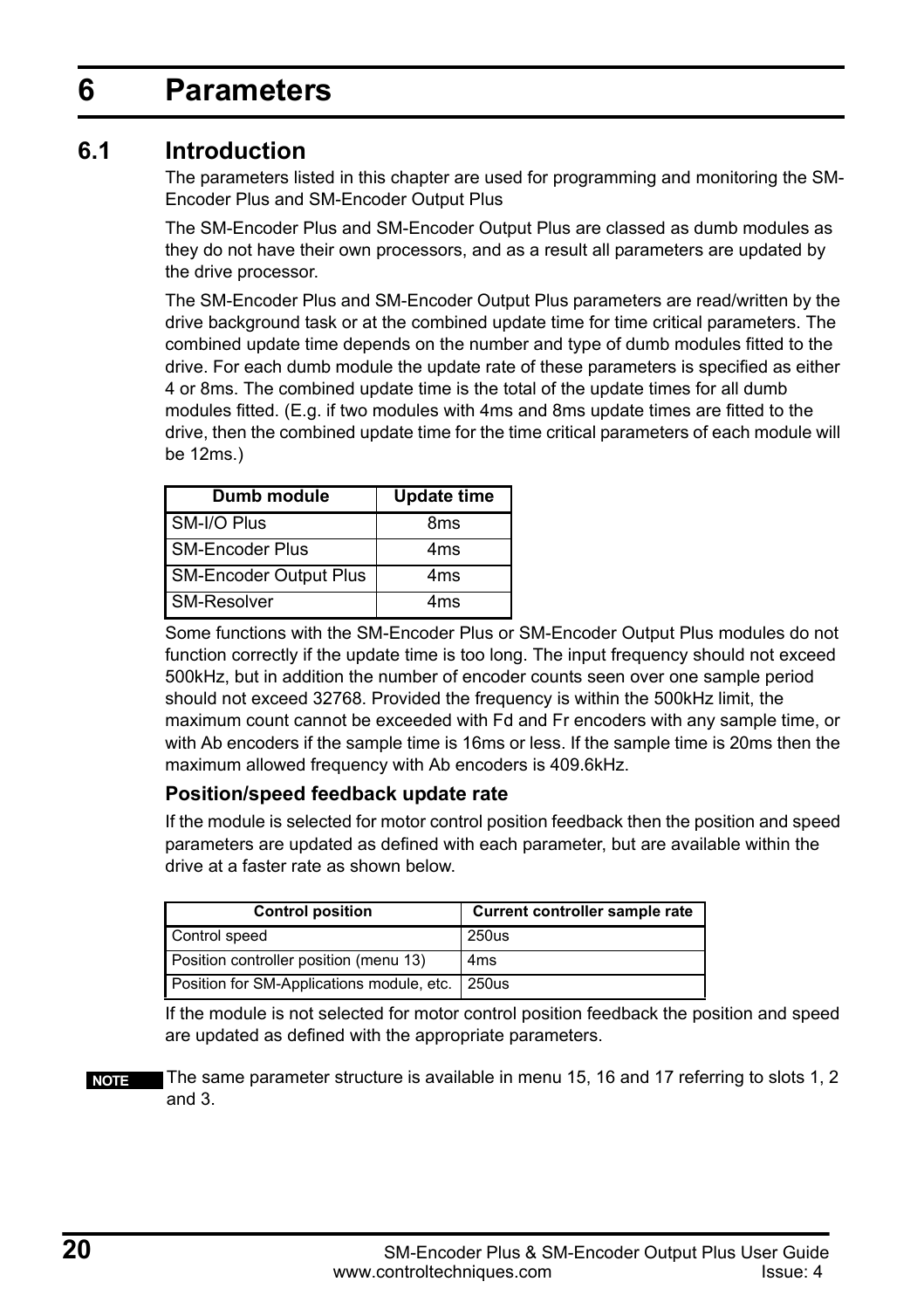

Before attempting to adjust any parameters, refer to Chapter 2 *[Safety information](#page-4-4)* on [page 5](#page-4-4).

<span id="page-20-0"></span>

|  |  | Table 6.1 Key to parameter coding |  |
|--|--|-----------------------------------|--|
|--|--|-----------------------------------|--|

| Coding                 | <b>Attribute</b>                                                                                                                      |
|------------------------|---------------------------------------------------------------------------------------------------------------------------------------|
| <b>RW</b>              | Read/write: can be written by the user                                                                                                |
| RO.                    | Read only: can only be read by the user                                                                                               |
| Bit                    | 1 bit parameter                                                                                                                       |
| Bi                     | Bipolar parameter                                                                                                                     |
| Uni                    | Unipolar parameter                                                                                                                    |
| Txt                    | Text: the parameter uses text strings instead of numbers.                                                                             |
| FI                     | Filtered: some parameters which can have rapidly changing values are<br>filtered when displayed on the drive keypad for easy viewing. |
| DE                     | Destination: indicates that this parameter can be a destination parameter.                                                            |
| $\overline{\text{NC}}$ | Not cloned: not transferred to or from smart cards during cloning.                                                                    |
| PT                     | Protected: cannot be used as a destination.                                                                                           |
| <b>US</b>              | User save: saved in drive EEPROM when the user initiates a parameter<br>save.                                                         |
| <b>PS</b>              | Power-down save: automatically saved in drive EEPROM at power-down<br>when the under volts (UV) trip occurs.                          |

Getting started [Getting started](#page-16-2) Parameters **[Parameters](#page-19-0)**

[How to use this](#page-3-3)  How to use this

[Safety information](#page-4-4)

Safety information

Introduction [Introduction](#page-6-3)

[Installing the Solutions Module](#page-9-2)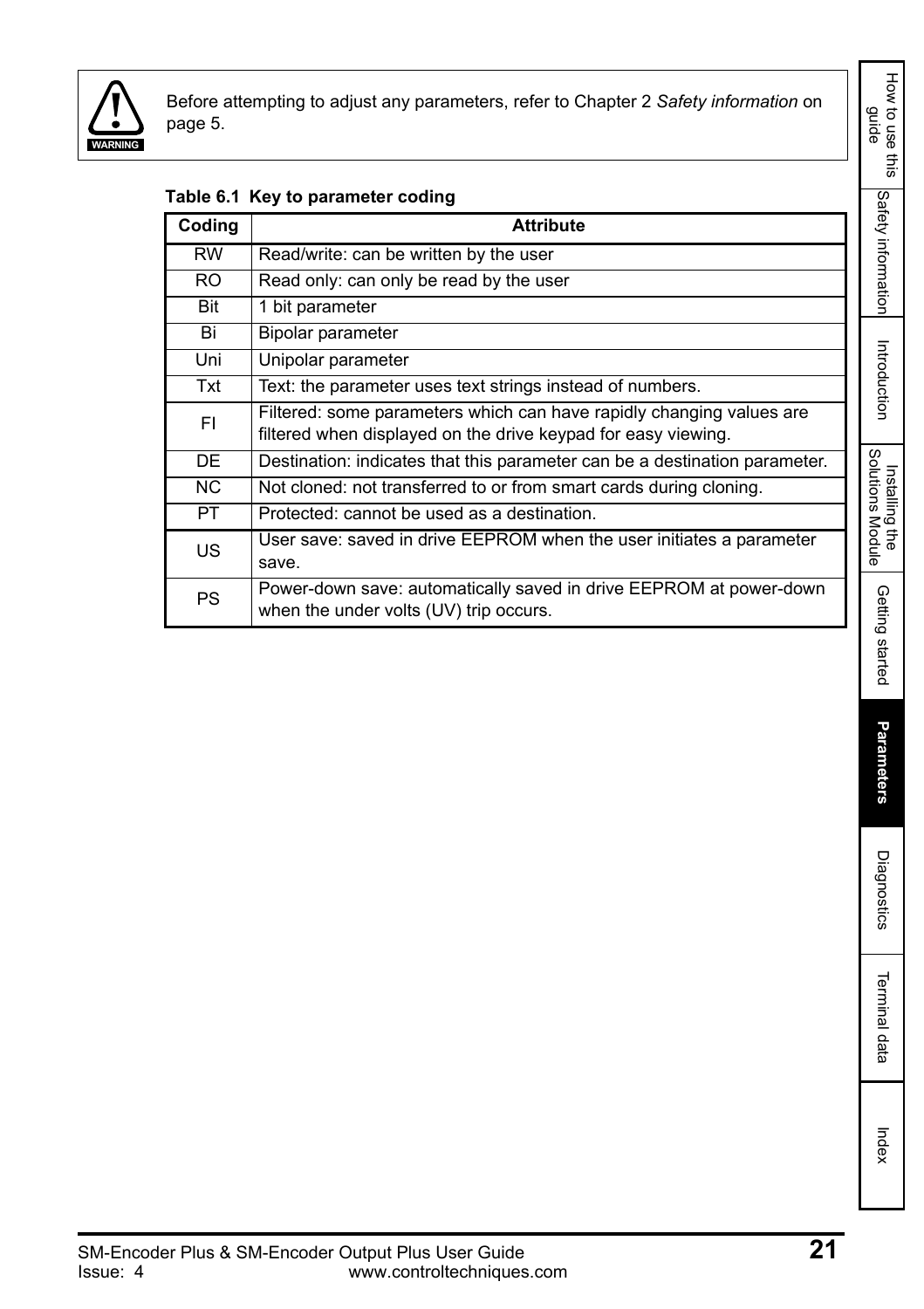#### <span id="page-21-1"></span><span id="page-21-0"></span>**6.2 Single line descriptions**

|         | <b>Parameter</b>                       |                                                        | Range( $\hat{y}$ )                                                               |           | Default( $\Leftrightarrow$ ) |    | <b>Type</b> |            |                |                        |    |           |
|---------|----------------------------------------|--------------------------------------------------------|----------------------------------------------------------------------------------|-----------|------------------------------|----|-------------|------------|----------------|------------------------|----|-----------|
|         |                                        | <b>OL</b>                                              | <b>CL</b>                                                                        | <b>OL</b> | <b>VT</b>                    | SV |             |            |                |                        |    |           |
| x.01    | Solutions Module ID                    |                                                        | 0 to 599                                                                         |           | 104                          |    | RO          | Uni        |                |                        | PТ | <b>US</b> |
| x.03    | Speed feedback                         |                                                        | ±40,000.0 rpm                                                                    |           |                              |    | <b>RO</b>   | Bi         | $\overline{F}$ | <b>NC</b>              | PT |           |
| x.04    | Revolution counter                     |                                                        | 0 to 65.535 revolutions                                                          |           |                              |    | <b>RO</b>   | Uni        | F1             | $\overline{C}$         | PT |           |
| x.05    | Position                               |                                                        | 0 to 65,535 (1/2 <sup>16</sup> ths of a<br>revolution)                           |           |                              |    | <b>RO</b>   | Uni        | F1             | NC.                    | PT |           |
| x.07    | Marker position reset<br>disable       |                                                        | OFF (0) or On (1)                                                                |           | OFF (0)                      |    | <b>RW</b>   | Bit        |                |                        |    | <b>US</b> |
| x.08    | Marker flag                            |                                                        | OFF (0) or On (1)                                                                |           | OFF(0)                       |    | <b>RW</b>   | Bit        |                | NC                     |    |           |
| x.10    | Equivalent lines per<br>revolution     |                                                        | 0 to 50,000                                                                      |           | 4,096                        |    | <b>RW</b>   | Uni        |                |                        |    | US        |
| $x.13*$ | Encoder supply voltage                 |                                                        | 0:5V<br>1:8V<br>2:15V                                                            |           | $\Omega$                     |    | <b>RW</b>   | Uni        |                |                        |    | <b>US</b> |
| x.15    | Encoder type                           |                                                        | Ab (0), Fd (1), Fr (2)                                                           |           | Ab $(0)$                     |    | <b>RW</b>   | Uni        |                |                        |    | <b>US</b> |
| x.16    | Encoder termination                    |                                                        | $0$ to $2$                                                                       |           | 1                            |    | RW          | <b>Bit</b> |                |                        |    | US        |
| x.19    | Feedback filter                        |                                                        | 0 to 5 (0 to 16 ms)                                                              | 0         |                              |    | <b>RW</b>   | Uni        |                |                        |    | US        |
| $x.24*$ | Encoder simulation source              |                                                        | Pr 0.00 to Pr 21.51                                                              |           | 0.00                         |    | <b>RW</b>   | Uni        |                |                        | PT | <b>US</b> |
| $x.25*$ | Encoder simulation ratio<br>numerator  |                                                        | 0.0000 to 3.0000                                                                 |           | 0.2500                       |    | <b>RW</b>   | Uni        |                |                        |    | <b>US</b> |
| $x.28*$ | Encoder simulation mode                |                                                        | $0:$ Ab<br>1:FA<br>2:Fr<br>3: Ab with marker lock<br>4 to 7: Fd with marker lock |           | 0                            |    |             | RW Uni     |                |                        |    | US.       |
| x.29    | Non-marker reset<br>revolution counter |                                                        | 0 to 65,535 revolutions                                                          |           |                              |    | <b>RO</b>   | Uni        |                | NC PT                  |    |           |
| x.30    | Non-marker reset position              |                                                        | 0 to 65,535 (1/2 <sup>16</sup> ths of a<br>revolution)                           |           |                              |    | <b>RO</b>   | Uni        |                | NC I                   | PT |           |
| x.32    | Marker revolution counter              |                                                        | 0 to 65,535 revolutions                                                          |           |                              |    | <b>RO</b>   | Uni        |                | NC                     | PT |           |
| x.33    | Marker position                        | 0 to 65,535 (1/2 <sup>16</sup> ths of a<br>revolution) |                                                                                  |           |                              |    | <b>RO</b>   | Uni        |                | NC I                   | PT |           |
| x.35    | Freeze revolution counter              | 0 to 65,535 revolutions                                |                                                                                  |           |                              |    | <b>RO</b>   | Uni        |                | NC.                    | PT |           |
| x.36    | Freeze position                        | 0 to 65.535 (1/2 <sup>16</sup> ths of a<br>revolution) |                                                                                  |           |                              |    | <b>RO</b>   | Uni        |                | NC I                   | PT |           |
| x.39    | Freeze flag                            | OFF (0) or On (1)                                      |                                                                                  | OFF (0)   |                              |    | RW          | <b>Bit</b> |                | $\overline{\text{NC}}$ |    |           |
| x.45    | Position feedback<br>initialised       | OFF (0) or On (1)                                      |                                                                                  |           |                              |    | <b>RO</b>   | Bit        |                | NC PT                  |    |           |
| x.49    | Lock position feedback                 |                                                        | OFF (0) or On (1)                                                                |           |                              |    | <b>RW</b>   | Bit        |                |                        |    |           |
| x.50    | Solutions Module error<br>status       |                                                        | 0 to 255                                                                         |           |                              |    | <b>RO</b>   | Uni        |                | <b>NC PT</b>           |    |           |

| <b>RW</b> | Read / Write    | RO        | Read only        | Jni | Unipolar  | Bi | Bi-polar    |
|-----------|-----------------|-----------|------------------|-----|-----------|----|-------------|
| Bit       | Bit parameter   | Txt       | Text strina      | FI  | Filtered  | DE | Destination |
| <b>NC</b> | Not cloned      | <b>RA</b> | Rating dependent | PT  | Protected | US | User save   |
| PS        | Power down save |           |                  |     |           |    |             |

\*Pr **x.13**, Pr **x.24**, Pr **x.25** and Pr **x.28** are only used when operating with a SM-Encoder **NOTE**Output Plus module. These parameters are not used when operating with a SM-Encoder Plus module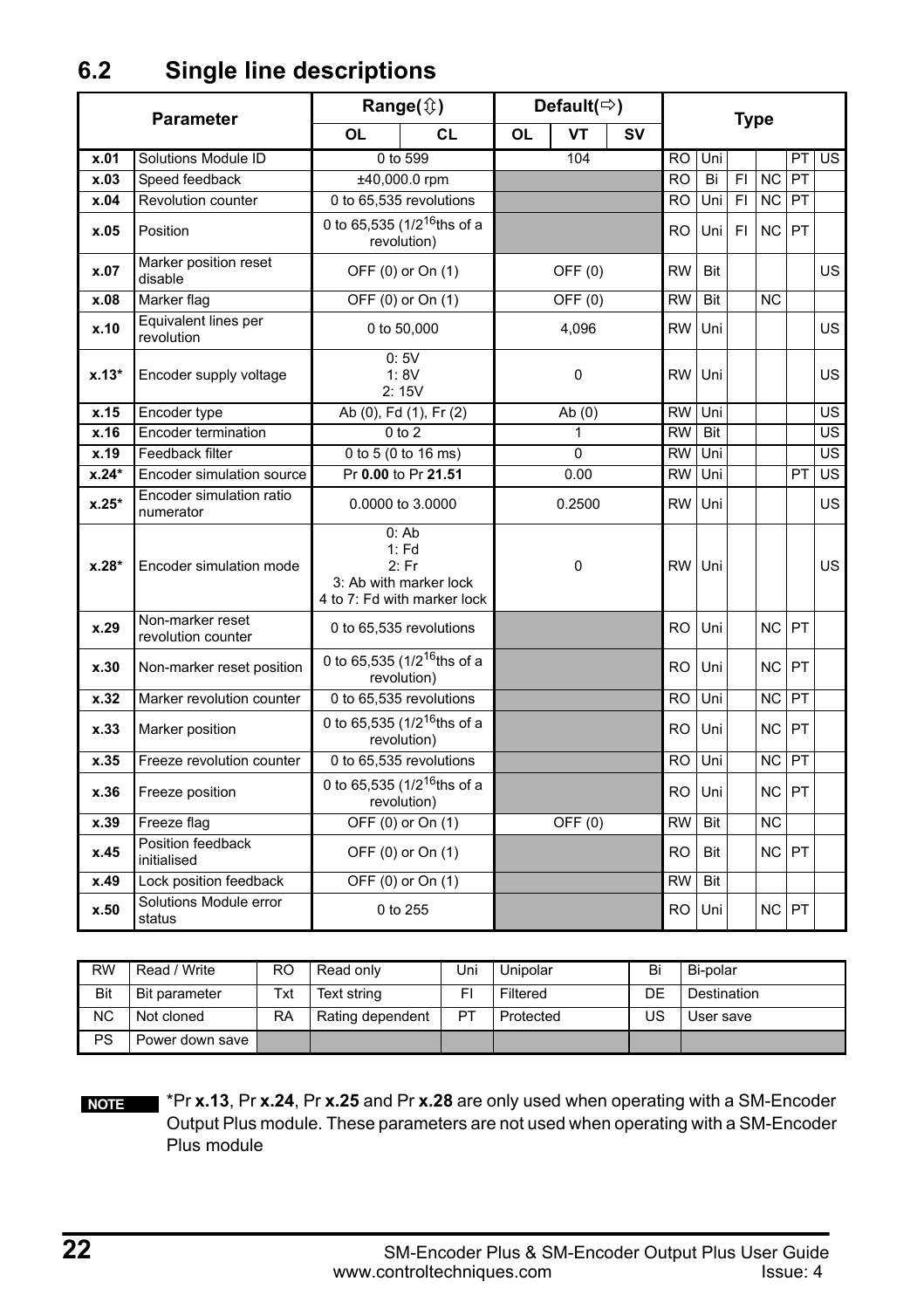| anna S<br>ì.<br>i<br>D  | ξ<br>֦             |
|-------------------------|--------------------|
| Sate                    |                    |
|                         | 5                  |
| $\frac{1}{2}$<br>í<br>ĺ | Ī                  |
| Ĺ                       |                    |
| î                       |                    |
|                         |                    |
| į                       | l<br>$\frac{1}{2}$ |
| i                       | Inclex             |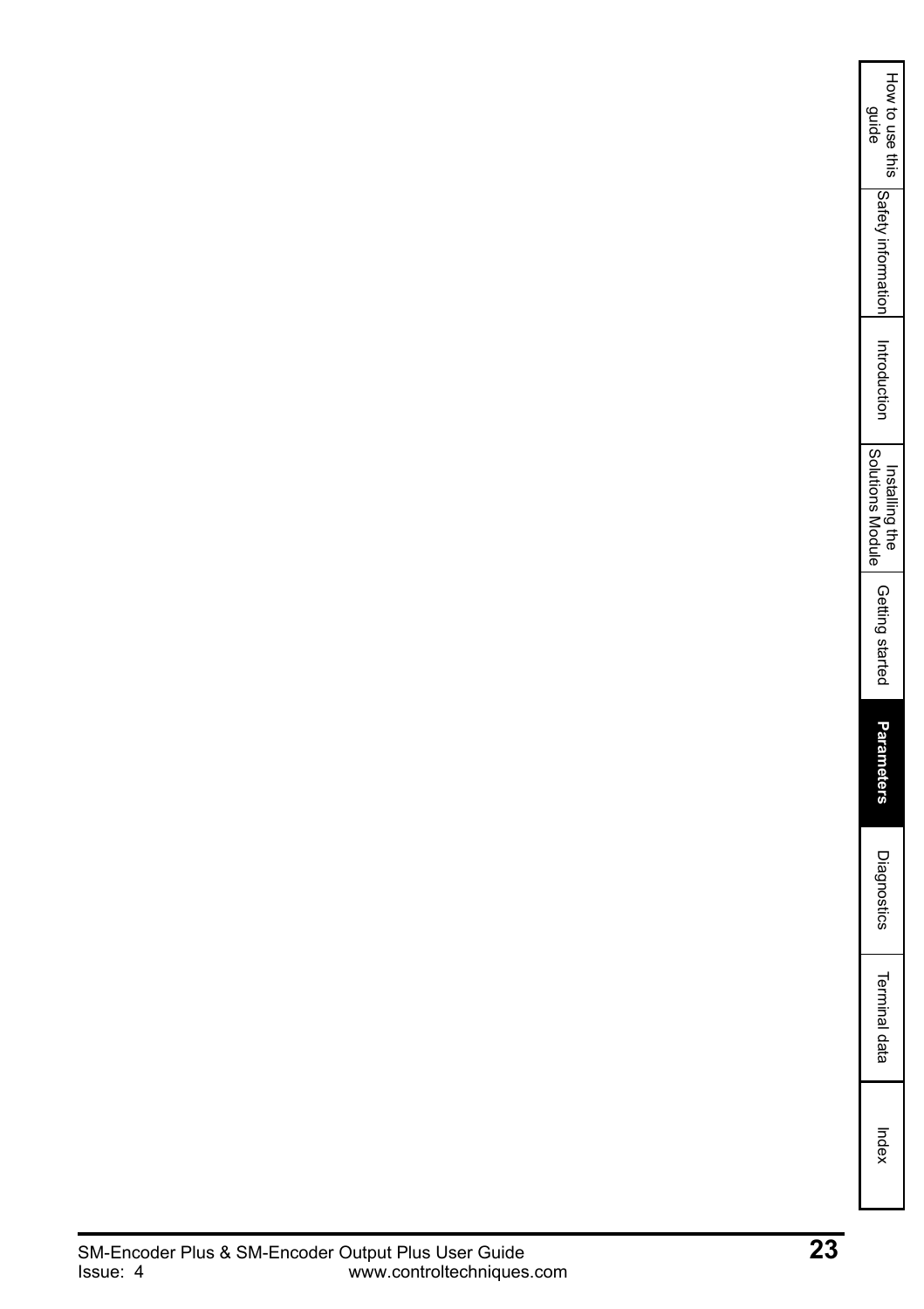<span id="page-23-0"></span>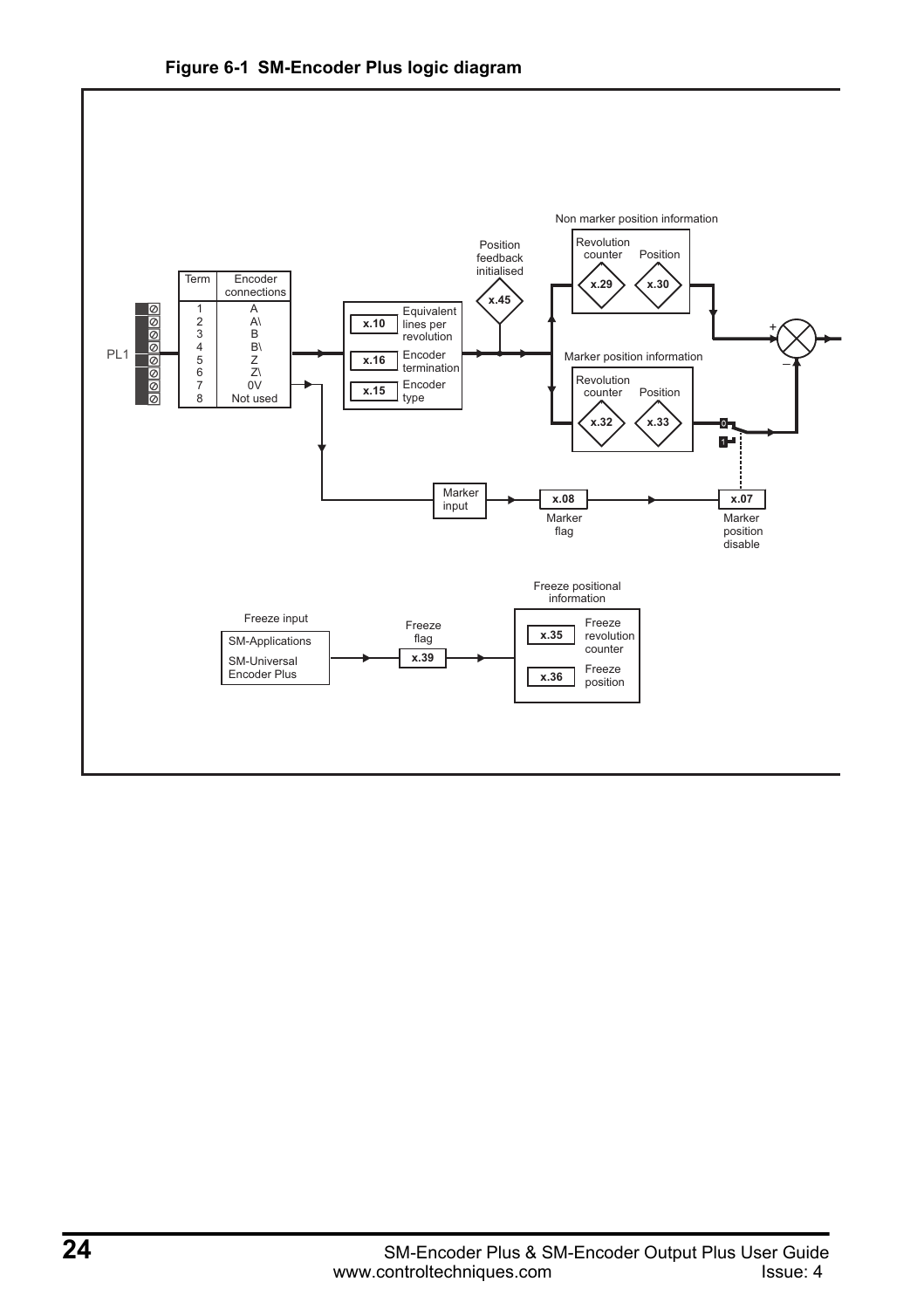

[How to use this](#page-3-3)  How to use this<br>[guide](#page-3-3)

[Safety information](#page-4-4)

Safety information

Introduction [Introduction](#page-6-3)

[Installing the Solutions Module](#page-9-2)

[Getting started](#page-16-2)

Getting started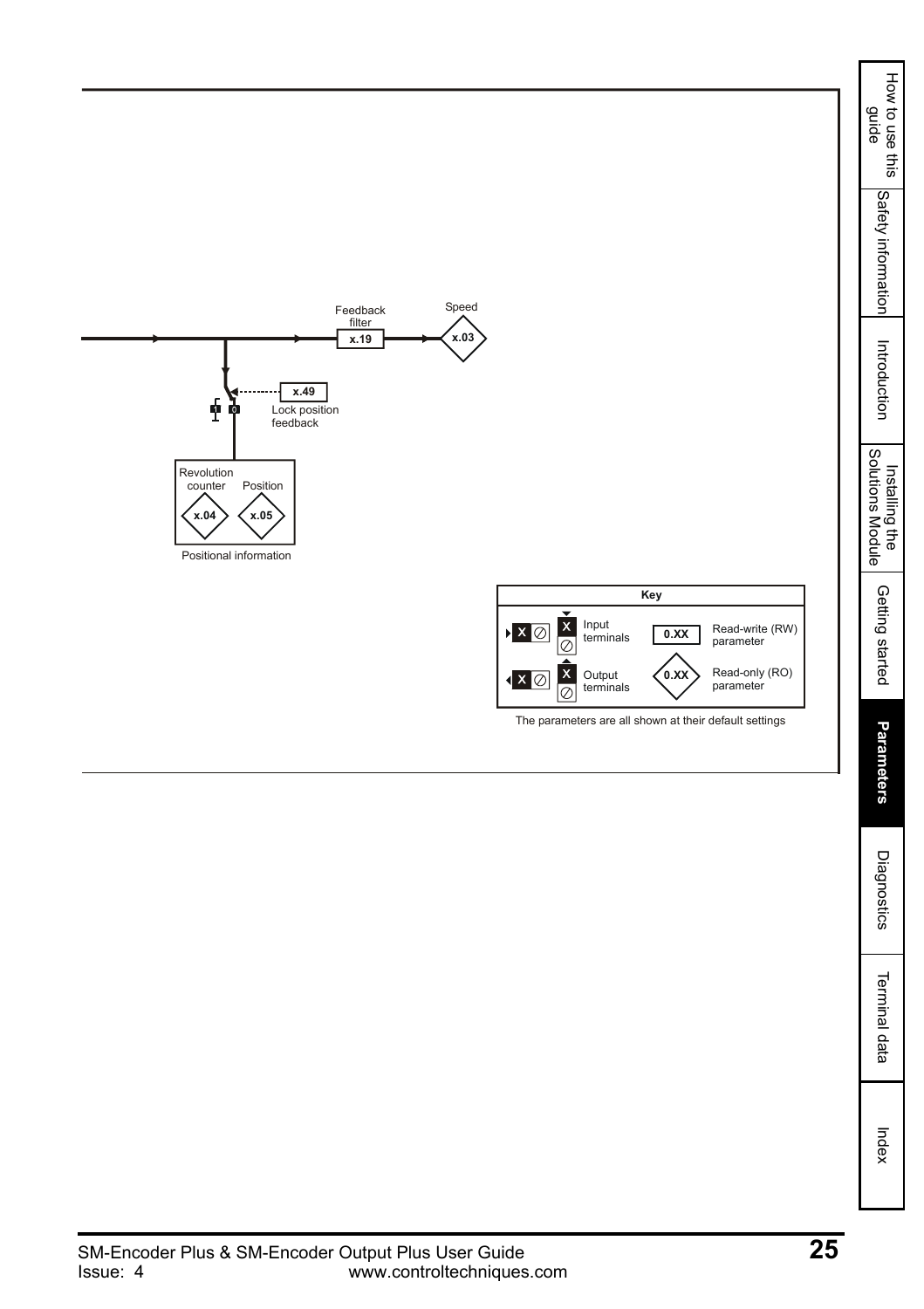<span id="page-25-0"></span>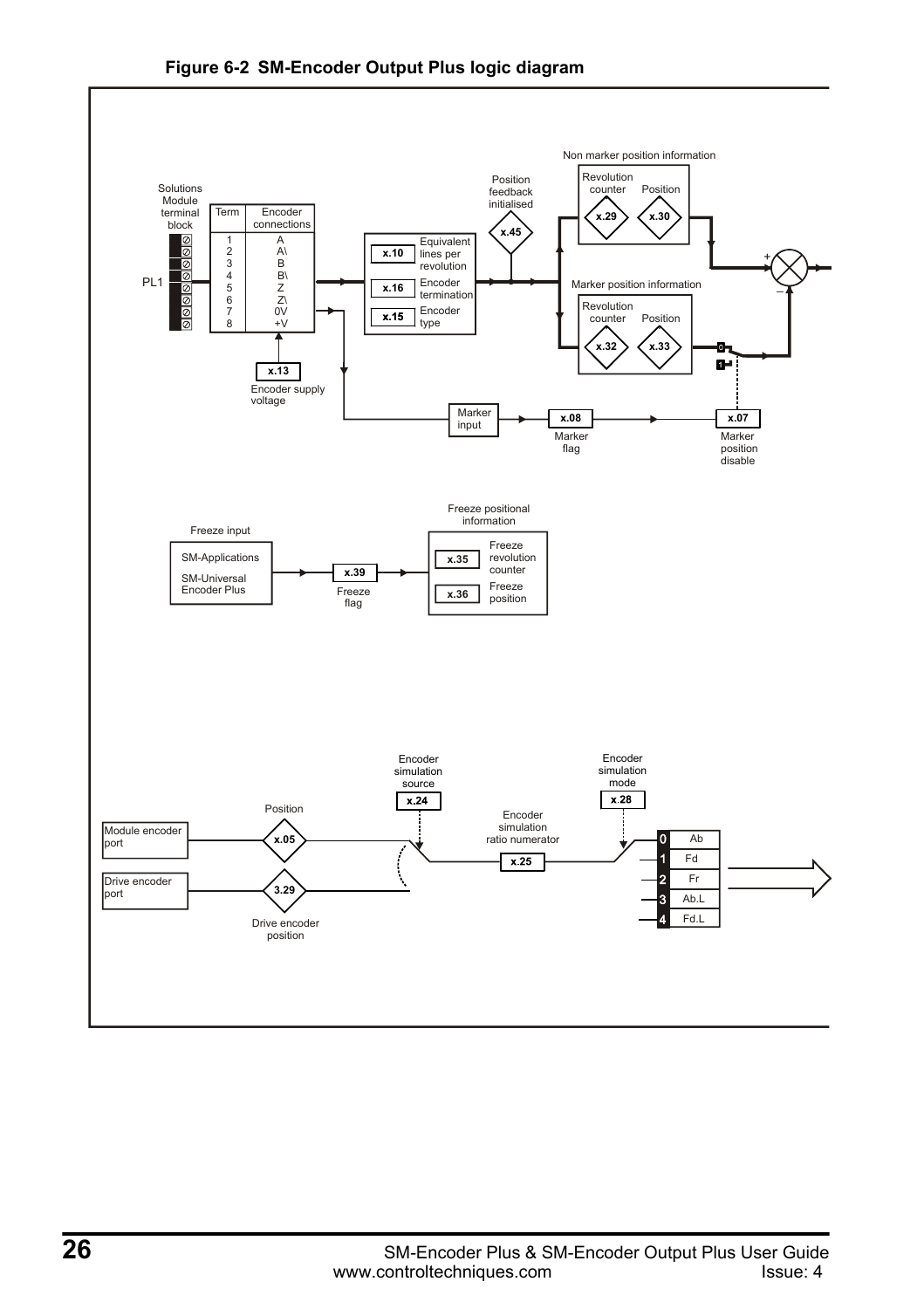Speed Feedback filter **x.19 x.03 x.49** é ŵ Lock position feedbackRevolution counter Position **x.04 x.05** Positional information



The parameters are all shown at their default settings



[How to use this](#page-3-3)  How to use this<br>[guide](#page-3-3)

[Safety information](#page-4-4)

Safety information

[Introduction](#page-6-3)

**[Parameters](#page-19-0)**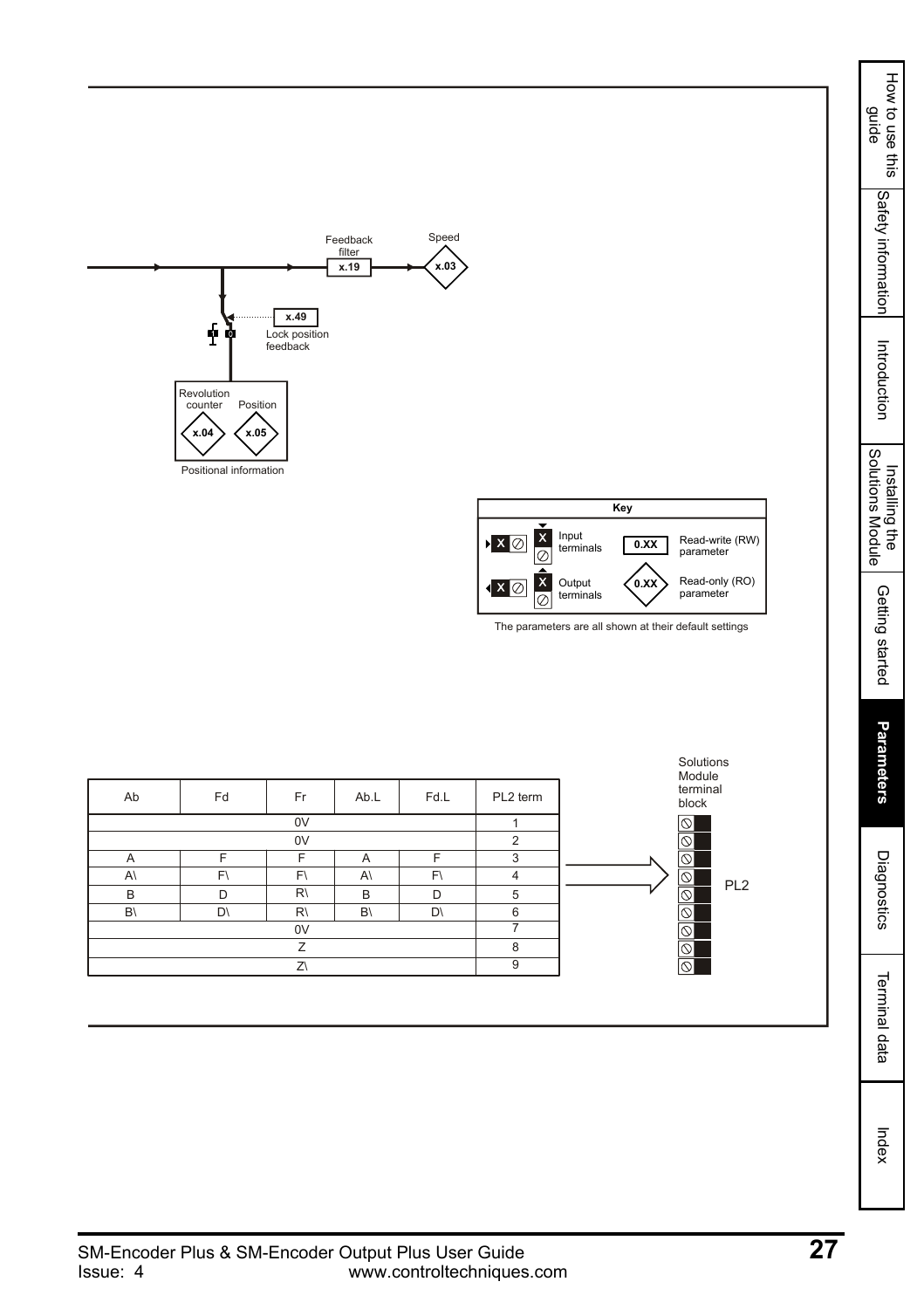#### <span id="page-27-0"></span>**6.3 Parameter descriptions**

<span id="page-27-2"></span><span id="page-27-1"></span>

| x.01                           |     | <b>Solutions Module ID code</b> |  |  |  |  |     |    |  |
|--------------------------------|-----|---------------------------------|--|--|--|--|-----|----|--|
| RO                             | Jni |                                 |  |  |  |  |     | JS |  |
|                                |     | 0 to 599                        |  |  |  |  | 104 |    |  |
| Update rate: Write on power-up |     |                                 |  |  |  |  |     |    |  |

The menu for the relevant slot appears for the new Solutions Module category with the default parameter values for the new category. When no Solutions Module is fitted in the relevant slot this parameter is zero. When a Solutions Module is fitted this parameter displays the identification code as shown below.

| <b>Solutions</b><br><b>Module ID</b> | <b>Module</b>                              | Category                      |  |  |  |  |  |
|--------------------------------------|--------------------------------------------|-------------------------------|--|--|--|--|--|
| $\Omega$                             | No module fitted                           |                               |  |  |  |  |  |
| 101                                  | SM-Resolver                                |                               |  |  |  |  |  |
| 102                                  | <b>SM-Universal Encoder Plus</b>           | Feedback                      |  |  |  |  |  |
| 104                                  | SM-Encoder Plus and SM-Encoder Output Plus |                               |  |  |  |  |  |
| 201                                  | SM-I/O Plus                                |                               |  |  |  |  |  |
| 203                                  | SM-I/O Timer                               |                               |  |  |  |  |  |
| 204                                  | SM-I/O PELV                                |                               |  |  |  |  |  |
| 205                                  | SM-I/O 24V Protected                       | Automation<br>(I/O Expansion) |  |  |  |  |  |
| 206                                  | <b>SM-I/O 120V</b>                         |                               |  |  |  |  |  |
| 207                                  | SM-I/O Lite                                |                               |  |  |  |  |  |
| 208                                  | <b>SM-I/O 32</b>                           |                               |  |  |  |  |  |
| 301                                  | <b>SM-Applications</b>                     |                               |  |  |  |  |  |
| 302                                  | <b>SM-Applications Lite</b>                |                               |  |  |  |  |  |
| 303                                  | SM-EZMotion                                | Automation<br>(Applications)  |  |  |  |  |  |
| 304                                  | <b>SM-Applications Plus</b>                |                               |  |  |  |  |  |
| 305                                  | SM-Applications Lite V2                    |                               |  |  |  |  |  |
| 401                                  | SM-LON                                     |                               |  |  |  |  |  |
| 403                                  | <b>SM-PROFIBUS-DP</b>                      |                               |  |  |  |  |  |
| 404                                  | <b>SM-INTERBUS</b>                         |                               |  |  |  |  |  |
| 406                                  | SM-CAN                                     | Fieldbus                      |  |  |  |  |  |
| 407                                  | <b>SM-DeviceNet</b>                        |                               |  |  |  |  |  |
| 408                                  | SM-CANopen                                 |                               |  |  |  |  |  |
| 409                                  | SM-SERCOS                                  |                               |  |  |  |  |  |
| 410                                  | SM-Ethernet                                |                               |  |  |  |  |  |
| 501                                  | SM-SLM                                     | <b>SLM</b>                    |  |  |  |  |  |

The new parameters values are not stored in EEPROM until the user performs a parameter save. When parameters are saved by the user in the drive EEPROM the option code of the currently fitted Solutions Module is saved in EEPROM. If the drive is subsequently powered-up with a different Solutions Module fitted, or no Solutions Module fitted where one was previously fitted, the drive gives a SLx.dF or SLx.nF trip.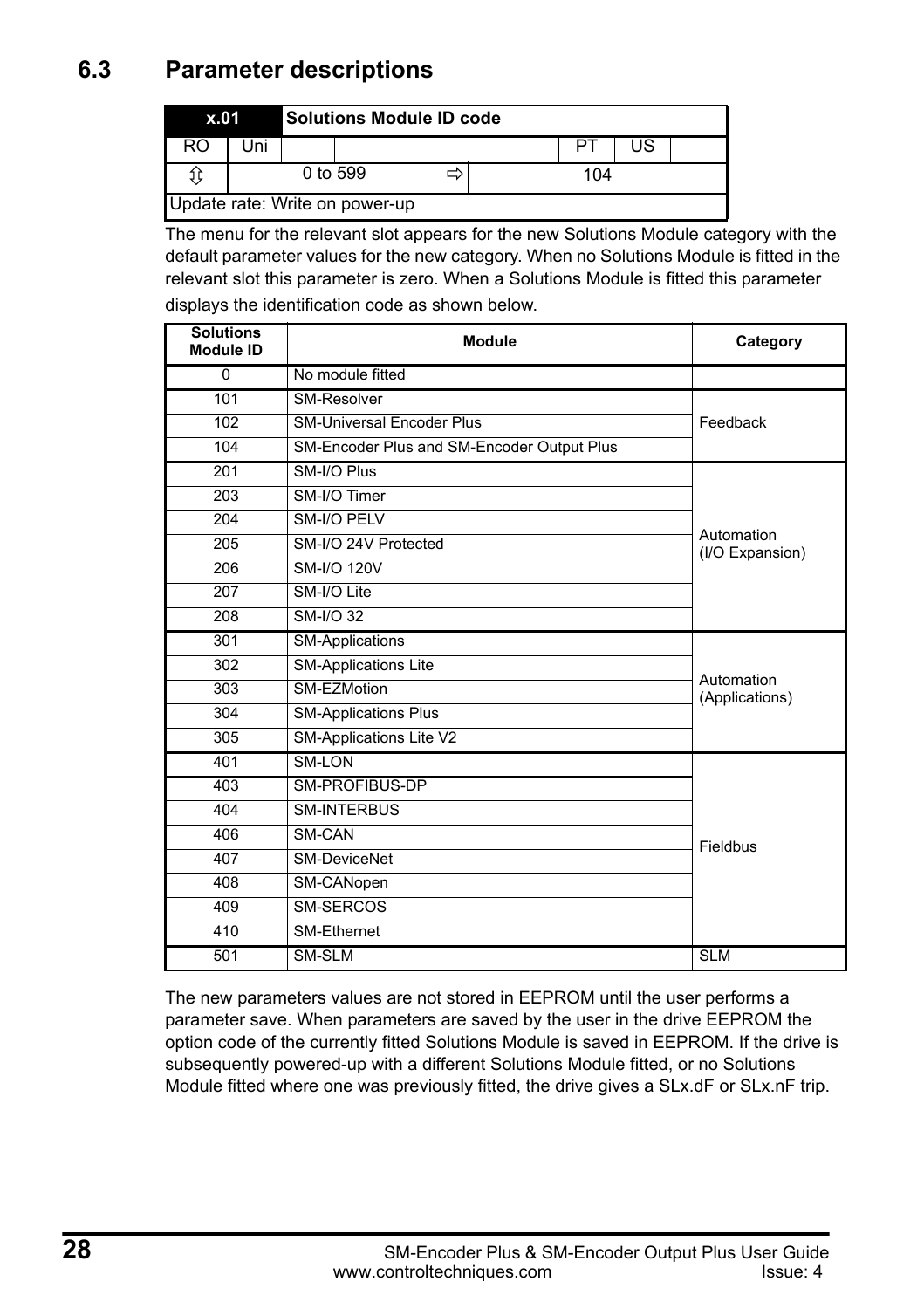| x.03 |                                           |    | <b>Speed feedback</b> |  |  |  |    |  |  |  |
|------|-------------------------------------------|----|-----------------------|--|--|--|----|--|--|--|
| RO   | Bi                                        | FI |                       |  |  |  | NС |  |  |  |
|      |                                           |    | $±40,000.0$ rpm       |  |  |  |    |  |  |  |
|      | Update rate: 4ms x number of dumb modules |    |                       |  |  |  |    |  |  |  |

Provided the set-up parameters for the position feedback are correct this parameter shows the speed in rpm.

| x.04                         |                                           |  | <b>Revolution counter</b> |  |  |  |     |  |  |  |
|------------------------------|-------------------------------------------|--|---------------------------|--|--|--|-----|--|--|--|
| RO                           | l Jni                                     |  |                           |  |  |  | NC. |  |  |  |
| 0 to 65,535 revolutions<br>宀 |                                           |  |                           |  |  |  |     |  |  |  |
|                              | Update rate: 4ms x number of dumb modules |  |                           |  |  |  |     |  |  |  |

| x.05                                      |                                                    | <b>Position</b> |  |  |  |     |  |  |
|-------------------------------------------|----------------------------------------------------|-----------------|--|--|--|-----|--|--|
| RO                                        | Uni                                                |                 |  |  |  | NC. |  |  |
| Įţ                                        | 0 to 65,535 (1/2 <sup>16</sup> ths<br>revolutions) |                 |  |  |  |     |  |  |
| Update rate: 4ms x number of dumb modules |                                                    |                 |  |  |  |     |  |  |

Pr **x.04** and Pr **x.05** give the position with a resolution of 1/2<sup>16</sup>ths of a revolution as a 32 bit number as shown below.

| 3 <sup>4</sup> | 16 15    |  |
|----------------|----------|--|
| Revolutions    | Position |  |

Provided the set-up parameters are correct, the position is always converted to units of

 $1/2^{16}$ ths of a revolution, but some parts of the value may not be relevant depending on the resolution of the feedback device. For example if 10 bit resolution is selected the resolver produces 4,096 counts per revolution, and so the position is represented by the bits in the shaded area only.

| -31         | 16 15    |  |  |
|-------------|----------|--|--|
| Revolutions | Position |  |  |

When the feedback device rotates by more than one revolution, the revolutions in Pr **x.04** increment or decrement in the form of a sixteen bit roll-over counter.

| x.07 |                              |  |  |  | <b>Marker position reset disable</b> |  |         |    |  |
|------|------------------------------|--|--|--|--------------------------------------|--|---------|----|--|
| RW   | Bit                          |  |  |  |                                      |  |         | US |  |
|      | OFF (0) or On (1)            |  |  |  |                                      |  | OFF (0) |    |  |
|      | Update rate: Background read |  |  |  |                                      |  |         |    |  |

Safety information [Safety information](#page-4-4)

[How to use this](#page-3-3)  How to use this<br>[guide](#page-3-3)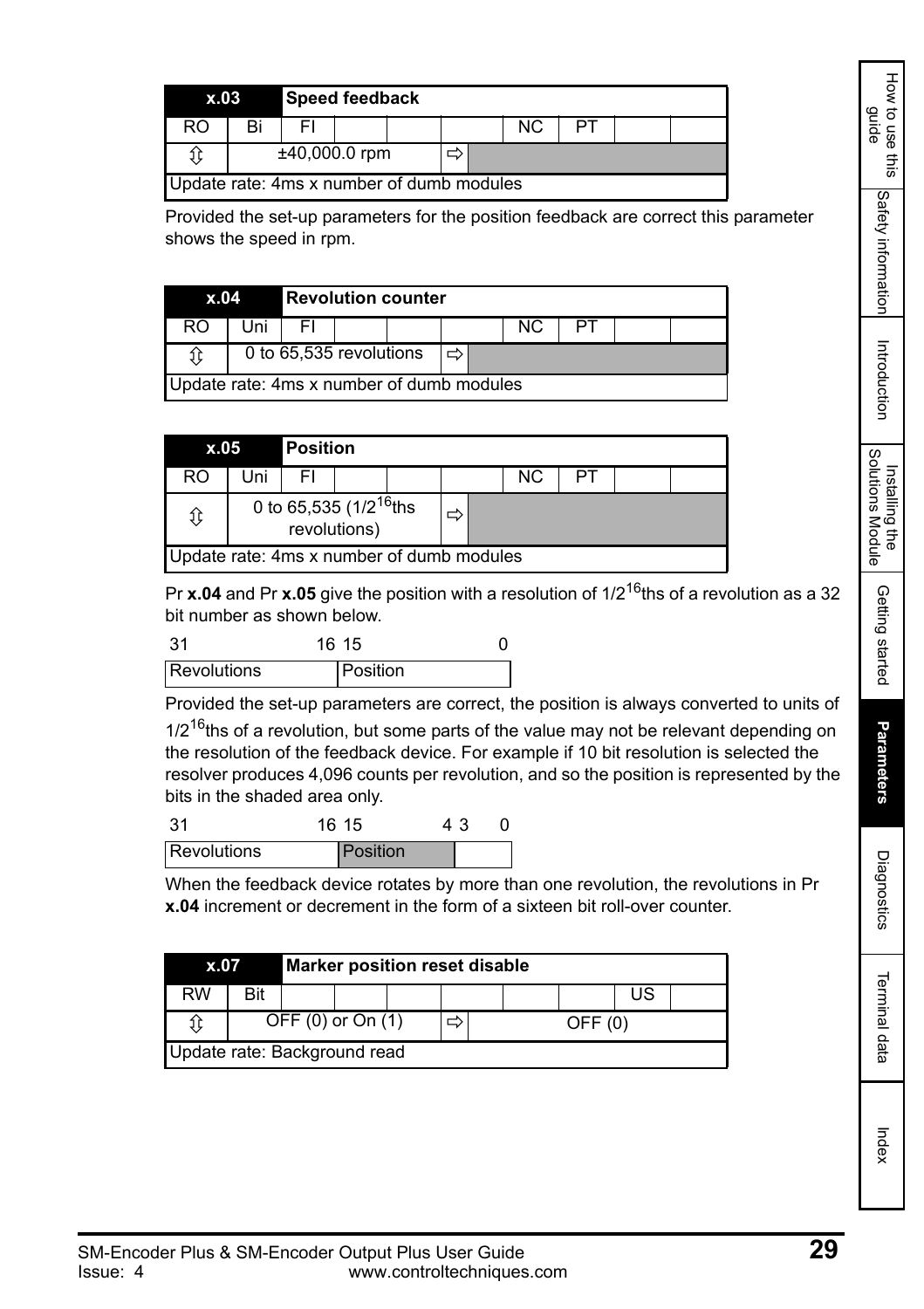| x.08                                      |     | <b>Marker flag</b> |                              |  |  |    |  |  |  |
|-------------------------------------------|-----|--------------------|------------------------------|--|--|----|--|--|--|
| RW                                        | Bit |                    |                              |  |  | ΝC |  |  |  |
|                                           |     |                    | OFF (0) or On (1)<br>OFF (0) |  |  |    |  |  |  |
| Update rate: 4ms x number of dumb modules |     |                    |                              |  |  |    |  |  |  |

An incremental digital encoder may have a marker channel and when this channel becomes active (rising edge in the forward direction and falling edge in reverse) it may be used to reset the encoder position and set the marker flag (Pr **x.07** = 0), or just to set the marker flag (Pr **x.07** = 1). When the position is reset by the marker, Pr **x.05** is reset to zero.

The marker flag is set each time the marker input becomes active, but it is not reset by the drive, and so this must be done by the user.

| x.10      |                                                                                  | <b>Equivalent lines per revolution</b> |                           |  |  |  |  |  |  |  |  |
|-----------|----------------------------------------------------------------------------------|----------------------------------------|---------------------------|--|--|--|--|--|--|--|--|
| <b>RW</b> | Jni                                                                              |                                        | US                        |  |  |  |  |  |  |  |  |
| J¢        |                                                                                  |                                        | 0 to 50,000<br>4.096<br>⊏ |  |  |  |  |  |  |  |  |
|           | Update rate: Background read (only has any effect when the drive is<br>disabled) |                                        |                           |  |  |  |  |  |  |  |  |

When Ab, Fd, or Fr signals are used the equivalent number of encoder lines per revolution must be set-up correctly in Pr **x.10** to give the correct speed and position feedback. The equivalent number of encoder lines per revolution (ELPR) is defined as follows:

| <b>Position feedback device</b> | ELPR                               |
|---------------------------------|------------------------------------|
| Ab                              | number of lines per revolution     |
| Fd. Fr                          | number of lines per revolution / 2 |

Although Pr **x.10** can be set to any value from 0 to 50,000, there are restrictions on the values actually used as follows:

If Pr **x.10** < 2, ELPR = 2. If Pr **x.10** > 16,384, ELPR = 16,384. Otherwise, Pr **x.10** is rounded down to the nearest value that is a power of 2, e.g. if 5,000 is set in Pr **x.10**, the drive actually uses 4,096.

<span id="page-29-0"></span>

|                              | <b>Encoder supply voltage</b><br>x.13 |            |  |  |  |  |    |  |
|------------------------------|---------------------------------------|------------|--|--|--|--|----|--|
| RW                           | Jni                                   |            |  |  |  |  | US |  |
|                              |                                       | $0$ to $2$ |  |  |  |  |    |  |
| Update rate: Background read |                                       |            |  |  |  |  |    |  |

#### **SM-Encoder Output Plus only**

The encoder supply voltage for the SM-Encoder Output Plus module is defined by this parameter as 0(5V), 1(8V), or 2(15V).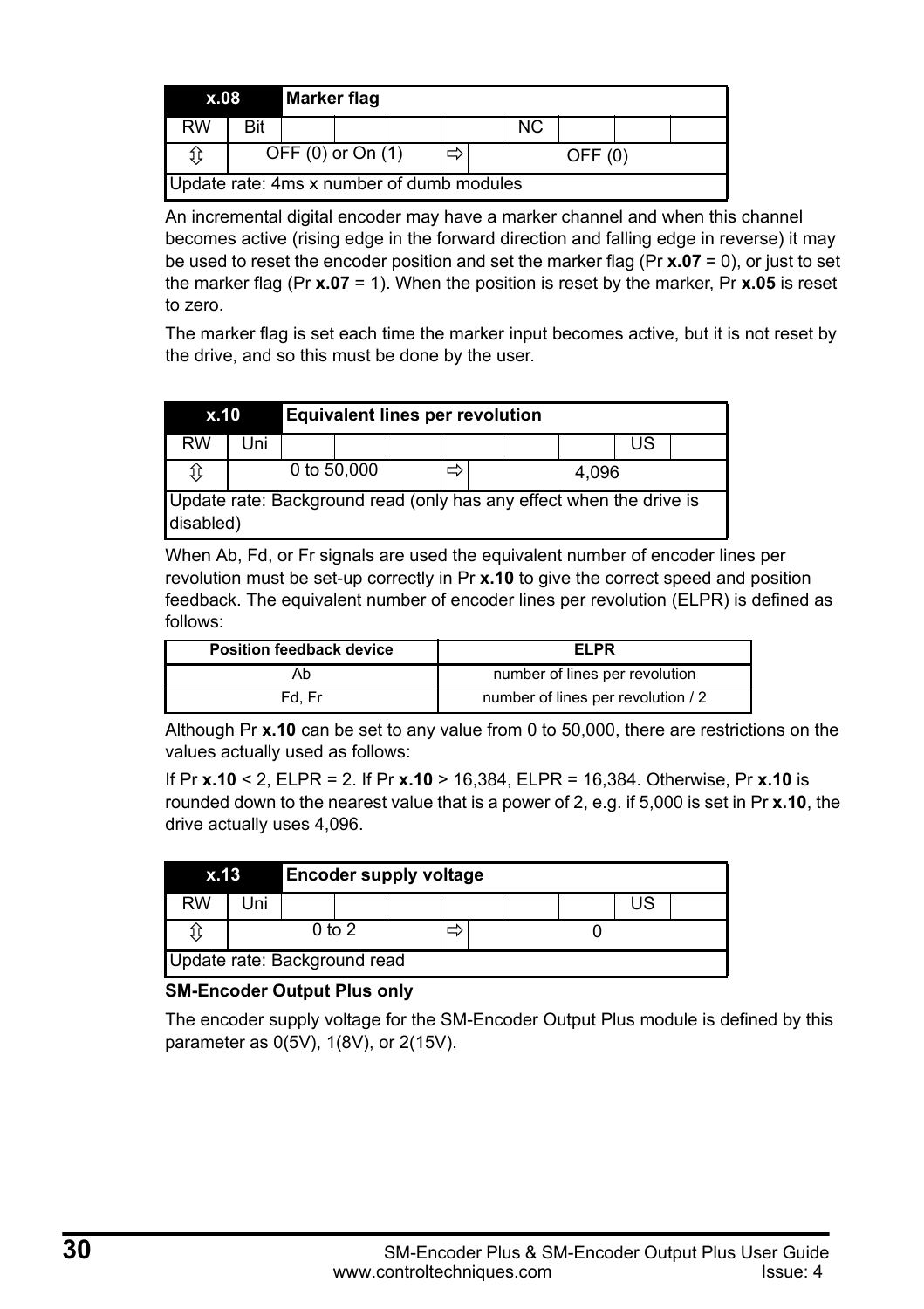<span id="page-30-0"></span>

| x.15                                      |     |                        | <b>Encoder type</b> |  |  |       |    |  |
|-------------------------------------------|-----|------------------------|---------------------|--|--|-------|----|--|
| <b>RW</b>                                 | Uni |                        |                     |  |  |       | US |  |
|                                           |     | Ab (0), Fd (1), Fr (2) |                     |  |  | Ab(0) |    |  |
| Update rate: 4ms x number of dumb modules |     |                        |                     |  |  |       |    |  |

The following encoders can be connected to the SM-Encoder Plus.

*0, Ab: Quadrature incremental encoder, with or without marker pulse*

*1, Fd: Incremental encoder with frequency and direction outputs, with or without marker pulse*

*2, Fr: Incremental encoder with forward and reverse outputs, with or without marker pulse*

| x.16      |                              |            | <b>Encoder termination</b> |  |  |  |  |  |    |  |  |
|-----------|------------------------------|------------|----------------------------|--|--|--|--|--|----|--|--|
| <b>RW</b> | Txt                          |            |                            |  |  |  |  |  | US |  |  |
|           |                              | $0$ to $2$ |                            |  |  |  |  |  |    |  |  |
|           | Update rate: Background read |            |                            |  |  |  |  |  |    |  |  |

The terminations may be enabled/disabled by this parameter as follows:

| <b>Encoder input</b> | $x.16 = 0$      | $x.16 = 1$      | $x.16=2$ |
|----------------------|-----------------|-----------------|----------|
| A-A\                 | <b>Disabled</b> | Enabled         | Enabled  |
| $B-B$                | <b>Disabled</b> | Enabled         | Enabled  |
| 7-7\                 | <b>Disabled</b> | <b>Disabled</b> | Enabled  |

<span id="page-30-1"></span>

| x.19 |                              |  | <b>Feedback filter</b> |  |  |  |  |    |  |  |
|------|------------------------------|--|------------------------|--|--|--|--|----|--|--|
| RW   | Jni                          |  |                        |  |  |  |  | US |  |  |
|      |                              |  | 0 to 5 (0 to 16 ms)    |  |  |  |  |    |  |  |
|      | Update rate: Background read |  |                        |  |  |  |  |    |  |  |

A sliding window filter may be applied to the feedback. This is particularly useful in applications where the feedback is used to give speed feedback for the speed controller and where the load includes a high inertia, and so the speed controller gains are very high. Under these conditions, without a filter on the feedback, it is possible for the speed loop output to change constantly from one current limit to the other and lock the integral term of the speed controller. The filter is not active if the parameter value is 0 or 1ms, but operates over the defined window for parameter values of 2, 4, 8 and 16ms.

| Value in Pr x.19 | <b>Filter window</b> |
|------------------|----------------------|
|                  | Not active           |
|                  | Not active           |
|                  | 2 <sub>ms</sub>      |
|                  | 4 <sub>ms</sub>      |
|                  | 8 <sub>ms</sub>      |
| 16               | 16 <sub>ms</sub>     |

Diagnostics [Diagnostics](#page-34-2)

[How to use this](#page-3-3)  How to use this<br>[guide](#page-3-3)

[Safety information](#page-4-4)

Safety information

Introduction [Introduction](#page-6-3)

[Installing the Solutions Module](#page-9-2)

[Getting started](#page-16-2)

Getting started

**[Parameters](#page-19-0)**

Parameters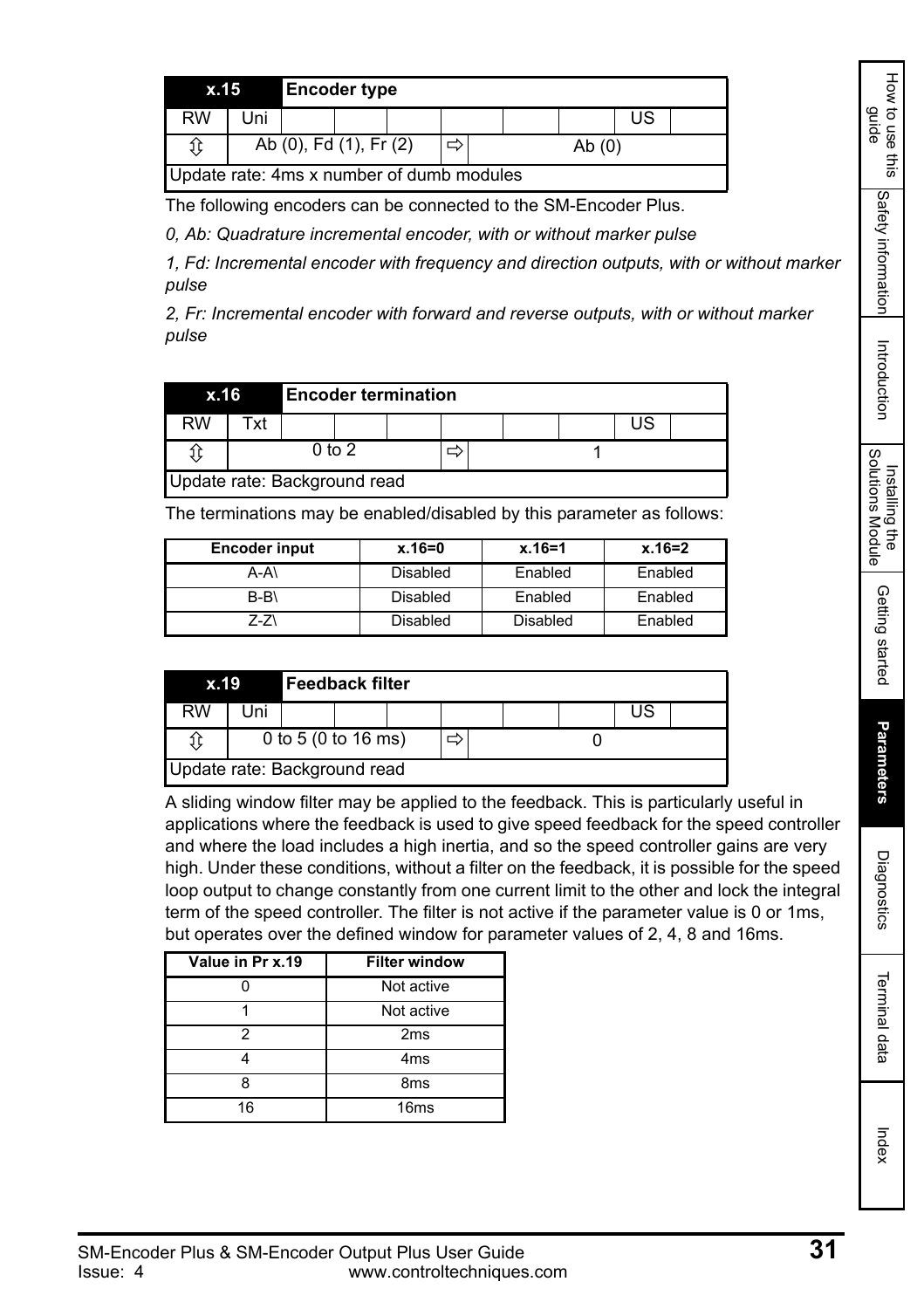|    | <b>Encoder simulation source</b><br>x.24 |               |  |  |  |  |  |      |  |  |  |
|----|------------------------------------------|---------------|--|--|--|--|--|------|--|--|--|
| RO | Jni                                      |               |  |  |  |  |  |      |  |  |  |
|    |                                          | 0.00 to 21.51 |  |  |  |  |  | 0.00 |  |  |  |
|    | Update rate: Read on reset               |               |  |  |  |  |  |      |  |  |  |

#### **SM-Encoder Output Plus only**

The encoder simulation system provides an encoder output with minimal delay from either the drive encoder (Pr **x.24** = 3.29) or the encoder connected to this option module (Pr **x.24** equal to any other value). The drive encoder can be an incremental encoder (Ab, Fd, Fr, Ab.Servo, Fd.Servo, Fr.Servo) or it can be a SINCOS encoder (SC, SC.Hiper, SC.EnDat or SC.SSI). If any other encoder types are selected the output is undefined. If a SinCos type encoder is being used the encoder simulation is derived from the sine waves and does not include interpolation information.

<span id="page-31-0"></span>

| x.25 |                              |                  | <b>Encoder simulation ratio numerator</b> |  |  |  |  |        |  |  |  |  |
|------|------------------------------|------------------|-------------------------------------------|--|--|--|--|--------|--|--|--|--|
| RO   | Jni                          |                  | IJS                                       |  |  |  |  |        |  |  |  |  |
|      |                              | 0.0000 to 3.0000 |                                           |  |  |  |  | 0.2500 |  |  |  |  |
|      | Update rate: Background read |                  |                                           |  |  |  |  |        |  |  |  |  |

#### **SM-Encoder Output Plus only**

The ratio between the change of encoder position and the change of encoder simulation output position is defined by Pr **x.25**. The table below shows the possible ratios.

| Pr x.25          | Ratio |
|------------------|-------|
| 0.0000 to 0.0312 | 1/32  |
| 0.0313 to 0.0625 | 1/16  |
| 0.0626 to 0.1250 | 1/8   |
| 0.1251 to 0.2500 | 1/4   |
| 0.2501 to 0.5000 | 1/2   |
| 0.5001 to 3.0000 |       |

For example, if the source encoder has a resolution of 4096 lines per revolution and Pr **x.25** set to 0.2500 (a ratio of ¼), the output resolution will be 1024 lines per revolution.

| x.28 |                              | <b>Encoder simulation mode</b> |    |  |  |  |  |  |  |  |  |  |  |
|------|------------------------------|--------------------------------|----|--|--|--|--|--|--|--|--|--|--|
| 90   | Jni                          |                                | US |  |  |  |  |  |  |  |  |  |  |
|      |                              | $0$ to $7$                     |    |  |  |  |  |  |  |  |  |  |  |
|      | Update rate: Background read |                                |    |  |  |  |  |  |  |  |  |  |  |

#### **SM-Encoder Output Plus only**

Pr **x.28** selects the format of the encoder simulation output as shown in the table below.

| Pr x.28 |      | Mode                                             |
|---------|------|--------------------------------------------------|
|         | Ab   | Quadrature outputs                               |
|         | Fd   | Frequency and direction outputs                  |
|         | Fr   | Forward and reverse outputs                      |
|         | Ab.L | Quadrature outputs with marker lock              |
| 4 to 7  | Fd I | Frequency and direction outputs with marker lock |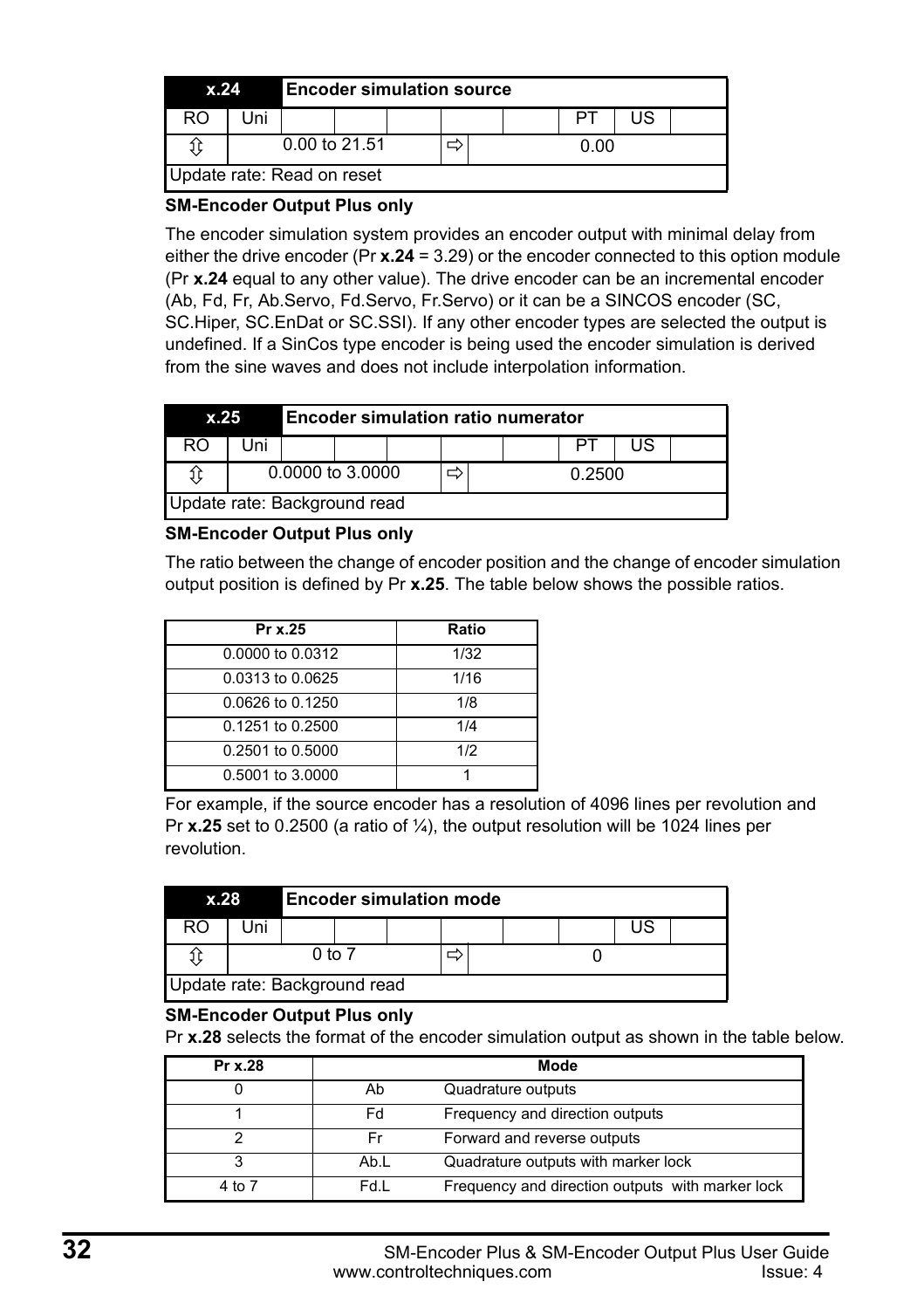The output marker pulse is derived directly from the encoder simulation input source marker pulse. The width of the marker pulse is not adjusted with the encoder simulation ratio, but remains the same width as the input marker pulse. If a mode without marker lock is selected then the relationship between the marker pulse position and the incremental signals is undefined. If a mode with marker lock is selected the incremental position is shifted when the first input marker pulse occurs so that with Ab mode the marker pulse is aligned with A high and B high, and with Fd mode the marker pulse is aligned with F high. Marker lock is required when the system that is receiving the encoder simulation signals requires a defined relationship between the marker pulse and the incremental signals. Marker lock should not be used if the drive encoder equivalent lines per revolution (ELPR) in Pr **3.34**, is not a power of 2 or the ELPR of the encoder simulation output is less than 1 after the divide ratio has been applied.

|                                           | Non-marker reset revolution counter<br>x 29 |                         |  |  |  |  |     |  |  |  |
|-------------------------------------------|---------------------------------------------|-------------------------|--|--|--|--|-----|--|--|--|
| RO                                        | Uni                                         |                         |  |  |  |  | NC. |  |  |  |
|                                           |                                             | 0 to 65,535 revolutions |  |  |  |  |     |  |  |  |
| Update rate: 4ms x number of dumb modules |                                             |                         |  |  |  |  |     |  |  |  |

| x.30 |                                           |             |  | Non-marker reset position                                     |  |  |    |  |  |  |
|------|-------------------------------------------|-------------|--|---------------------------------------------------------------|--|--|----|--|--|--|
| RO   | Uni                                       |             |  |                                                               |  |  | ΝC |  |  |  |
| ⇕    |                                           | revolution) |  | 0 to 65,535 (1/2 <sup>16</sup> ths of a $\vert$ $\Rightarrow$ |  |  |    |  |  |  |
|      | Update rate: 4ms x number of dumb modules |             |  |                                                               |  |  |    |  |  |  |

This position is taken from the position feedback device and is not affected by the marker or the freeze inputs.

| x.32 |                                           |                         | <b>Marker revolution counter</b> |  |      |  |  |  |  |  |  |  |
|------|-------------------------------------------|-------------------------|----------------------------------|--|------|--|--|--|--|--|--|--|
| КC   | l Jni                                     |                         | NC.                              |  |      |  |  |  |  |  |  |  |
|      |                                           | 0 to 65,535 revolutions |                                  |  | l c> |  |  |  |  |  |  |  |
|      | Update rate: 4ms x number of dumb modules |                         |                                  |  |      |  |  |  |  |  |  |  |

| x.33                                      |     | <b>Marker position</b>                                 |     |  |  |  |  |  |  |  |
|-------------------------------------------|-----|--------------------------------------------------------|-----|--|--|--|--|--|--|--|
|                                           | Uni |                                                        | NC. |  |  |  |  |  |  |  |
| ſt                                        |     | 0 to 65,535 (1/2 <sup>16</sup> ths of a<br>revolution) |     |  |  |  |  |  |  |  |
| Update rate: 4ms x number of dumb modules |     |                                                        |     |  |  |  |  |  |  |  |

Each time the marker becomes active, the non-marker position values (Pr **x.29** and Pr **x.30**) are sampled and stored in Pr **x.32** and Pr **x.33**.

| x.35                                      |     | <b>Freeze revolution counter</b> |     |  |  |  |  |  |  |  |  |  |
|-------------------------------------------|-----|----------------------------------|-----|--|--|--|--|--|--|--|--|--|
|                                           | Jni |                                  | NC. |  |  |  |  |  |  |  |  |  |
|                                           |     | 0 to 65535 revolutions           |     |  |  |  |  |  |  |  |  |  |
| Update rate: 4ms x number of dumb modules |     |                                  |     |  |  |  |  |  |  |  |  |  |

[How to use this](#page-3-3)  How to use this<br>[guide](#page-3-3)

[Safety information](#page-4-4)

Safety information

Introduction [Introduction](#page-6-3)

Installing the<br>Solutions Module

[Getting started](#page-16-2)

Getting started

**[Parameters](#page-19-0)**

**Parameters** 

[Diagnostics](#page-34-2)

Diagnostics

[Terminal data](#page-37-2)

Terminal data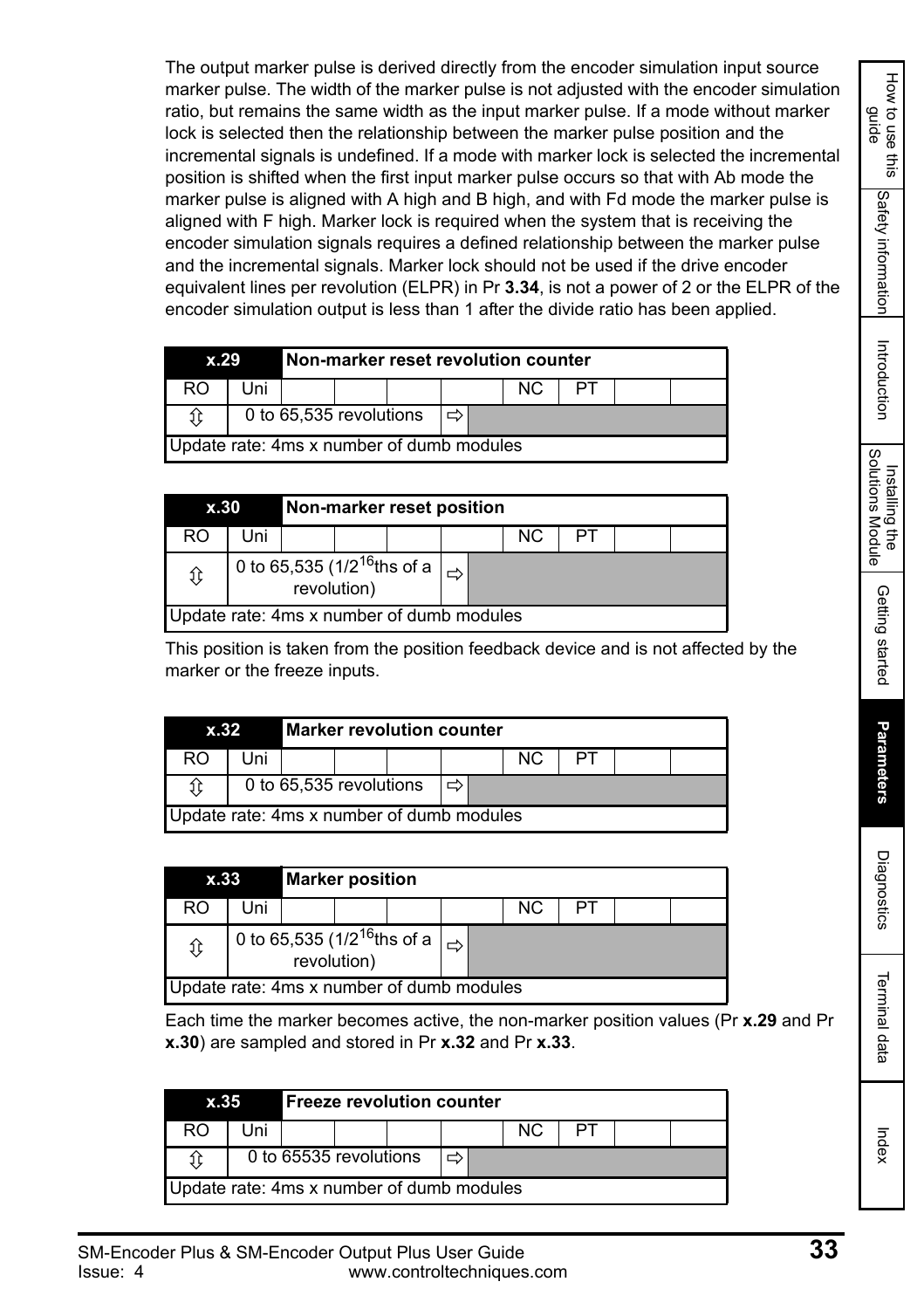| x.36                                      |     |                                                       | <b>Freeze position</b> |  |  |  |     |  |  |  |  |  |
|-------------------------------------------|-----|-------------------------------------------------------|------------------------|--|--|--|-----|--|--|--|--|--|
| RO                                        | Uni |                                                       |                        |  |  |  | NC. |  |  |  |  |  |
| ⇕                                         |     | 0 to 65535 (1/2 <sup>16</sup> ths of a<br>revolution) |                        |  |  |  |     |  |  |  |  |  |
| Update rate: 4ms x number of dumb modules |     |                                                       |                        |  |  |  |     |  |  |  |  |  |

<span id="page-33-2"></span>

| x.39      |                                           | <b>Freeze flag</b> |  |  |  |  |    |         |  |  |  |
|-----------|-------------------------------------------|--------------------|--|--|--|--|----|---------|--|--|--|
| <b>RW</b> | Bit                                       |                    |  |  |  |  | ΝC |         |  |  |  |
|           |                                           | OFF (0) or On (1)  |  |  |  |  |    | OFF (0) |  |  |  |
|           | Update rate: 4ms x number of dumb modules |                    |  |  |  |  |    |         |  |  |  |

<span id="page-33-1"></span>The SM-Encoder Plus and SM-Encoder Output Plus do not have their own freeze inputs, therefore the freeze inputs must come from a SM-Applications or SM-Universal Encoder Plus. The freeze data is processed every 4ms x number of dumb modules fitted. If a freeze has occurred and the freeze flag (Pr **x.39**) is zero, the position data is stored in Pr **x.35** and Pr **x.36** and the freeze flag is set. The freeze flag must be reset by the user before the next freeze event is stored.

| l Position feedback initialised<br>x.45   |                   |  |     |  |  |  |  |  |  |  |  |  |
|-------------------------------------------|-------------------|--|-----|--|--|--|--|--|--|--|--|--|
| RO                                        | Bit               |  | NC. |  |  |  |  |  |  |  |  |  |
|                                           | OFF (0) or On (1) |  |     |  |  |  |  |  |  |  |  |  |
| Update rate: 4ms x number of dumb modules |                   |  |     |  |  |  |  |  |  |  |  |  |

At power-up Pr **x.45** is initially OFF (0), but is set to On (1) when the Solutions Module can provide position feedback. Pr **x.45** then remains at On (1) whilst the drive is powered-up.

| x.49 |                               | <b>Lock position feedback</b> |  |   |  |  |  |  |  |
|------|-------------------------------|-------------------------------|--|---|--|--|--|--|--|
| RW   | Bit                           |                               |  |   |  |  |  |  |  |
|      | OFF (0) or On (1)             |                               |  | ⊏ |  |  |  |  |  |
|      | Update rate: Background write |                               |  |   |  |  |  |  |  |

If Pr **x.49** is set to one, Pr **x.04** and Pr **x.05** are not updated. If this parameter is zero, Pr **x.04** and Pr **x.05** are updated normally.

<span id="page-33-0"></span>

| x.50 |     | Solutions Module error status |          |  |  |  |    |    |  |
|------|-----|-------------------------------|----------|--|--|--|----|----|--|
| ₹Ο   | Jni |                               |          |  |  |  | ΝC | דם |  |
|      |     |                               | 0 to 255 |  |  |  |    |    |  |

The error status is provided so that the only one option error trip is required for each Solutions Module slot. If an error occurs, the reason for the error is written to this parameter and the drive may produce a 'SLX.Er' trip, where X is the slot number. A value of zero indicates the Solutions Module has not detected an error, a non-zero value indicates that an error has been detected. (See Table 7.1 *Trip codes* [on page 36](#page-35-0) for the meaning of the values in this parameter.) When the drive is reset, this parameter is cleared.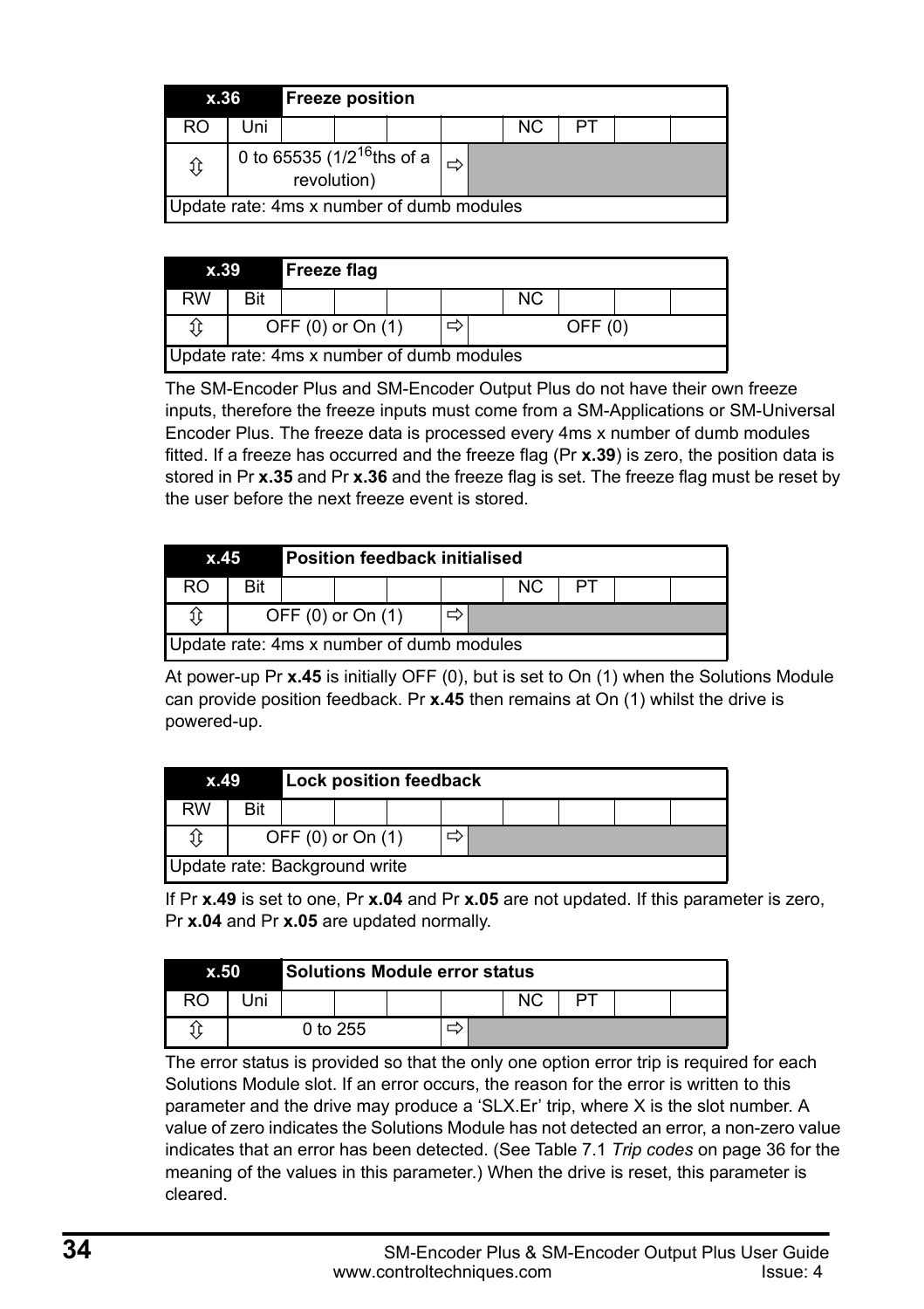# Safety information [Safety information](#page-4-4)

[Installing the Solutions Module](#page-9-2)

[Getting started](#page-16-2)

Getting started

[Parameters](#page-19-2)

Parameters

**[Diagnostics](#page-34-0)**

Diagnostics

[Terminal data](#page-37-2)

Terminal l data

[Index](#page-39-0)

## <span id="page-34-0"></span>**7 Diagnostics**

<span id="page-34-2"></span>If the drive trips, the output is disabled so that the drive stops controlling the motor. The lower display indicates that a trip has occurred and the upper display shows the trip.

Trips are listed alphabetically in Table 7.1 based on the trip indication shown on the drive display. Refer to [Figure 7-1](#page-34-3).

If a display is not used, the drive LED Status indicator will flash if the drive has tripped. Refer to Figure 7-2.

<span id="page-34-5"></span>The trip indication can be read in Pr **10.20** providing a trip number.

### <span id="page-34-1"></span>**7.1 Displaying the trip history**

The drive retains a log of the last 10 trips that have occurred in Pr **10.20** to Pr **10.29** and the corresponding multi-module drive module number (Pr **6.49** = 0) or the trip time (Pr **6.49** = 1) for each trip in Pr **10.41** to Pr **10.51**. The time of the trip is recorded from the powered-up clock (if  $Pr 6.28 = 0$ ) or from the run time clock (if  $Pr 6.28 = 1$ ).

Pr **10.20** is the most recent trip, or the current trip if the drive is in a trip condition (with the module number or trip time stored in Pr **10.41** and stored in Pr **10.51**). Each time a new trip occurs, all the parameters move down one, such that the current trip (and time) is stored in Pr **10.20** (and Pr **10.41** to Pr **10.42**) and the oldest trip (and time) is lost out of the bottom of the log.

If any parameter between Pr **10.20** and Pr **10.29** inclusive is read by serial communications, then the trip number in Table 7.1 *Trip codes* on page 36 is the value transmitted.



#### <span id="page-34-4"></span><span id="page-34-3"></span>**Figure 7-1 Keypad status modes**

Non flashing: Normal status

Flashing: Trip status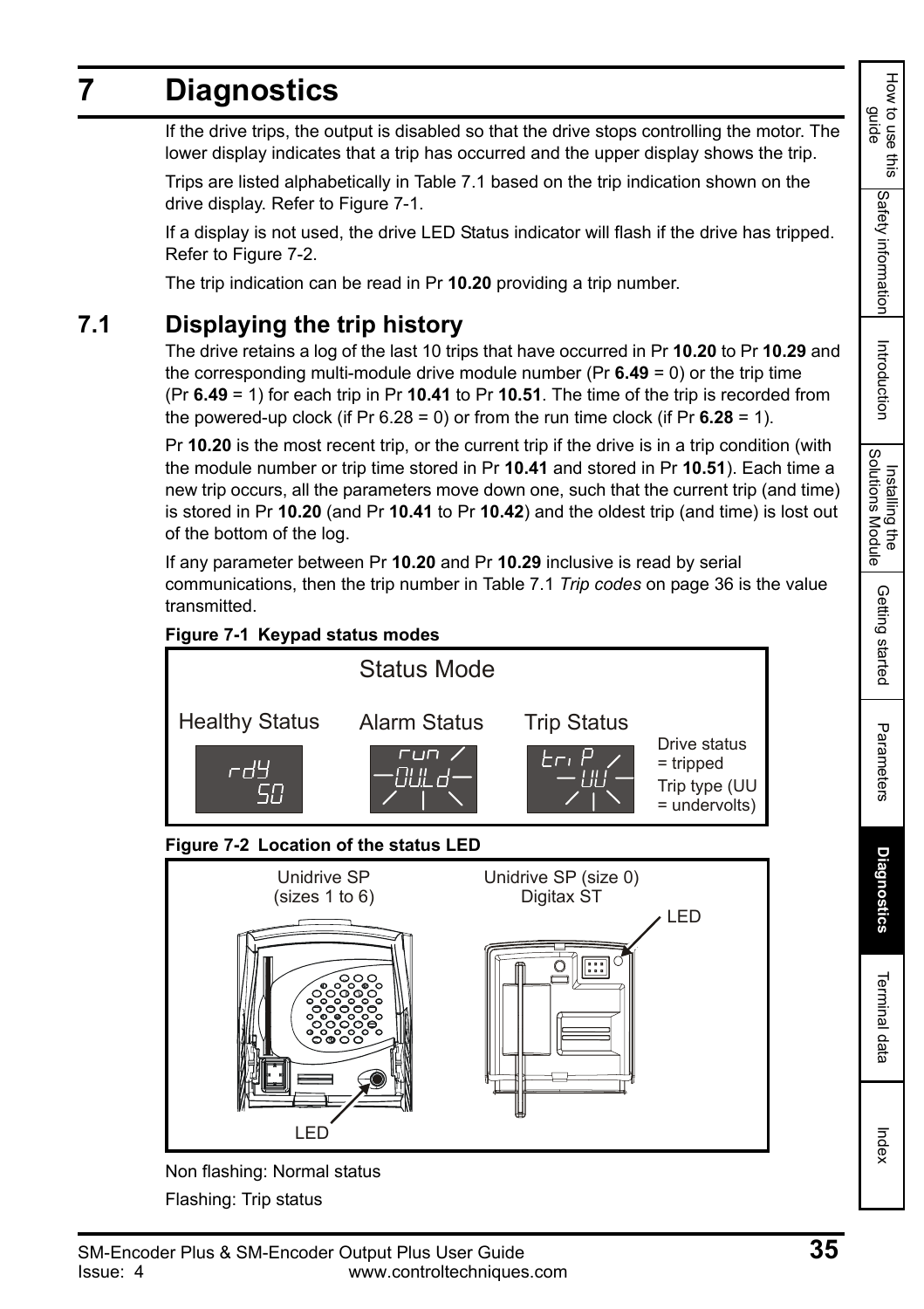Any trip can be initiated by writing the relevant trip number to Pr **10.38**. If any trips shown as user trips are initiated the trip string is "txxx", where xxx is the trip number.

Trips can be reset after 1.0s if the cause of the trip has been rectified.

<span id="page-35-0"></span>A full list of drive trips can be found in the appropriate drive manual.

#### <span id="page-35-1"></span>**Table 7.1 Trip codes**

| <b>Trip</b>       | <b>Diagnosis</b>                                                                                                                                                                                                                                                                                                                                                                                                                                                  |
|-------------------|-------------------------------------------------------------------------------------------------------------------------------------------------------------------------------------------------------------------------------------------------------------------------------------------------------------------------------------------------------------------------------------------------------------------------------------------------------------------|
| C.Optn            | SMARTCARD trip: Solutions Modules fitted are different between source drive<br>and destination drive                                                                                                                                                                                                                                                                                                                                                              |
| 180               | Ensure correct Solutions Modules are fitted<br>Ensure Solutions Modules are in the same Solutions Module slot<br>Press the red (a) reset button                                                                                                                                                                                                                                                                                                                   |
| Enc1              | Drive encoder trip: Encoder power supply overload                                                                                                                                                                                                                                                                                                                                                                                                                 |
| 189               | Check encoder power supply wiring and encoder current requirement<br>Maximum current = 200mA @ 15V or 300mA @ 8V and 5V                                                                                                                                                                                                                                                                                                                                           |
| Enc <sub>2</sub>  | Drive encoder trip: Wire break (Drive encoder terminals 1 & 2, 3 & 4, 5 & 6)                                                                                                                                                                                                                                                                                                                                                                                      |
| 190               | Check cable continuityCheck wiring of feedback signals is correct<br>Check encoder power supply is set correctly<br>Replace feedback device<br>If wire break detection on the main drive encoder input is not required, set Pr 3.40= 0<br>to disable the Enc2 trip                                                                                                                                                                                                |
| <b>PS.24V</b>     | 24V internal power supply overload                                                                                                                                                                                                                                                                                                                                                                                                                                |
| 9                 | The total user load of the drive and Solutions Modules has exceeded the internal 24V<br>power supply limit.<br>The user load consists of the drive's digital outputs plus the SM-I/O Plus digital<br>outputs, or the drive's main encoder supply plus the SM-Universal Encoder Plus and<br>SM-Encoder Output Plus encoder supplies.<br>Reduce load and reset<br>Provide an external 24V > 50W power supply<br>Remove any Solutions Modules and reset<br>$\bullet$ |
| SLX.dF            | Solutions Module slot X trip: Solutions Module type fitted in slot X changed                                                                                                                                                                                                                                                                                                                                                                                      |
| 204,209,<br>214   | Save parameters and reset                                                                                                                                                                                                                                                                                                                                                                                                                                         |
| SLX.Er            | Solutions Module slot X trip: Error detected with Solutions Module, where X is<br>the slot number                                                                                                                                                                                                                                                                                                                                                                 |
| 202<br>207<br>212 | Pr x.50<br><b>Fault description</b><br>No errors<br>0<br>1<br>Power supply overloaded<br>When the drive is reset this parameter is cleared for the relevant Solutions Module                                                                                                                                                                                                                                                                                      |
| <b>SLX.HF</b>     | Solutions Module slot X trip: Solutions Module X hardware fault                                                                                                                                                                                                                                                                                                                                                                                                   |
| 200,205,<br>210   | Ensure Solutions Module is fitted correctly<br>Return Solutions Module to supplier                                                                                                                                                                                                                                                                                                                                                                                |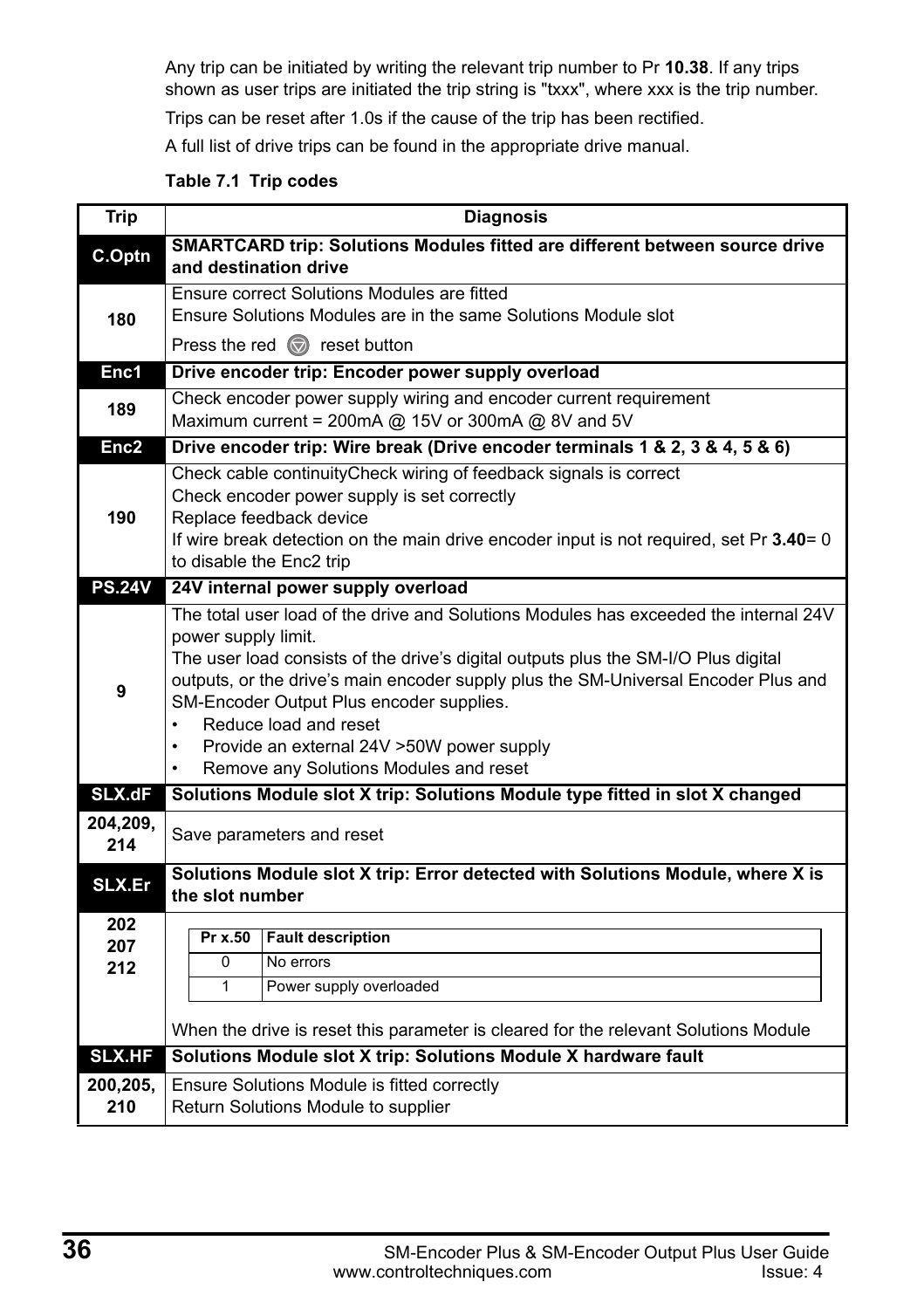| Trip            | <b>Diagnosis</b>                                                                                                  |                       |
|-----------------|-------------------------------------------------------------------------------------------------------------------|-----------------------|
| SLX.nF          | Solutions Module slot X trip: Solutions Module has been removed                                                   | How to                |
| 203,208,<br>213 | Ensure Solutions Module is fitted correctly<br><b>Replace Solutions Module</b><br>Save parameters and reset drive | anide<br>guide<br>mis |
| SLX.tO          | Solutions Module slot X trip: Solutions Module watchdog time-out                                                  | Safety                |
| 203,208,<br>211 | Press reset.<br>If the trip persists, contact the supplier of the drive.                                          |                       |
| SL.rtd          | Solutions Module trip: Drive mode has changed and Solutions Module<br>parameter routing is now incorrect          | information           |
| 215             | Press reset.<br>If the trip persists, contact the supplier of the drive.                                          |                       |
|                 |                                                                                                                   | Introduction          |

Installing the<br>Solutions Module

Parameters [Parameters](#page-19-2)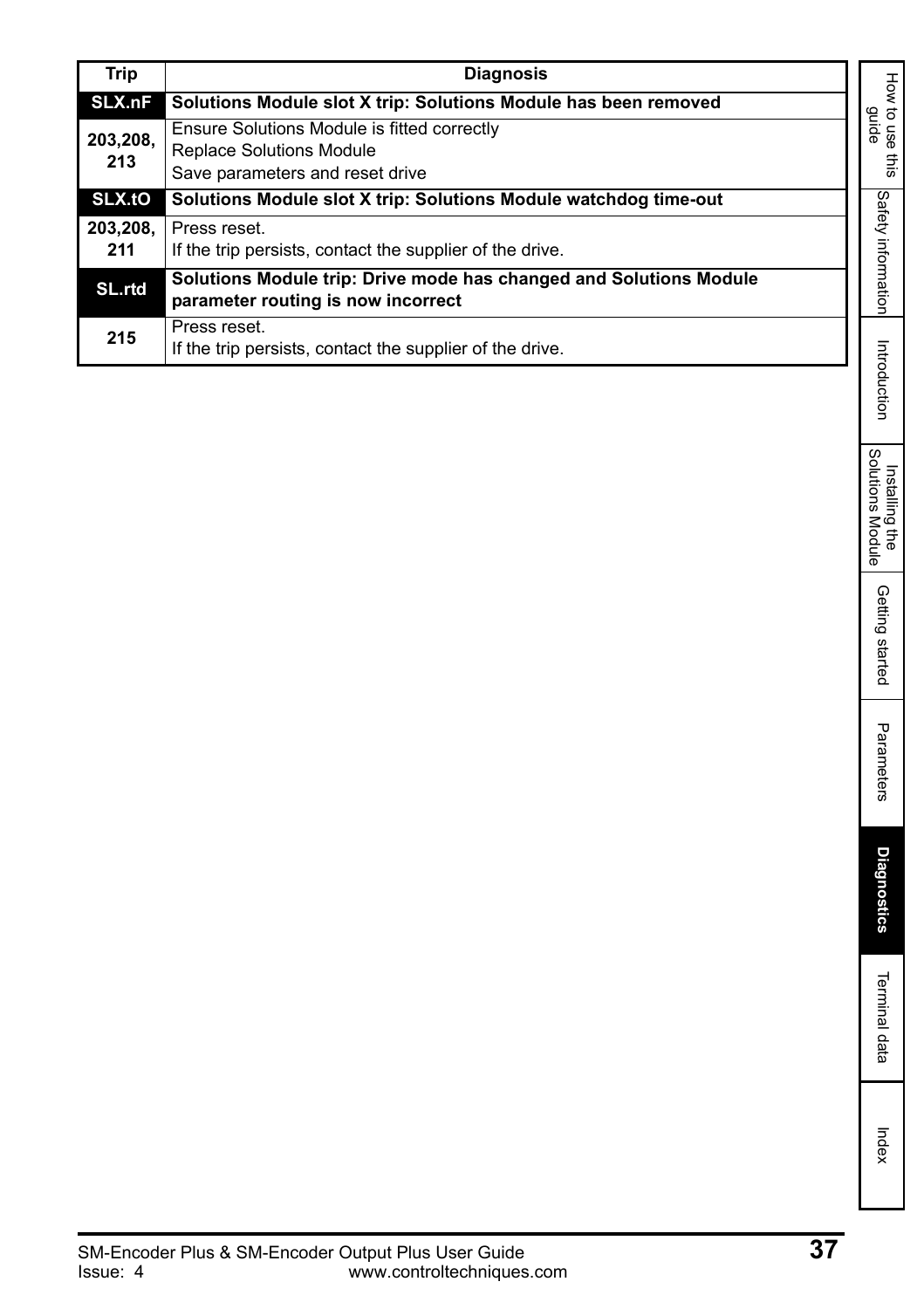## <span id="page-37-2"></span><span id="page-37-0"></span>**8 Terminal data**

#### <span id="page-37-1"></span>**8.1 Encoder inputs (PL1)**

#### <span id="page-37-3"></span>**Ab, Fd, and Fr encoders**

<span id="page-37-5"></span>

| 1                                                  | Channel A, Frequency or Forward inputs        |                                |  |  |  |
|----------------------------------------------------|-----------------------------------------------|--------------------------------|--|--|--|
| $\overline{\mathbf{2}}$                            | Channel A\, Frequency\ or Forward\ inputs     |                                |  |  |  |
| 3                                                  | <b>Channel B. Direction or Reverse inputs</b> |                                |  |  |  |
| 4                                                  | Channel B\, Direction\ or Reverse\ inputs     |                                |  |  |  |
| 5                                                  | Marker pulse channel Z                        |                                |  |  |  |
| 6                                                  | Marker pulse channel Z\                       |                                |  |  |  |
| <b>Type</b>                                        |                                               | EIA 485 differential receivers |  |  |  |
|                                                    | Maximum frequency                             | 500kHz                         |  |  |  |
| Line loading                                       |                                               | <2 unit loads                  |  |  |  |
|                                                    | Line termination components                   | 120 $\Omega$                   |  |  |  |
|                                                    | Working common mode range                     | +12Vdc to -7Vdc                |  |  |  |
| Absolute maximum applied voltage relative to<br>0V |                                               | ±25V                           |  |  |  |
|                                                    | Absolute maximum applied differential voltage | ±25V                           |  |  |  |

<span id="page-37-6"></span><span id="page-37-4"></span>**7 0V Common**

#### **8.1.1 SM-Encoder Plus**

| 8               | <b>External power supply decoupling</b> |        |
|-----------------|-----------------------------------------|--------|
| Maximum voltage |                                         | ±50Vdc |

#### **8.1.2 SM-Encoder Output Plus**

| 8              | <b>Encoder supply voltage</b> |                                      |
|----------------|-------------------------------|--------------------------------------|
| Supply voltage |                               | 5V, 8V or 15V                        |
|                | Maximum output current        | 300mA for 5V and 8V<br>200mA for 15V |

The encoder supply voltage is controlled by Pr **x.13**. The default for this parameter is 5V (0) but this can be set to 8V (1) or 15V (2). Setting the encoder voltage supply too high for the encoder could result in damage to the feedback device.

The termination resistors should be disabled (Pr **x.16** = 0) if the outputs from the encoder are higher than 5V.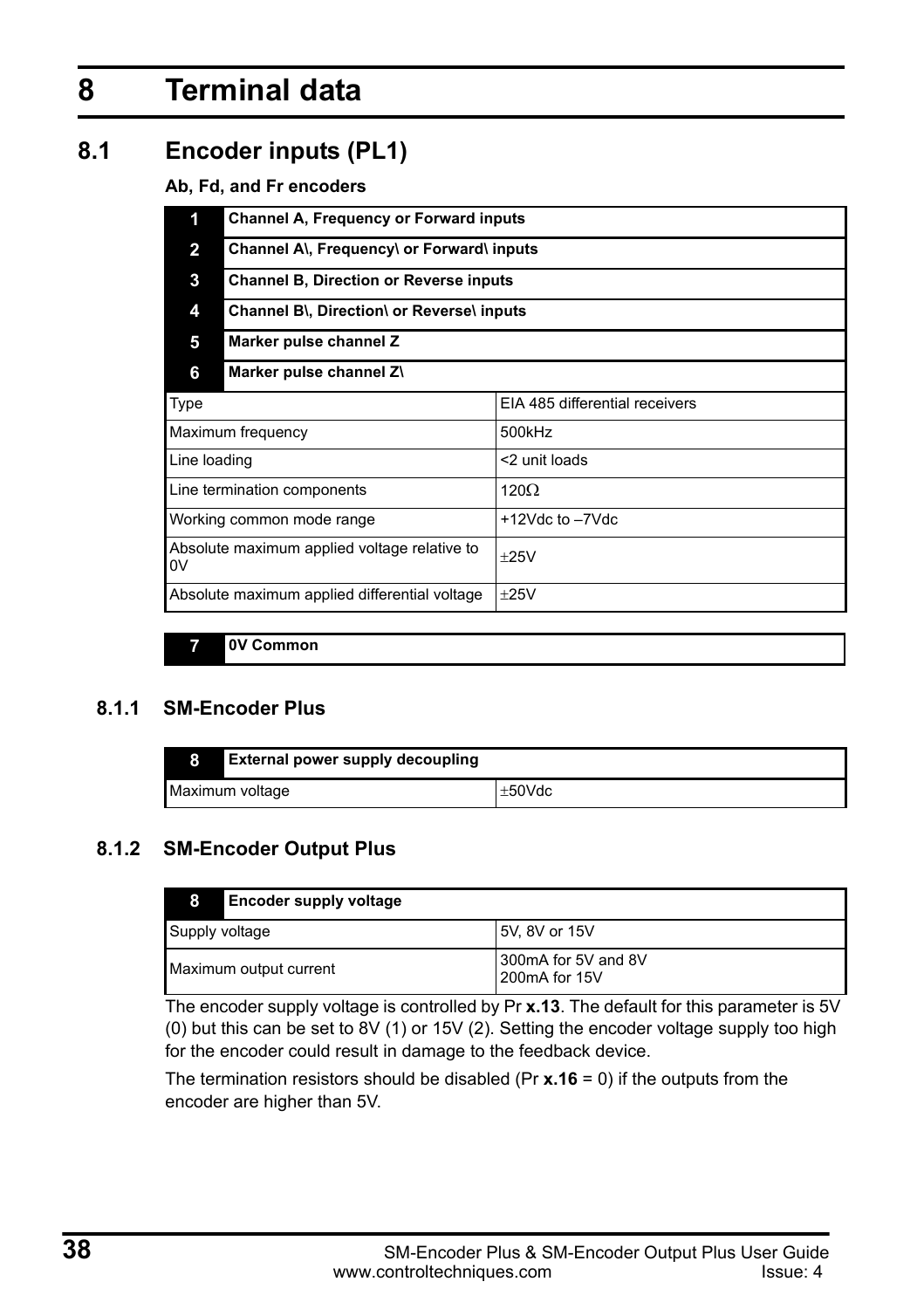## <span id="page-38-0"></span>**8.2 Encoder Outputs (PL2)**

<span id="page-38-1"></span>**SM-Encoder Output Plus only**

#### **Simulated Ab, Fd and Fr encoder output**

|   | Simulated Ab. Fd and Fr encoder output | ∞<br>ō      |
|---|----------------------------------------|-------------|
|   | 0V Common                              |             |
| 2 | <b>OV Common</b>                       | Safety      |
|   |                                        |             |
| 3 | <b>Channel A, Frequency or Forward</b> |             |
| 4 | Channel A\, Frequency\ or Forward\     | informatior |
| 5 | <b>Channel B, Direction or Reverse</b> |             |

<span id="page-38-3"></span><span id="page-38-2"></span>

| 3                                               | <b>Channel A, Frequency or Forward</b>        |                                |  |                                                |
|-------------------------------------------------|-----------------------------------------------|--------------------------------|--|------------------------------------------------|
| 4                                               | Channel A\, Frequency\ or Forward\            |                                |  | information                                    |
| 5                                               | <b>Channel B, Direction or Reverse</b>        |                                |  |                                                |
| 6                                               | Channel B\, Direction\ or Reverse\            |                                |  |                                                |
| 8                                               | Marker pulse Z                                |                                |  |                                                |
| 9                                               | Marker pulse Z\                               |                                |  | Introduction                                   |
| Type                                            |                                               | EIA 485 differential receivers |  |                                                |
| Maximum frequency                               |                                               | 500kHz                         |  |                                                |
| Line loading                                    |                                               | 1 unit load                    |  |                                                |
| Line termination components                     |                                               | $120\Omega$                    |  | Solutions<br>Installing the<br>olutions Module |
| Working common mode range                       |                                               | $+12V$ to $-7V$                |  |                                                |
| Absolute maximum applied voltage relative to 0V |                                               | ±25V                           |  |                                                |
|                                                 | Absolute maximum applied differential voltage | ±25V                           |  |                                                |

[How to use this](#page-3-3)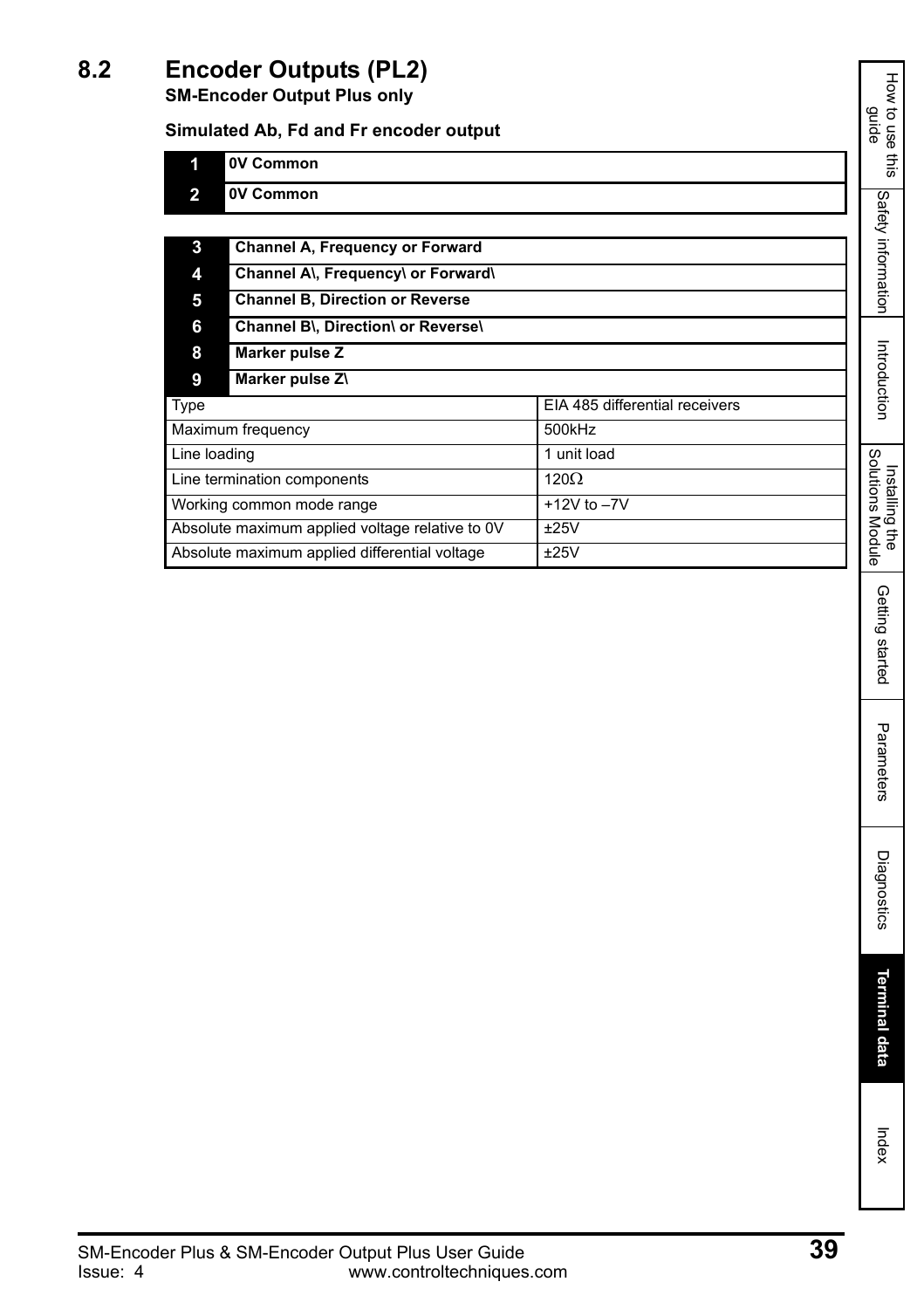<span id="page-39-1"></span><span id="page-39-0"></span>

| C                                                                                                                                                                                                                                  |  |
|------------------------------------------------------------------------------------------------------------------------------------------------------------------------------------------------------------------------------------|--|
|                                                                                                                                                                                                                                    |  |
|                                                                                                                                                                                                                                    |  |
|                                                                                                                                                                                                                                    |  |
| D                                                                                                                                                                                                                                  |  |
|                                                                                                                                                                                                                                    |  |
| Е                                                                                                                                                                                                                                  |  |
|                                                                                                                                                                                                                                    |  |
|                                                                                                                                                                                                                                    |  |
| Encoder circuit with galvanic isolation from encoder body  13                                                                                                                                                                      |  |
|                                                                                                                                                                                                                                    |  |
|                                                                                                                                                                                                                                    |  |
|                                                                                                                                                                                                                                    |  |
|                                                                                                                                                                                                                                    |  |
|                                                                                                                                                                                                                                    |  |
|                                                                                                                                                                                                                                    |  |
|                                                                                                                                                                                                                                    |  |
|                                                                                                                                                                                                                                    |  |
|                                                                                                                                                                                                                                    |  |
| F                                                                                                                                                                                                                                  |  |
|                                                                                                                                                                                                                                    |  |
|                                                                                                                                                                                                                                    |  |
|                                                                                                                                                                                                                                    |  |
|                                                                                                                                                                                                                                    |  |
|                                                                                                                                                                                                                                    |  |
|                                                                                                                                                                                                                                    |  |
|                                                                                                                                                                                                                                    |  |
| G                                                                                                                                                                                                                                  |  |
|                                                                                                                                                                                                                                    |  |
| L                                                                                                                                                                                                                                  |  |
|                                                                                                                                                                                                                                    |  |
|                                                                                                                                                                                                                                    |  |
|                                                                                                                                                                                                                                    |  |
|                                                                                                                                                                                                                                    |  |
| κ                                                                                                                                                                                                                                  |  |
|                                                                                                                                                                                                                                    |  |
| L                                                                                                                                                                                                                                  |  |
|                                                                                                                                                                                                                                    |  |
|                                                                                                                                                                                                                                    |  |
|                                                                                                                                                                                                                                    |  |
|                                                                                                                                                                                                                                    |  |
| <u>Logic diagram - SM-Encoder Plus</u> and the control of the control of the control of the control of the control of the control of the control of the control of the control of the control of the control of the control of the |  |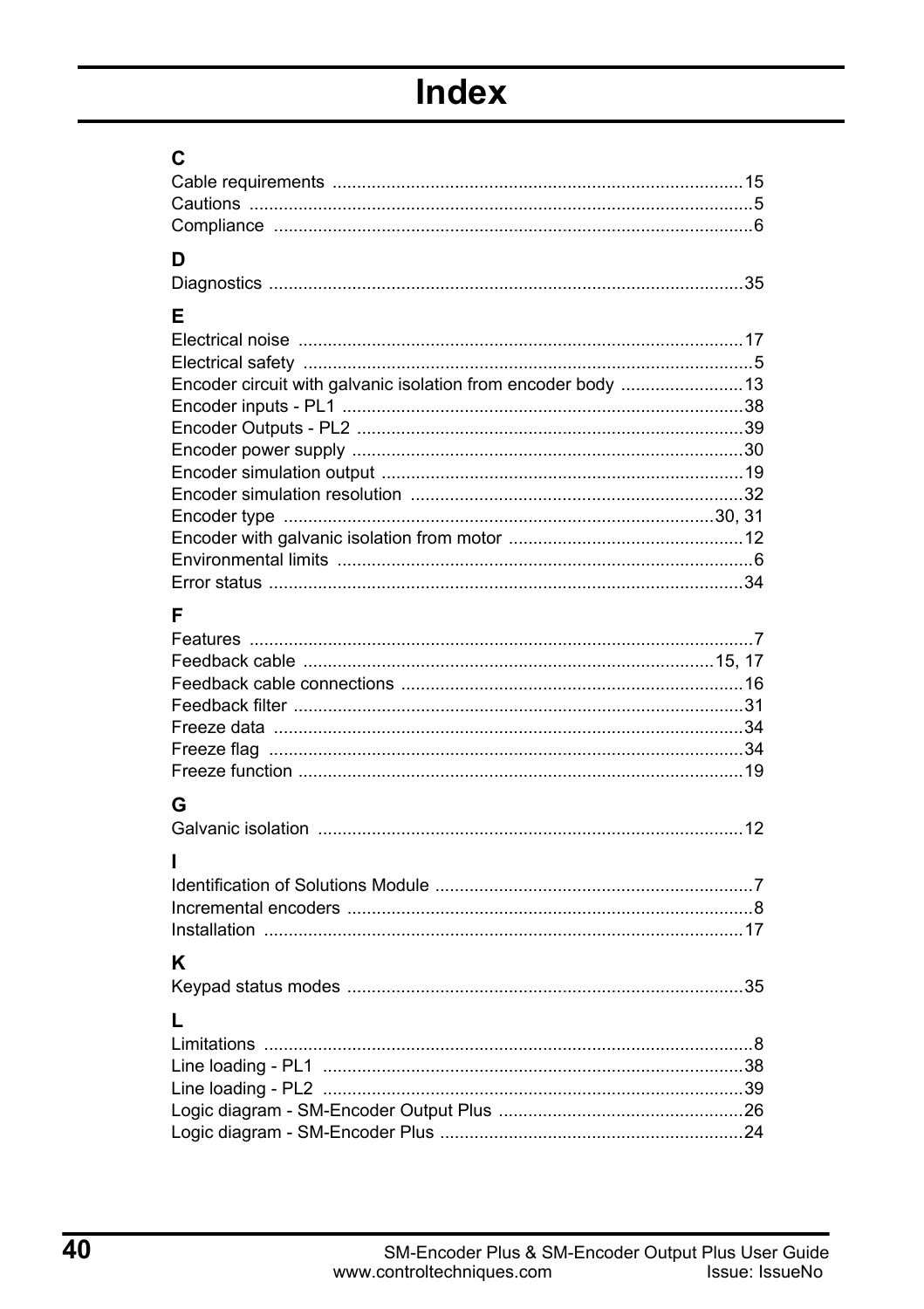#### M

| N<br>No icolotion | 14 15 |  |
|-------------------|-------|--|

| <b>Notes</b> |  |
|--------------|--|
|              |  |

#### P

#### $\mathbf{s}$

#### $\mathbf{r}$

| u |  |
|---|--|
| W |  |
|   |  |
|   |  |